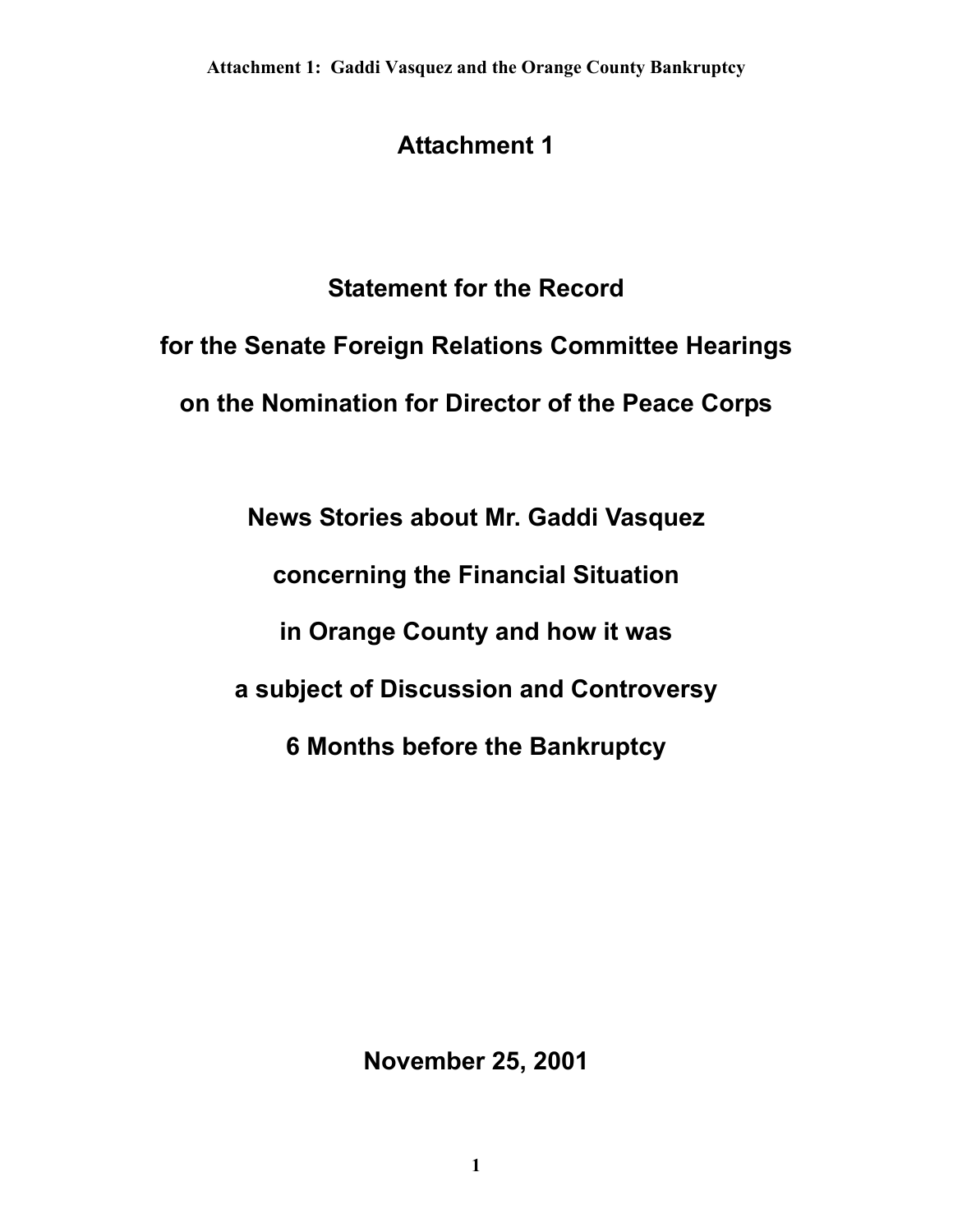# **Contents**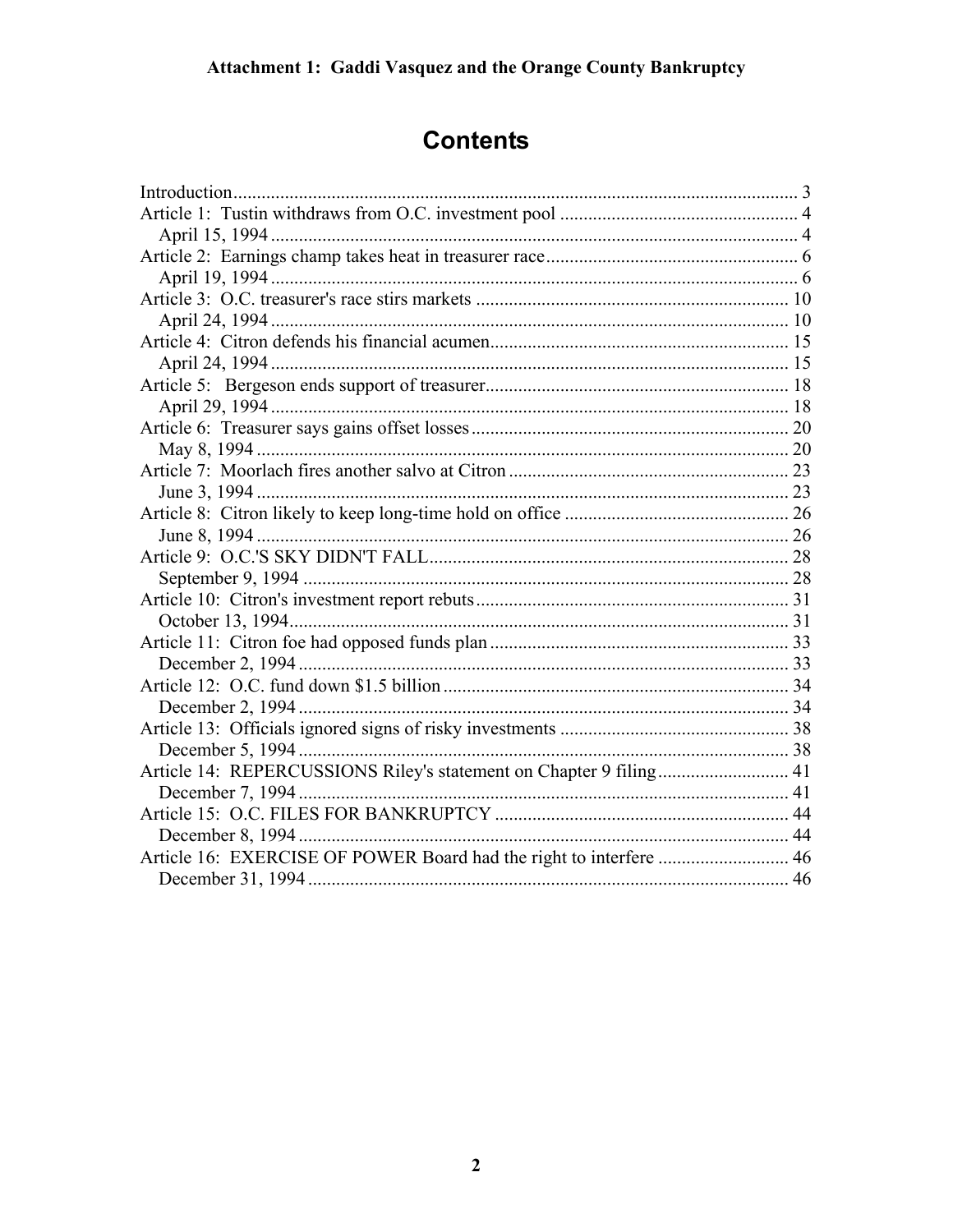# **Introduction**

<span id="page-2-0"></span>During the hearings held on November 14, 2001 on the nominee for Director of the United States Peace Corps, Congressman Cox defended Gaddi Vasquez by saying that nobody had seen the Orange County bankruptcy coming as if the bankruptcy that occurred in early December, 1994 were a bolt from the blue that caught everyone unaware.

We would like to rebut this assertion with a selection of articles taken from Orange County's leading newspaper, the "Orange County Register", starting over 6 months before the bankruptcy occurred and continuing right up to the bankruptcy itself which demonstrates that not only was it a matter of common knowledge that the County Treasurer Robert Citron was engaged in risky derivatives investments, but that the matter had been hotly debated in the election for Treasurer that occurred in June, 1995.

The final article from the "Orange County Register" rebuts the argument that was made by members of the Orange County Supervisors that they did not have legal authority to oversee Treasurer Citron's investment pool by showing that California Government Code Section 25303 required them to supervise the official conduct of independently elected officials such as Citron and their responsibility with regard to "the assessing, collecting, safekeeping, management and disbursement of public funds."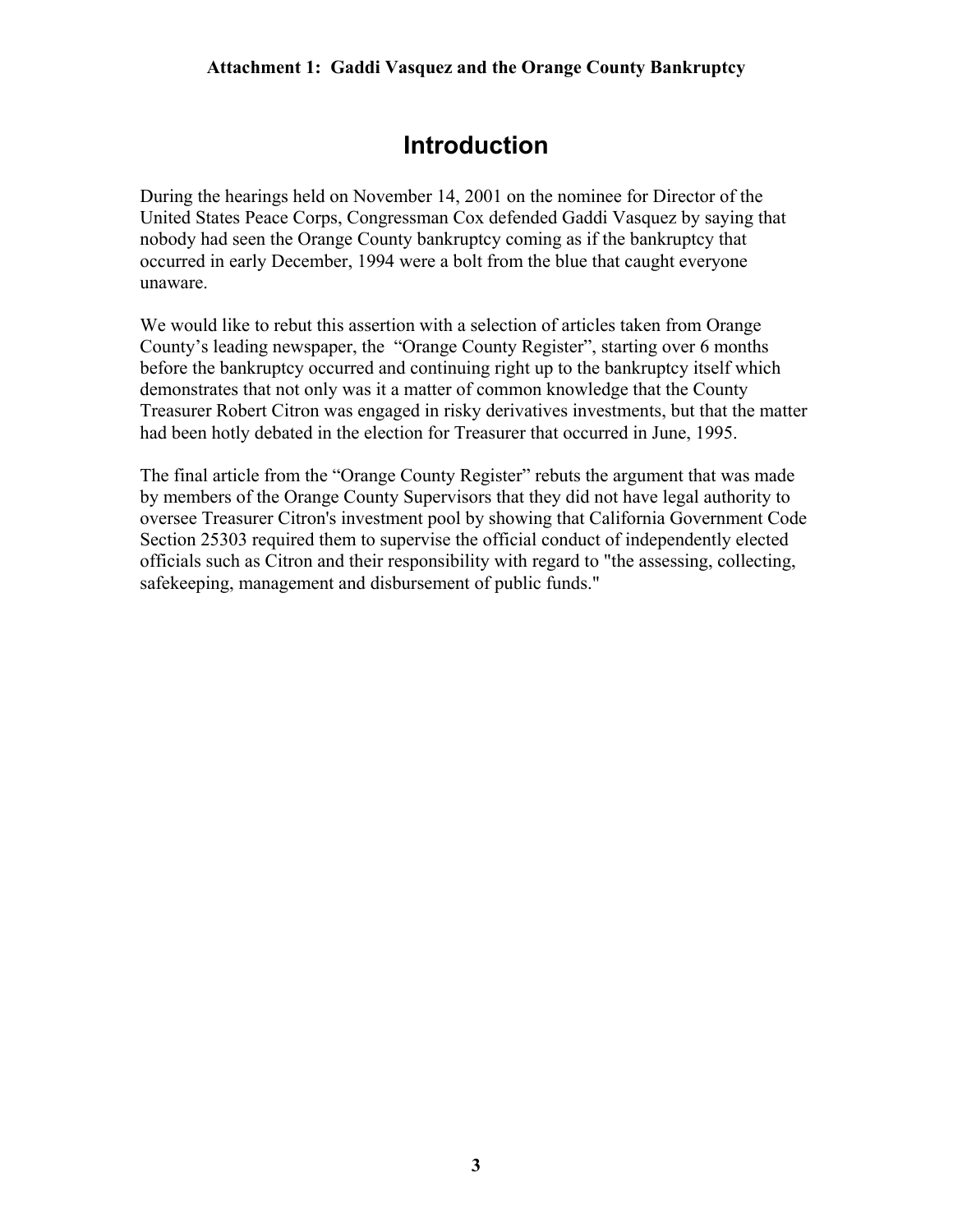### <span id="page-3-0"></span>**Article 1: Tustin withdraws from O.C. investment pool**

 POLITICS: The city removes \$4 million from the fund, but Mayor Jim Potts criticizes the action.

### *April 15, 1994*

Byline: RICKY YOUNG

 The Orange County Register Credit:

 Tustin has pulled \$4 million out of Orange County's investment pool, in a move Mayor Jim Potts says is pure politics.

 Tustin Councilman Jeff Thomas \_ who is working on a campaign to unseat county Treasurer Bob Citron \_ initiated the withdrawal and called Citron's investments too risky.

He took the action without telling the rest of the City Council.

 "I went storming into the city manager's office," Potts said after he found out. "Jeff is manipulating the citizens' money for political gain. He's trying to besmirch Citron's record."

 Thomas, a Republican, says he initiated the change because he wanted the city's money in lower-risk investments than those selected by Citron, a Democrat.

 City Treasurer Ron Nault said he is uncomfortable with the fund and made the change after Thomas echoed his concern.

 Citron invests \$6.5 billion of funds from 187 public agencies in reverse reimbursement agreements. That is, his office uses low-risk U.S. Treasury notes and bills as collateral to make higher-risk investments in corporate notes and bank certificates of deposit.

 The Citron fund currently is earning interest at an annualized rate of 7.8 percent. Tustin moved its money to a more conservative state fund paying 4.19 percent interest.

 At those rates, the city's money would make \$312,000 annually at the county fund, compared with \$167,000 in the state fund.

San Juan Capistrano and Garden Grove are the only other Orange County cities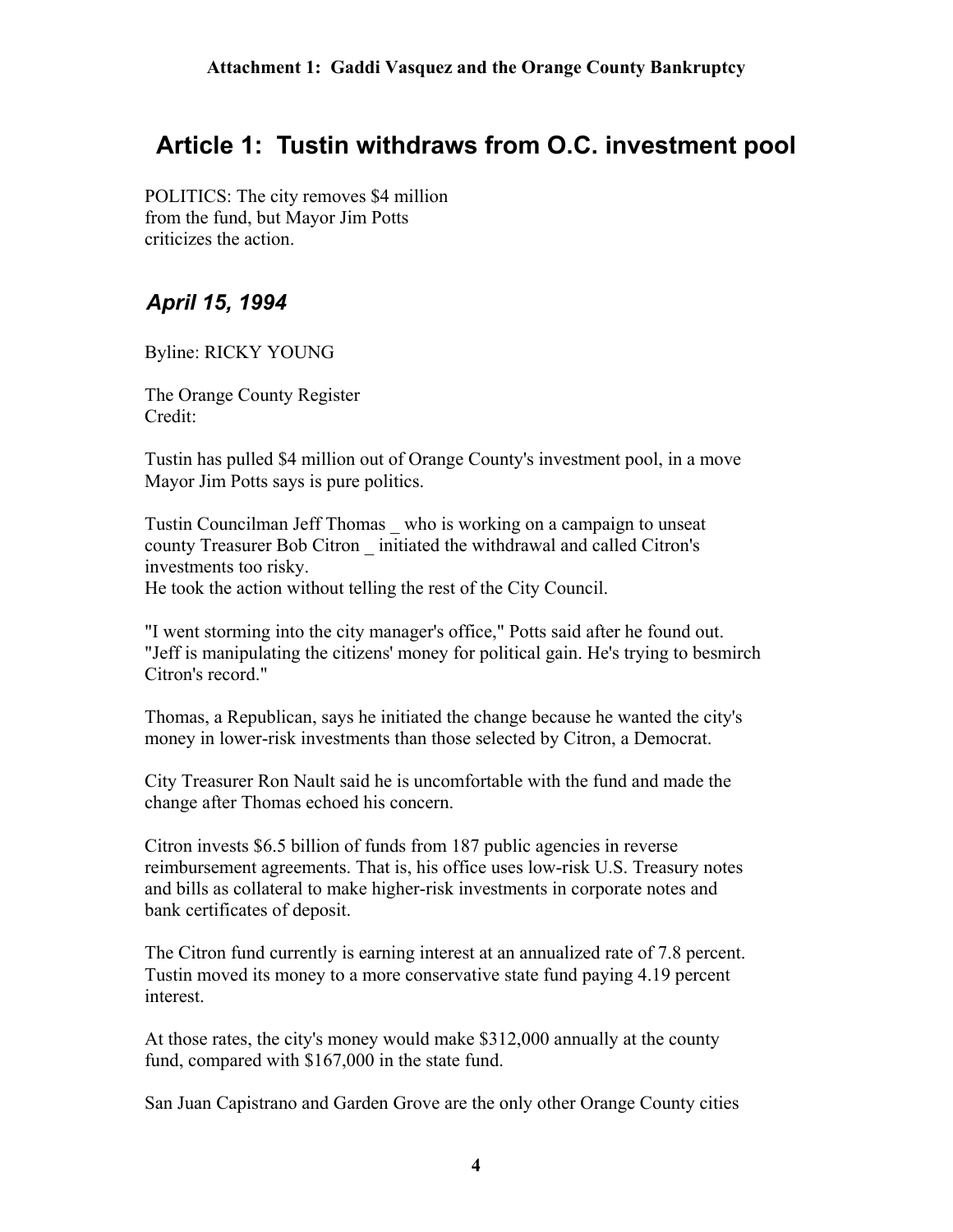that do not invest in the county fund.

 John Moorlach, an accountant running against Citron in the June 7 election, is using the higher-risk investments as his primary campaign issue.

 Thomas is on Moorlach's financial committee, and the two acknowledge that they discussed the issue before Thomas went to the city treasurer.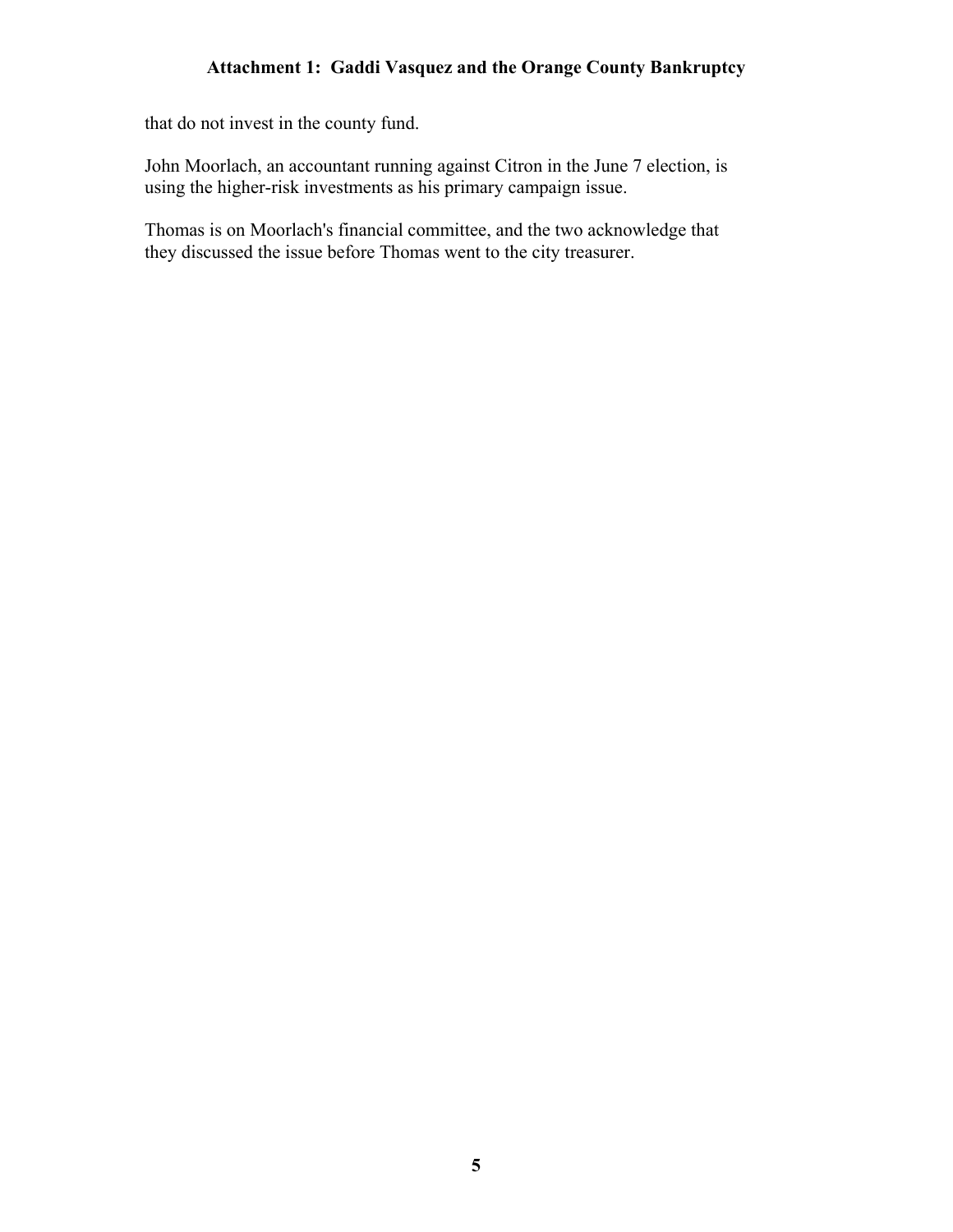### <span id="page-5-0"></span>**Article 2: Earnings champ takes heat in treasurer race**

 GOVERNMENT: Orange County Treasurer Bob Citron says he's being targeted for helping a Democrat.

### *April 19, 1994*

Byline: CHRIS KNAP

 The Orange County Register Credit:

 For more than a decade, Robert L. Citron has been hailed for returning more earnings on Orange County's government deposits than any other local government treasurer in California \_ often twice as much.

 But Citron now is defending himself against a challenger in the June 7 election. John M. Moorlach suggests that Citron earned these returns by overextending himself in complicated investments that risk huge losses. Moorlach supporters have phoned financial rating agencies, business publications and newspapers, questioning Citron's strategies.

 After 24 years in office, the soft-spoken county treasurer finds himself struggling to maintain his composure as nervous investors phone in to make sure their Orange County bonds remain solid.

 "When anybody's attacking your integrity, particularly with the reputation I have built up in this county, it's gut-wrenching. That gets to you," Citron said in an interview last week.

 The county treasurer and tax collector, a non-partisan elected official, banks local property taxes and invests deposits for the county, its school boards and any other agencies that wish to join the pool. Citron has been so successful in the past 12 years he's returning 7.8 percent compared with the state fund's 4.2 percent \_ that he now manages \$8 billion for 187 different agencies.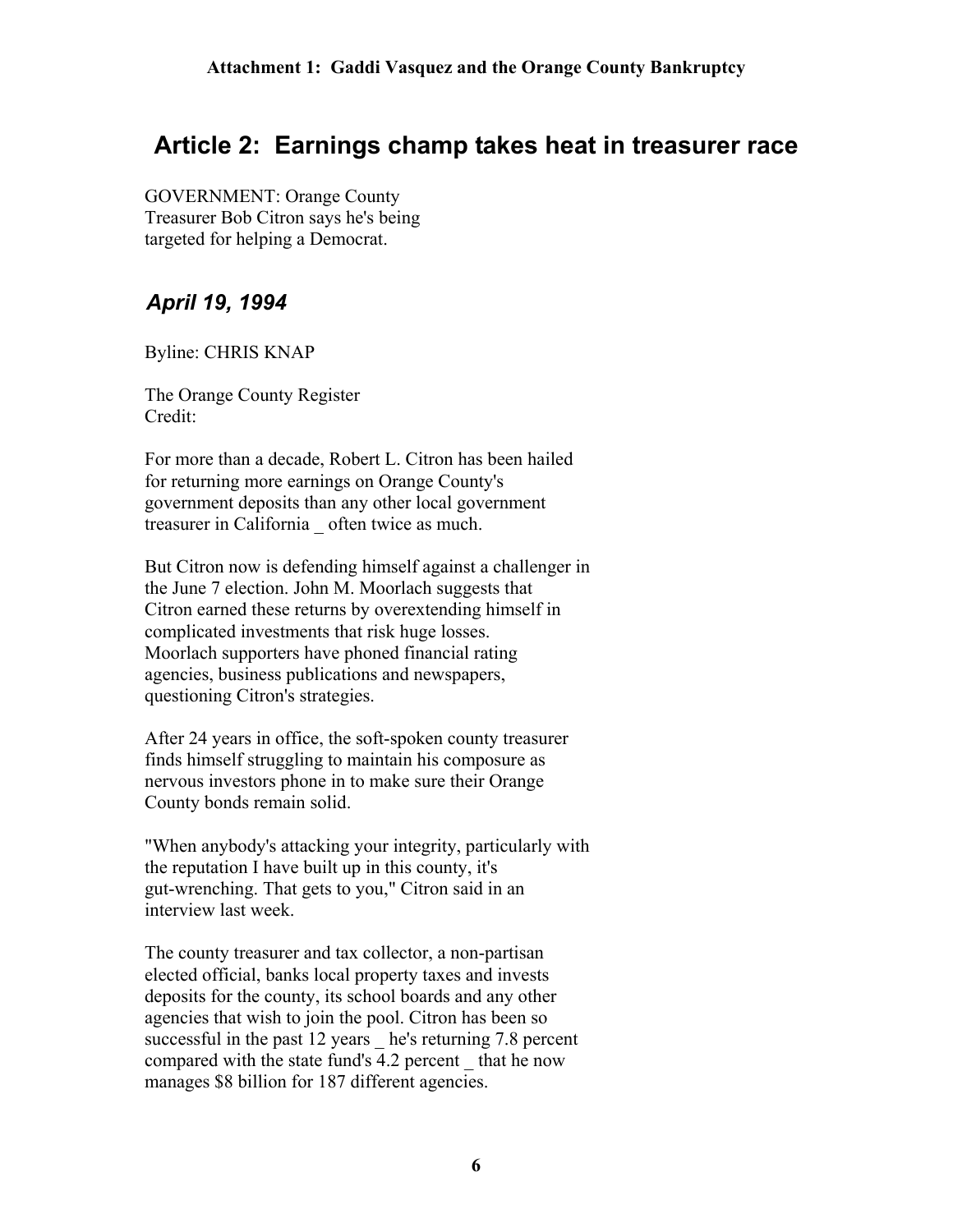"He is honest, hard-working and smart," former county budget chief Ron Rubino said when The Orange County Register profiled the treasurer in 1992. "I'd like to clone him and use him to head some of our other departments."

 Last fall, the county supervisors praised him publicly for earning extra income that allowed the county to fund an anti-gang program in five cities plagued with gang violence. The supervisors, all Republicans, have endorsed his re-election, though he is a Democrat.

 But Citron said he has anticipated trouble for four years, ever since he received a call from county Republican Party Chairman Thomas Fuentes.

 Fuentes, Citron said, criticized him for lending his stationery for a partisan attack by Democrat Tom Umberg against Assemblyman Curt Pringle, who subsequently lost.

"Fuentes called me and said, `My friends are talking

 recall,' " Citron recalled. "I said, `Don't threaten me, Tom.' From that time on, I knew he was out to get me."

Fuentes said it's no secret that he would like to see Citron retired from office.

 "Citron is a liberal, partisan Democrat who has used his office for partisan purposes," and made campaign contributions to U.S. Sen. Diane Feinstein, D-Calif., and Assembly Speaker Willie Brown, D-San Francisco, Fuentes said.

 Moorlach, who sits on the county Republican Party Central Committee, confirmed that he was approached by Assemblyman Mickey Conroy, R-Orange, an ally of Pringle and Fuentes, and urged to run against Citron.

 Moorlach said his allies on the central committee should not obscure his criticism of Citron's investment strategies.

 "This thing is not an issue of politics, it's an issue of policy. He's trying to paint me as some hand-picked drone who's got the Republican Party behind him. That's a transfer technique and it's just not going to cut the mustard."

 At the heart of Moorlach's criticism is Citron's habit of expanding interest earnings by pledging government bonds to a dealer in return for cash, then using the cash to purchase short-term, higher-interest securities. In essence, the same investment is earning two returns sometimes three.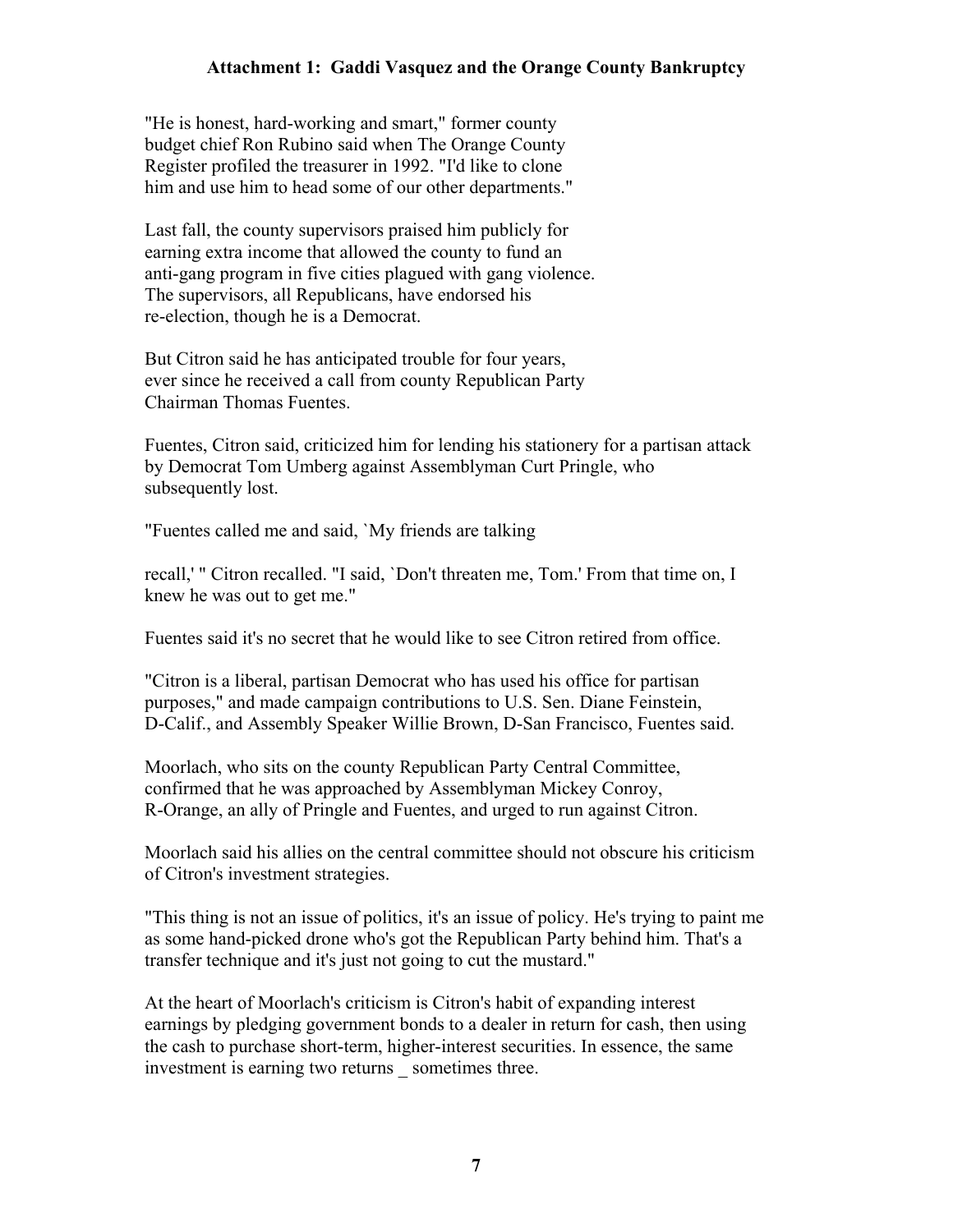Many other cities, counties and states also engage in these complicated "reverse repurchases," experts agree, and done properly they inflate both the value of the portfolio and its earnings. Assistant Treasurer Matt Raabe said Citron has leveraged the \$8 million in pool deposits into a \$12 million portfolio.

 "To someone who can't do this themselves, it sounds like a risky proposition," Raabe said. "But for people in the business, it's a slam dunk."

 Citron and Raabe acknowledge that an investment manager can run into trouble with reverse repurchase agreements. If the market value of the bonds used as collateral falls, a dealer will want cash to bring the value of the collateral up to market value. If no cash is available, the investment manager may have to sell bonds at reduced value, creating a loss for the fund.

 Citron and Raabe say they've been careful to keep enough investments liquid \_ in certificates of deposit and other quickly cashed instruments \_ to meet these "collateral calls" without problem.

 Officials with the country's two largest bond-rating firms, Standard and Poor's and Moody's Investor Service, agreed Monday that Citron has enough liquidity in his portfolio to cover any short-term drop in market value.

Diane Brosen, director of short-term debt rating for

 Standard and Poor's, said officials from her company met with Citron and Raabe on March 30 and talked at length about the county's portfolio. "We did not have any cause for concern with regard to the county's investment strategy," Brosen said.

 David Brodsly, a vice president with Moody's, said his company examined Citron's fund in November. Brodsly also examined Orange County's current portfolio a document released Monday by Citron and called it "fairly" standard."

 But telephone calls from Moorlach supporter Chriss Street, a Corona del Mar stockbroker, have helped to generate stories in The Wall Street Journal and Derivatives Week, among other publications. Moorlach also confirms calling Brosen at Standard and Poor's.

"These are very precious funds that end up paying the

 salaries of the janitors, teachers and principals at my daughter's school district," Street said in explaining his motivation.

But others don't see a reason to be concerned.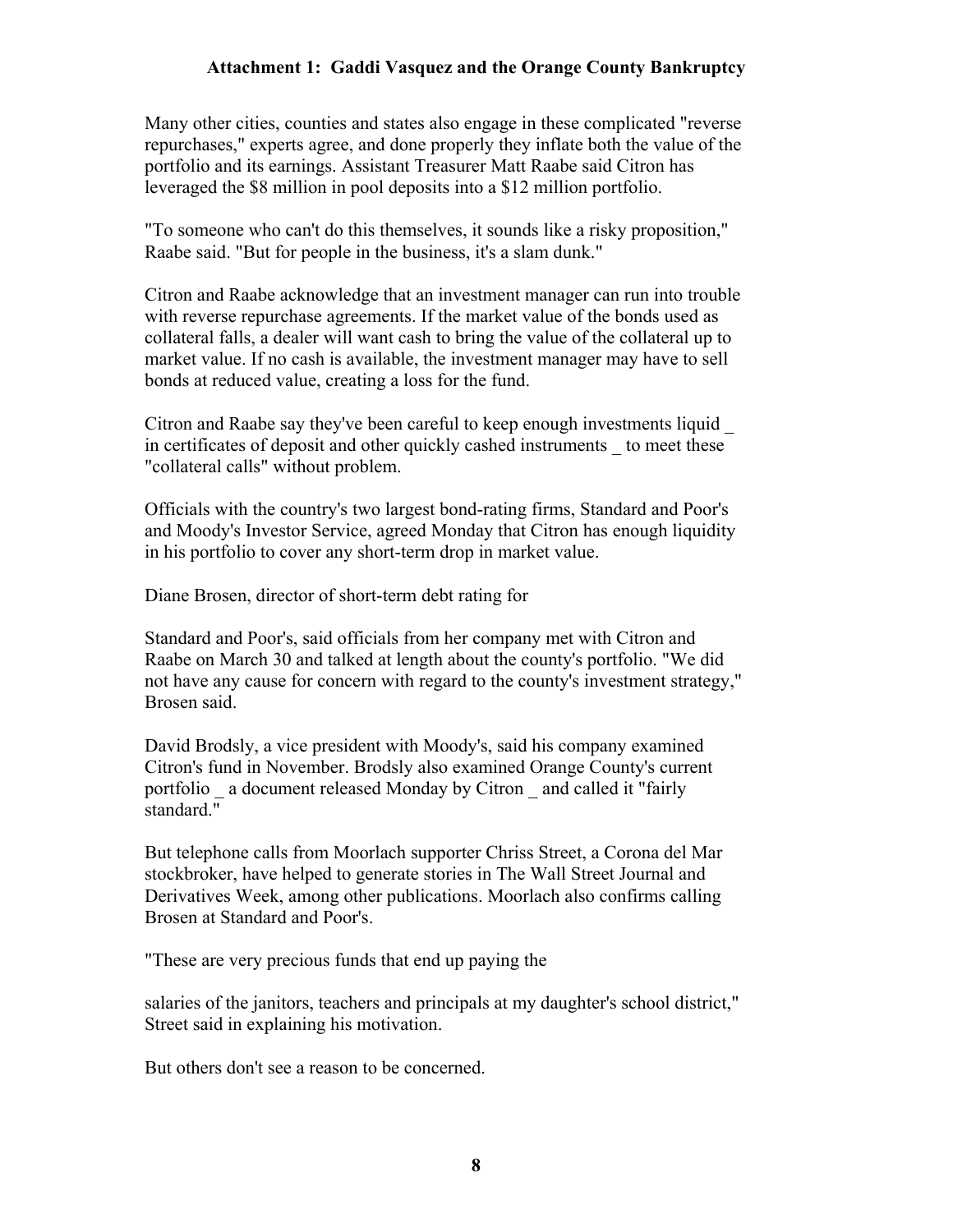Los Angeles County's chief investment officer, a Tustin resident named George Jeffries, called Citron's office well-managed and the question of risk "a judgment call in a ball game."

"I can't agree with people crying wolf."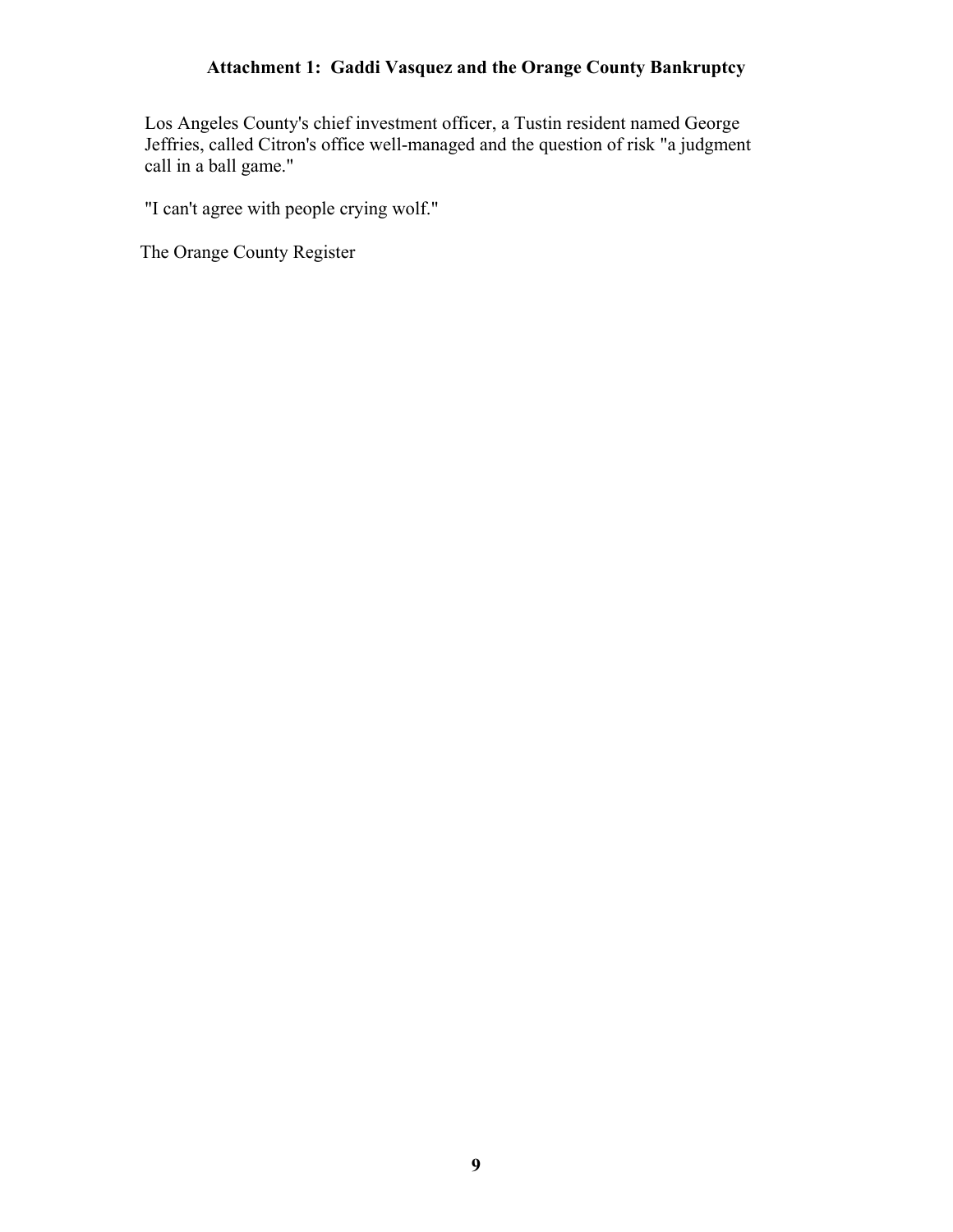# **Article 3: O.C. treasurer's race stirs markets**

<span id="page-9-0"></span> FINANCE: A political challenger has raised doubts about Robert Citron's aggressive investment strategies, making some investors nervous.

### *April 24, 1994*

Byline: CHRIS KNAP

 The Orange County Register Credit:

 Irvine investment chief Jeff Niven was trying to structure a deal last week, but rumors about Orange County's investment pool kept getting in the way.

 Investors who hold Irvine's notes, or are considering buying them, kept calling up, asking whether aggressive earning strategies by county Treasurer Robert L. Citron could backfire, creating a loss for the city. Niven, who's been investing for Irvine for 18 years, would have gotten annoyed if he hadn't found it ironic. New York investment raters had given Irvine's notes their highest grade, but only on condition that he deposit the proceeds with Citron for safekeeping.

 "Financial markets breed on uncertainty. They love drama," Niven said. "Right now all of Orange County's debt has a little story that goes along with it."

 Costa Mesa accountant John M. Moorlach's political challenge to 23-year incumbent Citron has had a side effect that would never occur in a race for sheriff or mayor: As Moorlach and his supporters question the safety of Citron's investment strategies, doubts reverberate through the financial press and bounce back over the phone lines from New York.

 The two major firms that rate investment risk, Moody's and Standard & Poor's, have expressed confidence in Citron's pool and in the soundness of bonds and notes backed by Orange County and local cities.

 But Niven and others said some investors may not be mollified and will invest instead with some city that doesn't have to convince them it will still have money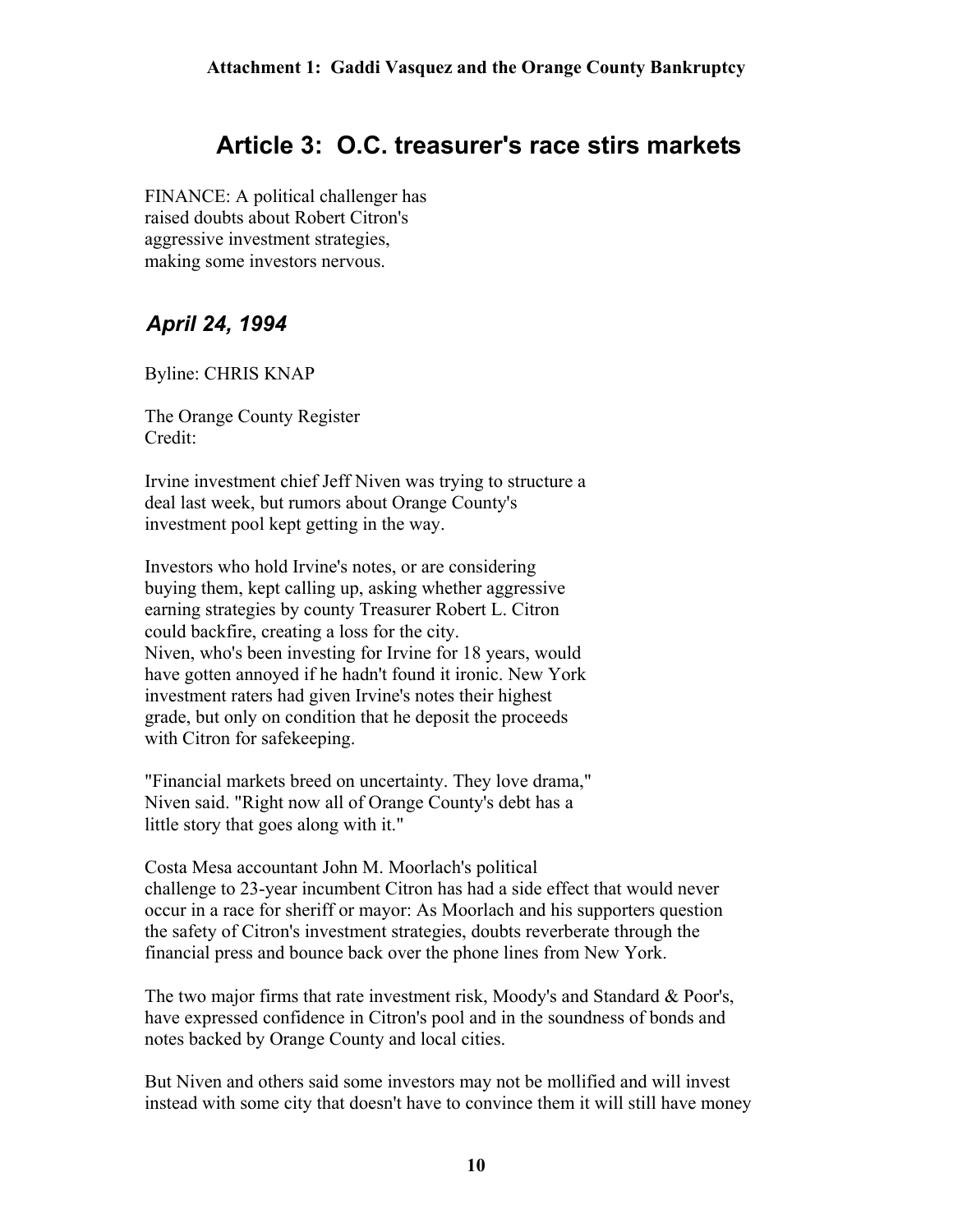next year to pay back the bonds.

 "If they can buy either one, and they're rated the same, they're going to go with the investment that doesn't have a story to it," Niven said.

 County Administrative Officer Ernie Schneider exploded in anger last week when asked about the effect that the challenge to Citron's strategies could have on Orange County's financial reputation.

 "In the realm of things that can be done in a political campaign, this is one of the worst," Schneider said. "These guys are putting the taxpayers of this county in jeopardy of having to pay millions more for bonds (should Orange County's financial ratings drop)."

 Moorlach says he's just campaigning, not trying to create a run on the investment pool.

 "We have no hard evidence that Citron's investments are insolvent, and we have no interest in running a campaign based on personal attack or innuendo. Full disclosure by Citron will cause no harm if in fact the investments are as solvent as he has represented them to be," Moorlach said.

 The treasurer holds and invests deposits for 187 governmental agencies and funds, including county schools, which by law must use the county pool, and many local cities, which do not have to, Citron said.

 Over the past five years he has returned interest at 8.84 percent, often twice that of the state investment pool, attracting business from cities outside the county, including Santa Barbara, Montebello and Atascadero, records provided by his office show.

 To return that rate, Citron said he has used sophisticated leverage such as reverse repurchase agreements, in which cash is borrowed against securities and used to purchase more investments. The arbitrage, or difference between the return on the investment and the cost of the cash, becomes additional earnings for the pool.

 Experts agree that the risk of this strategy is that interest rates will rise unexpectedly, driving down the value of the securities and driving up the price of cash. At some point, arbitrage is no longer profitable. Unless the investor has sufficient cash to buy the leveraged, or second-tier, securities, he may be forced to sell them in a depressed market, losing millions for the fund.

 Citron and Assistant Treasurer Matthew R. Raabe said they have built numerous safeguards into their system, including investments in adjustable-rate securities that hold their market value when rates rise; a large reserve of cash and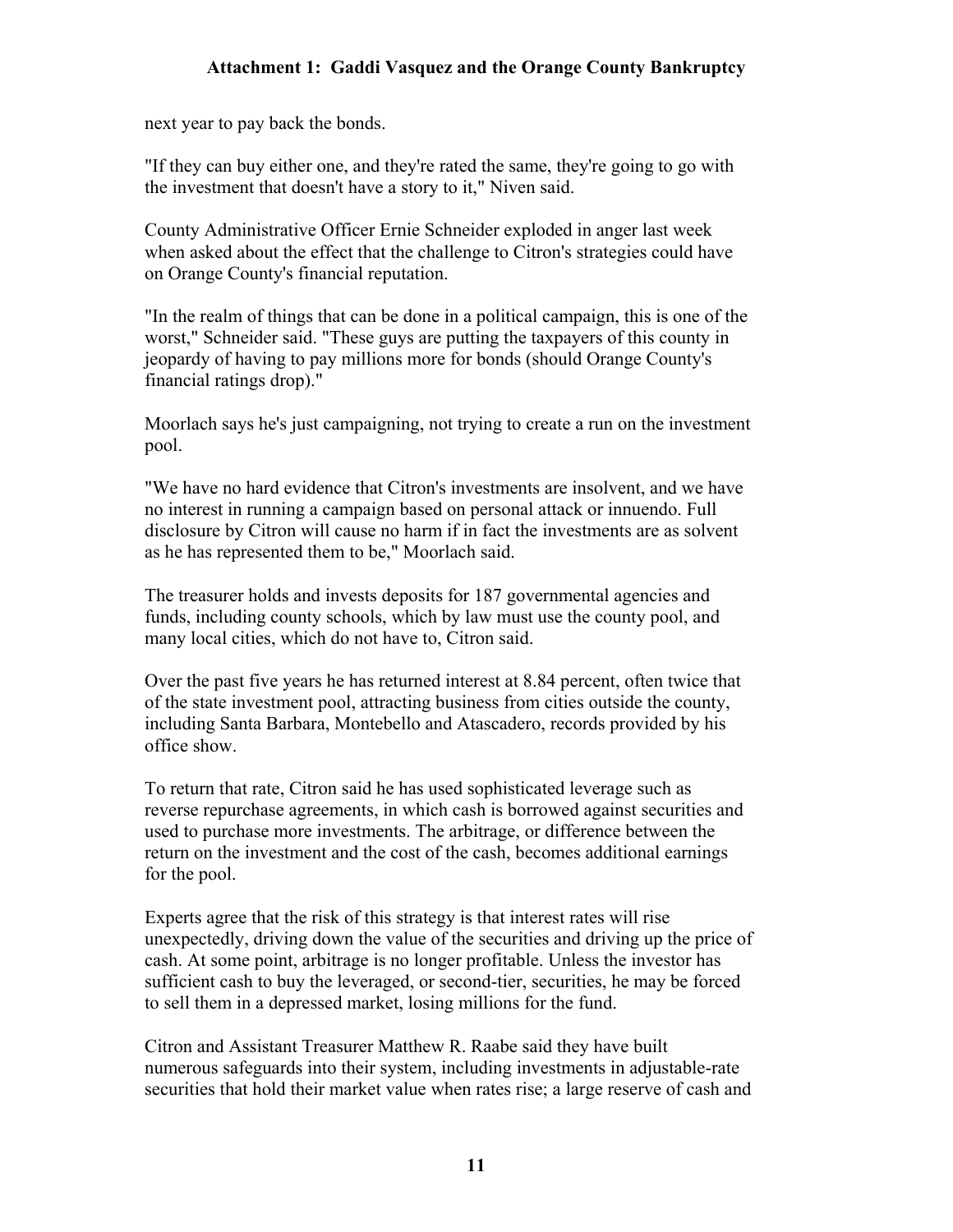securities that can be used as collateral; and a regular influx of cash each year when municipalities bank property taxes.

 But critics such as Chriss W. Street, a Corona del Mar stockbroker and contributor to Moorlach, don't believe Citron is covered.

 "In my opinion, if interest rates go against him sufficiently, he'll create incredible damage," Street said. "He'll be paying more to borrow than he earns (with the cash)."

 Street's doubts, which he acknowledges communicating to Standard & Poor's and Moody's, and to a reporter at The Wall Street Journal, have helped create widespread speculation that Citron may be in over his head if interest rates continue their recent rise.

 Three outside experts contacted by The Orange County Register called Citron's strategy unusually aggressive for a municipal fund, but they declined to criticize him directly or second-guess his portfolio and holdings.

 "As an outsider, I have misgivings that school districts and others are permitting their money to be leveraged in this fashion. You're not supposed to be playing games with other people's money," said Zane Mann, author of the monthly California Municipal Bond Adviser.

 "But that is a personal opinion. The school districts could argue it is their duty to maximize interest. That is simply a point of view.

 "So far this guy has been successful. He knows how to run a leveraged fund. If you know what you're doing, and your timing's right, then you're a genius. On the other hand, even if he's right, he could still get caught if rates go up sufficiently."

 Peer Swann, president of the Irvine Ranch Water District, said finance officers at his agency looked closely at the Orange County fund before investing \$400 million, even simulating an increase in interest rates to see if their money would be safe.

 "He has an aggressive position, but I don't think it's outside the realm of prudency. For him to have negative interest income, short-term rates would have to go up significantly and stay that way for a considerable period of time," Swann said.

 "I don't feel at risk, period, from his investment strategies. I do feel at risk of having people lose confidence in the pool. The concern I have is in the perception. I think it's already harder to market commercial debt from Orange County."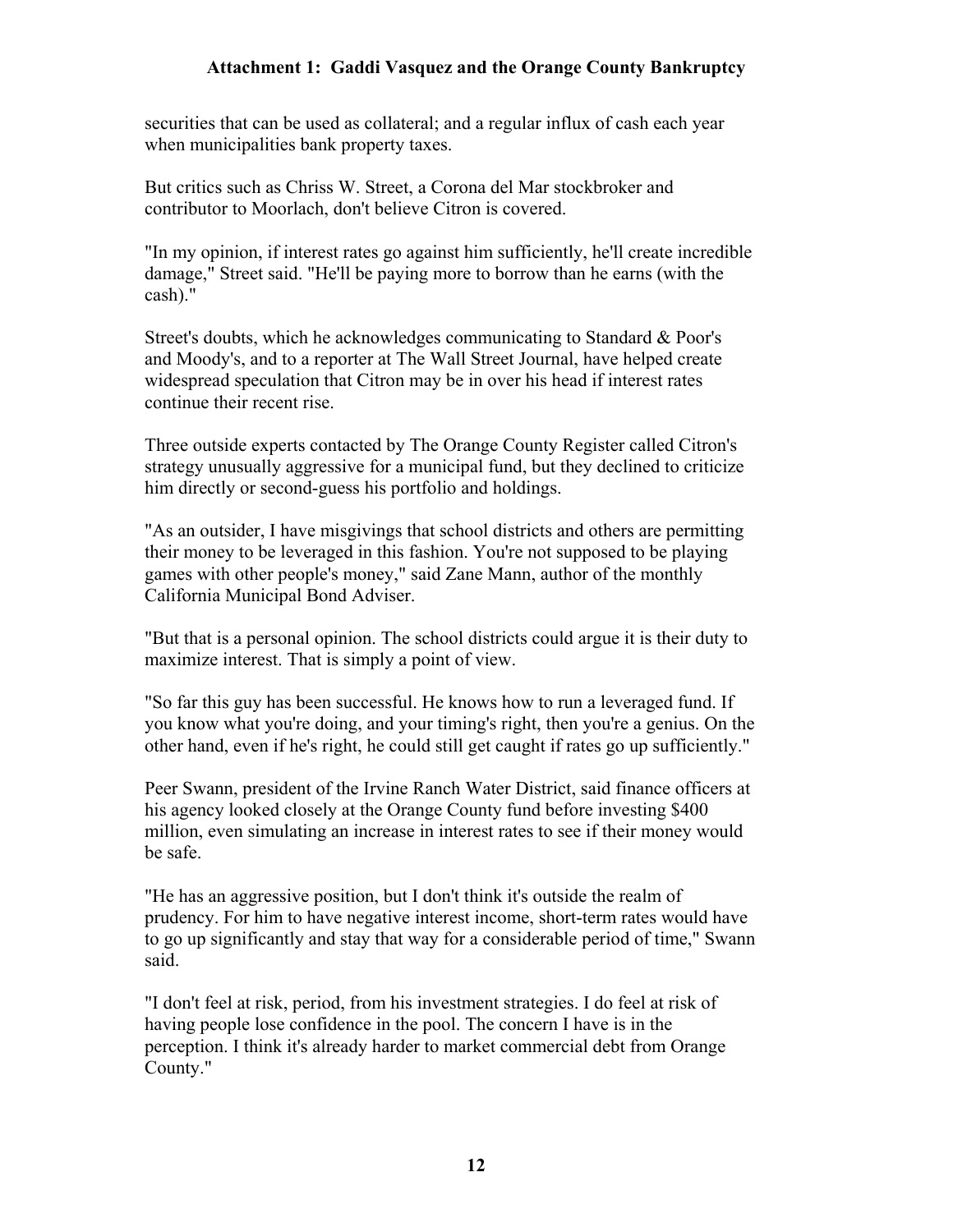Swann said Lehman Bros. went to the market Friday to borrow \$30 million for the Sanitation Districts of Orange County. Buyers reacted sluggishly to the offering of commercial paper, a short-term debt instrument, and the agency had to pay 0.05 percent more in interest than it expected, about \$150,000 over the life of the deal.

 "All investment in the financial world is done on trust," Swann said. "This is not like a city council race, where you can attack the other person. To create doubt in the stability of the investment pool is irresponsible."

 But Moorlach said he knows no other way to campaign, other than to question publicly a strategy he considers too risky for public funds.

 "What am I supposed to run on? What am I supposed to be asking?" Moorlach asked. "I don't think I'm being irresponsible. I think a lot of the public wants to know what's going on, and if

everything's fine with the portfolio, there shouldn't be any problems."

(CHART)

PROFILE

Robert L. Citron

Orange County treasurer-tax collector

Born:

California, April 14, 1925

 Career: Hired as Orange County's deputy tax collector in 1960. Elected tax collector in 1970. Job combined with that of treasurer in 1973.

Home: Santa Ana, since 1960

Personal:

Married to Terry for 39 years.

 Quote: "I've tried to run my office like it was my own personal business, for profit, for the taxpayers of Orange County." PROFILE

John M. Moorlach certified public accountant, certified financial planner

Born: Holland, Dec. 21, 1955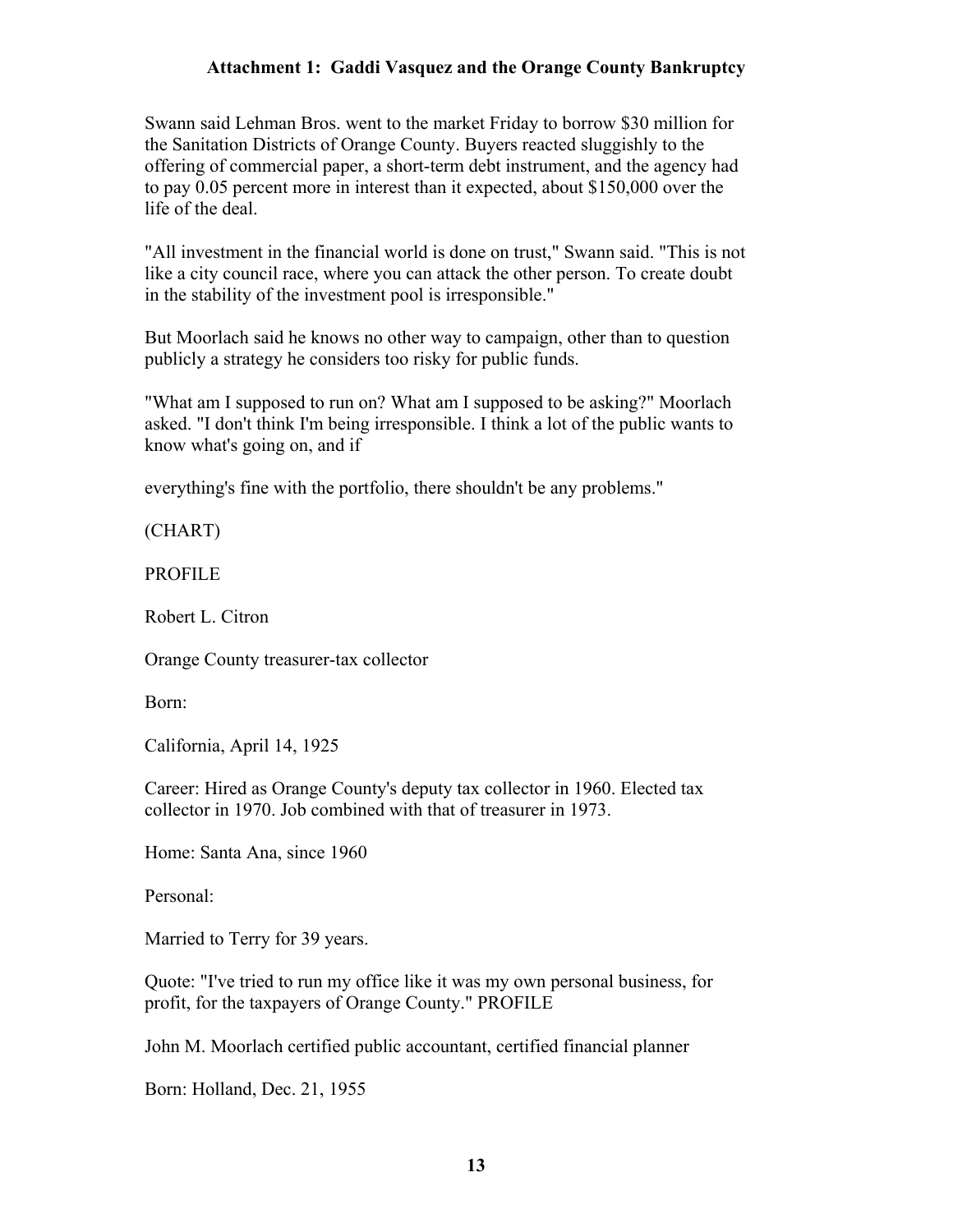Career: Partner, firm of Balser, Horowitz, Frank & Wakeling Home: Costa Mesa

Personal: Married 13 years, 3 children

 Quote: "We've got a guy who's running for his seventh term as treasurer and has never been challenged. It's time to at least educate the voters."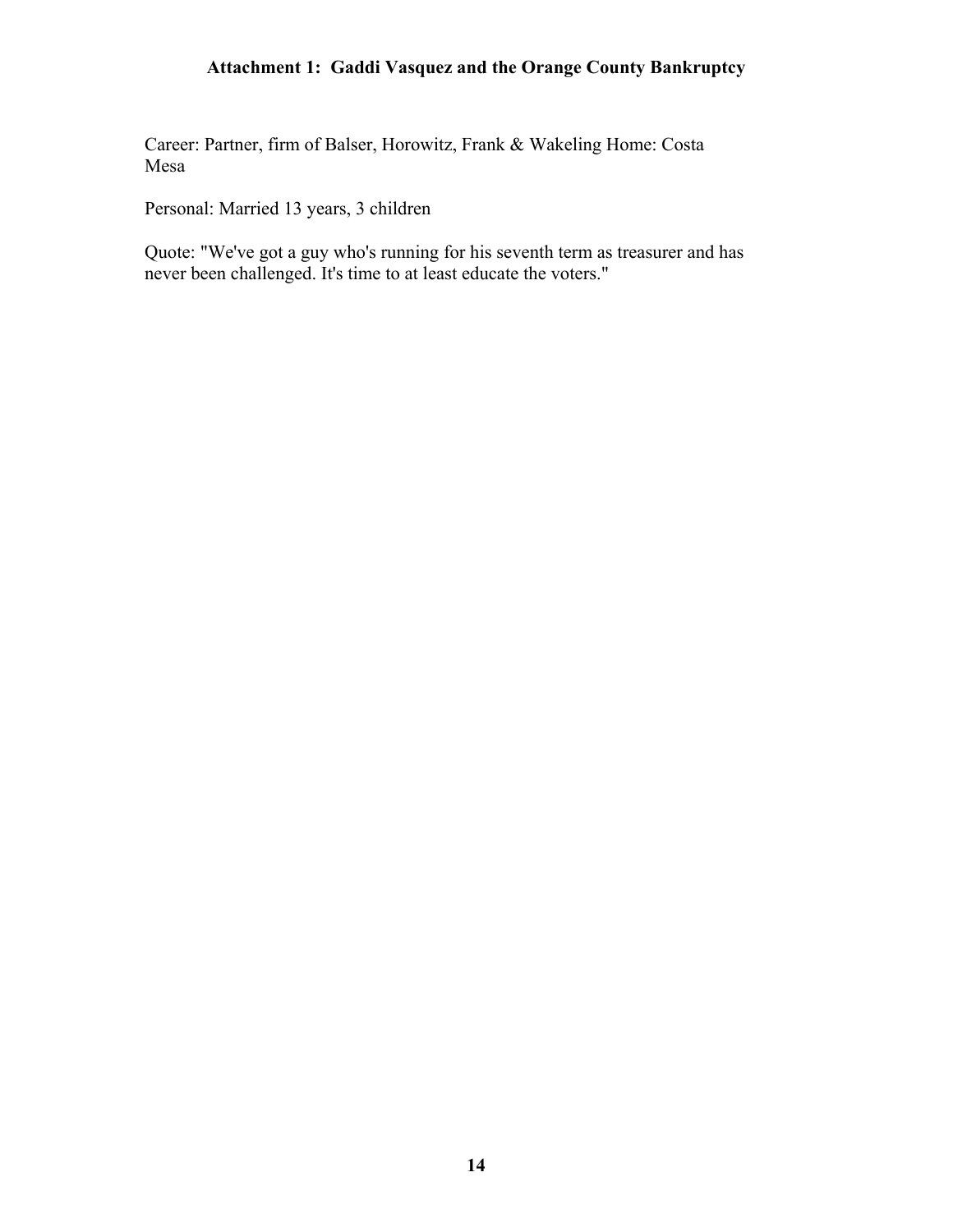# **Article 4: Citron defends his financial acumen**

<span id="page-14-0"></span> Q&A: Despite rising interest rates, O.C.'s treasurer says agencies' money is safe.

### *April 24, 1994*

 Byline: The Orange County Register Credit:

 The phone lines of local financiers have been buzzing the past two weeks with speculation over the investment strategies of Orange County Treasurer-Tax Collector Robert L. Citron.

 In 23 years as the head of the county's investment pool, Citron consistently has returned interest at twice the rate of the more conservative state investment pool, earning millions for local school districts, cities and county government. But interest rates have risen 1 percent in the past six weeks, deflating the value of many of the notes that Citron holds. Several private investment funds that engage in leveraged investment strategies have had major and very public losses. John M. Moorlach, a candidate for the treasurer's job, says Citron is risking a similar loss.

 Register staff writer Chris Knap interviewed municipal-bond experts, municipal treasurers and Citron opponents, and put together these questions. The answers were provided by Citron and Assistant Treasurer Matthew R. Raabe.

 Q. You've said one of the ways you boost earnings on your \$8 billion in deposits is to purchase government securities and use them as collateral for large cash loans, which you invest in other notes. The Wall Street Journal reported that you had to put up \$140 million in additional collateral because the market value of the notes you had pledged fell. Doesn't that collateral call represent a loss to the fund? And when you have to put up additional collateral, doesn't that eliminate interest earnings on that money? A. Actually, we've now had to put up \$300 million in additional collateral since interest rates began rising in March, but none of that money has been lost. We used securities in our portfolio as the collateral, and we're still ea rning interest on those notes, at what is called the coupon, or face, rate. When the borrowing term ends, we get those notes back. As long as we hold those notes until maturity, we lose nothing on them. We still have an additional \$700 million available to use as collateral should interest rates continue to increase. But if you were watching the market Thursday, you saw the interest rate on five-year treasury notes drop 15 basis points (0.15 percent). We don't think we'll need all of that collateral.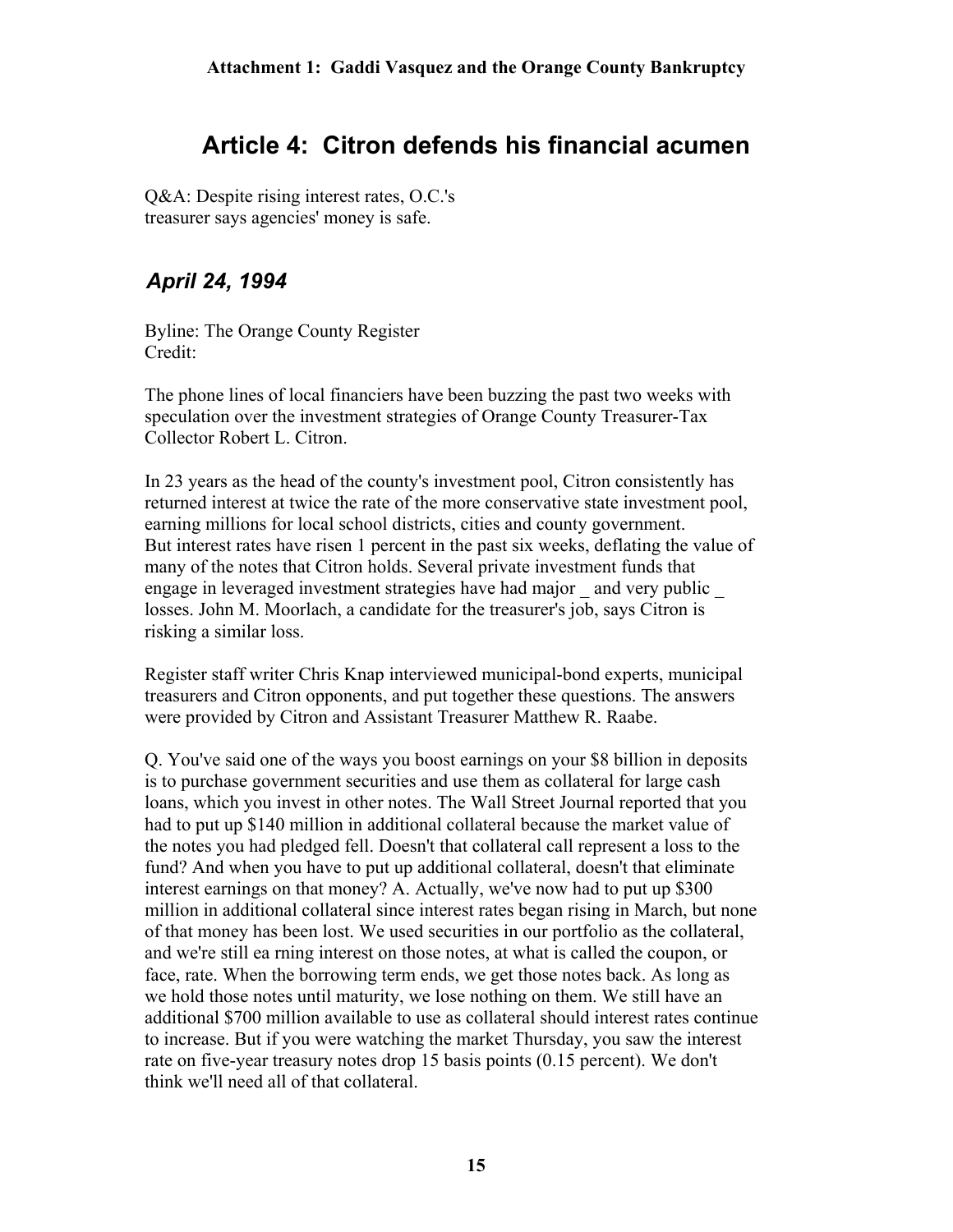Q. I understand that borrowing cash in this way, known as reverse repurchase, allows you to earn arbitrage, or profit, on the difference between the cost of the cash and investment earnings. But when interest rates climb as they've done in the past few weeks, doesn't the cost of borrowing cash go up as well, even on the deals you've already structured? Isn't there a danger that arbitrage earnings will drop sharply, or even reverse, and you'll lose money?

 A. Yes and no. When interest rates increase, so does our borrowing cost. That means we may not earn as much extra income as we had earned before. Over the 15 years we have been doing these transactions, we have had spreads between borrowing costs and reinvestments as small as 25 basis points (0.25 percent) to more than 300 basis points (3 percent). Right now, our average spread is around 150 basis points, so we still have a good profit margin. Q. Let's talk about Newport-Mesa and the other three school districts in south county that sold \$200 million in taxable bonds so they could generate arbitrage earnings. I understand that deal expires in June. Now let's suppose they decide, for whatever reason, not to sell new bonds and continue the deal fo r another year. That leaves you stuck with the five-year Federal National Mortgage Association securities purchased with their money. In a letter you sent the districts last year, you said the investment pool would absorb their securities if they wanted out. According to your letter, the coupon (face) rate of those two sets of securities is 5.4 percent and 4.8 percent. Aren't those bad investments for the fund at the current interest rates?

 A. Not really. The investment pool has always owned the securities purchased for the school districts and, as an accounting mechanism, we have designated the interest to go to the schools. This allows the schools to know exactly how much interest they will earn on their investment. If the schools decide not to sell new bonds, the pool would continue to own the securities and would receive all the interest. It's important to note that each of the four districts has already earned an additional \$1 million in interest income from this transaction. That pays for additional education programs that would not otherwise be available.

 Q. I've been told that you have about \$760 million of these taxable bonds out, on behalf of various agencies. Are all of these funds wrapped up in reverse repurchases? What is the total value of bonds in your fund purchased with leveraged cash? What if arbitrage earnings top out, and all of the agencies ask to get out? Will you have enough money to purchase all of the leveraged bonds, or will you have to sell some of them at a loss?

 A. All of the taxable issuances are invested in the reverse-repurchase agreements, as are other monies. We have approximately

 \$12 billion in reverse repurchases, and those investments are based on the cash-flow information provided to us by the participants in our pool. These participants have told us they intend to stay in the investment pool. If they change their mind and decide to withdraw their funds, we have enough cash available to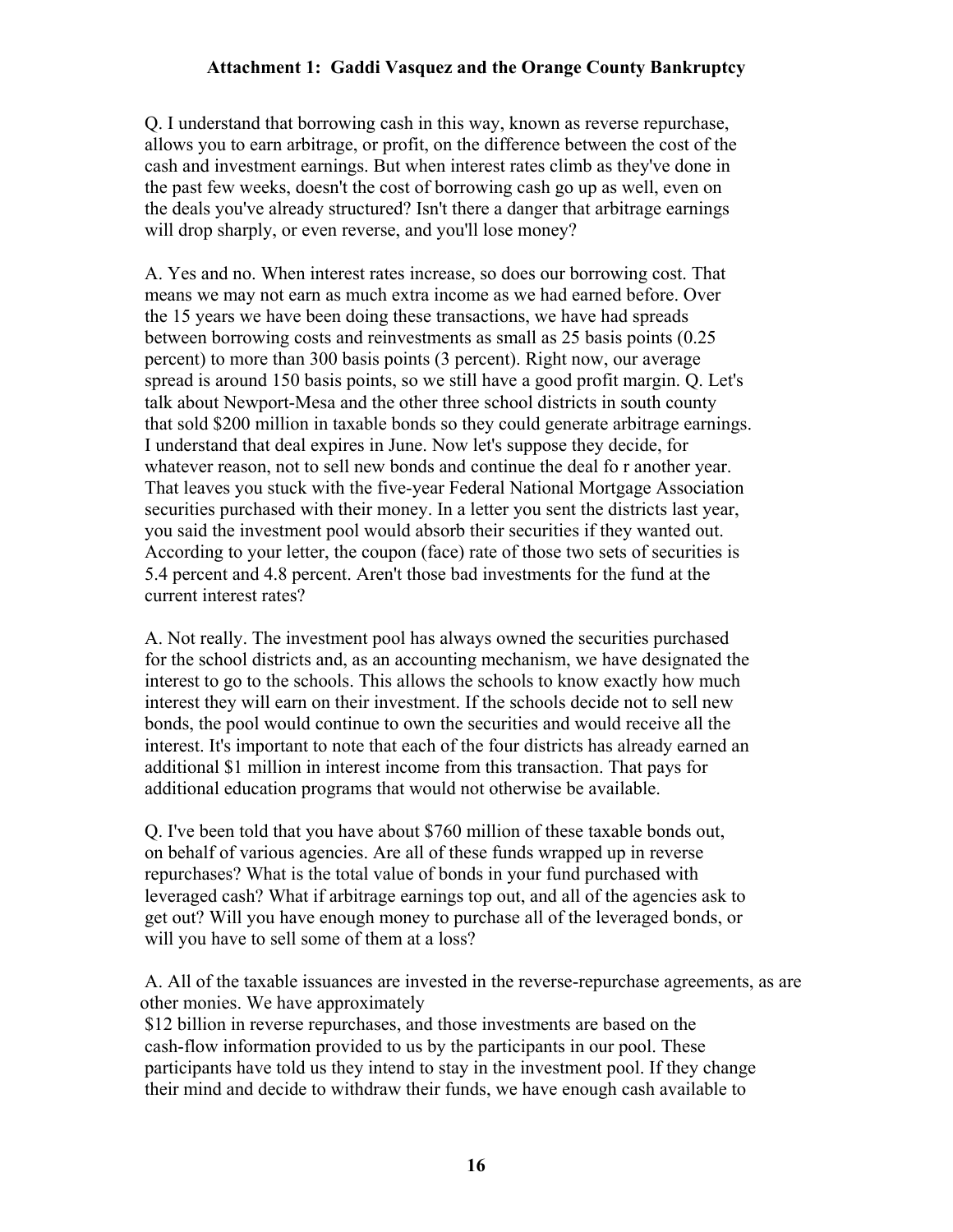let them get out without having to sell any securities. Q. But what if interest rates keep rising? If rates go up another percentage point in the next two months, or two points, will you run out of collateral and be forced to sell some of these bonds short (at less than face value)? How would you extricate yourself if the worst happened?

 A. All investment managers have plans for changes in interest rates. However, you can't make a plan for a worst-case scenario, because if you did, you would have to sacrifice any opportunity to earn a good return. For example, even if all of our money was invested in the very shortest-term securities available, we would still have the risk of losses if every participant left the pool. As money managers, it's our job to assess the most likely interest-rate risks and make plans accordingly. I can' t discuss the specifics of my contingency plans, because part of an investment manager's strength in the investment markets is that the other investors don't know your plans. If they did, they could take investment positions that would allow them to take advantage of your needs.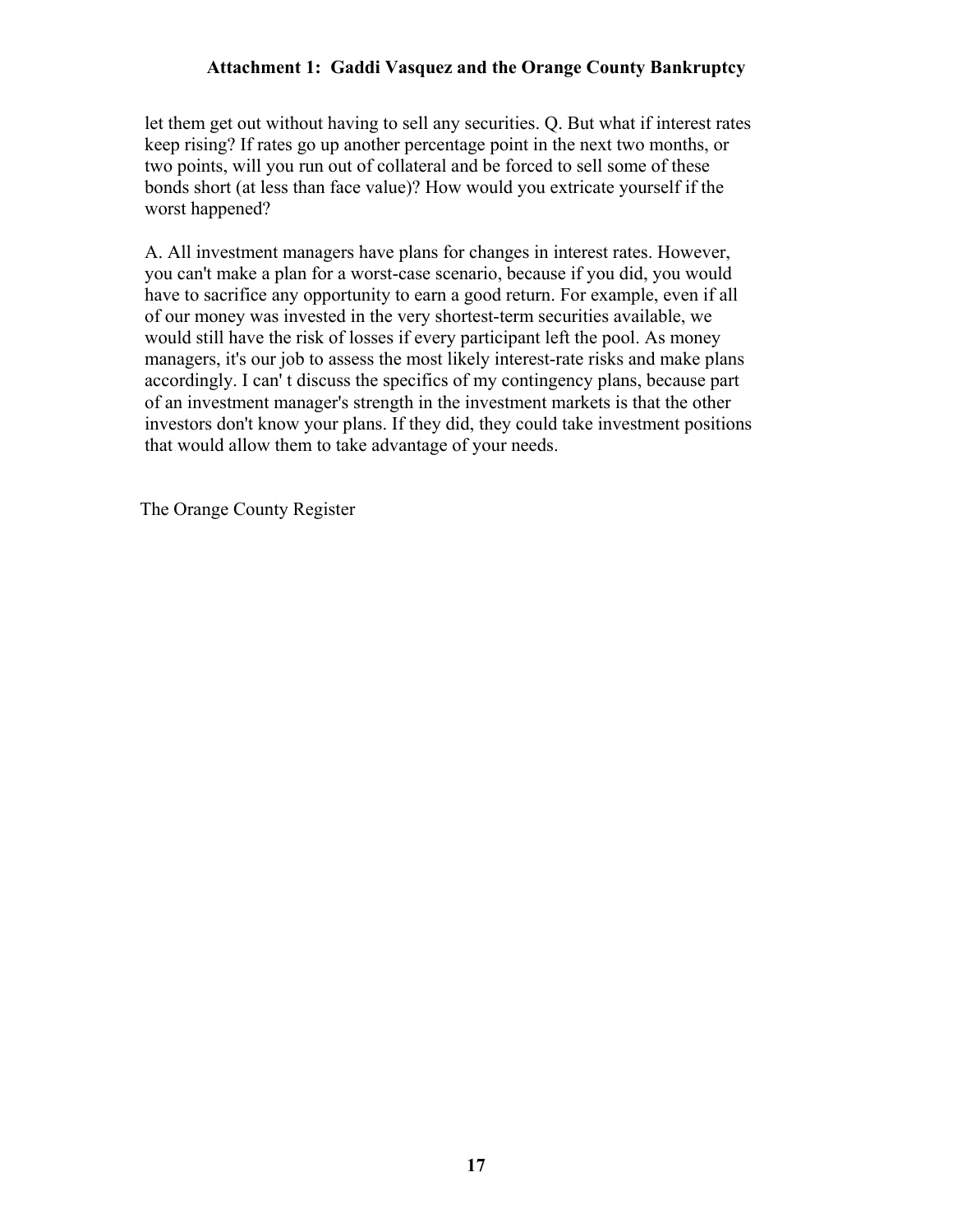# **Article 5: Bergeson ends support of treasurer**

<span id="page-17-0"></span>candidate

 POLITICS: The state senator says she is uncertain of the accuracy of the challenger's campaign.

### *April 29, 1994*

Byline: CHRIS KNAP

 The Orange County Register Credit:

 State Sen. Marian M. Bergeson has withdrawn her endorsement of county treasurer hopeful John M. Moorlach, citing a concern over his campaign tactics.

 Moorlach and his supporters have accused 23-year Treasurer Robert L. Citron of risking local governments' deposits by using high-return investment strategies. Citron defends his strategies as aggressive but prudent. Last week, Orange County Republican Party Chairman Thomas Fuentes confirmed that Citron is being targeted by the local GOP, even though the job is nonpartisan, because he is a "liberal, partisan Democrat."

 But municipal finance experts told The Orange County Register that charges by Moorlach have worried investors and made it more difficult to sell securities backed by Orange County governments. Tustin withdrew its money from the county pool after encouragement from a Moorlach supporter.

 "I'm not ready to say (Moorlach's campaign) is a dirty-tricks scheme \_ I just don't know," Bergeson said. "(But) I felt that if this was going to be politicized, that I didn't want any part of it."

 Moorlach said he was stunned and a bit mystified when Bergeson, R-Newport Beach, called him Monday and asked that he stop using her name.

 "It was one of those phone calls where she was so polite and so positive, but just wanted her name withdrawn. If she stands by that, I will be very disappointed," Moorlach said.

 Bergeson is unopposed in her campaign for the 5th District seat on the Board of Supervisors, and Moorlach, a Costa Mesa accountant, considered her support valuable enough to list her as his campaign chairwoman.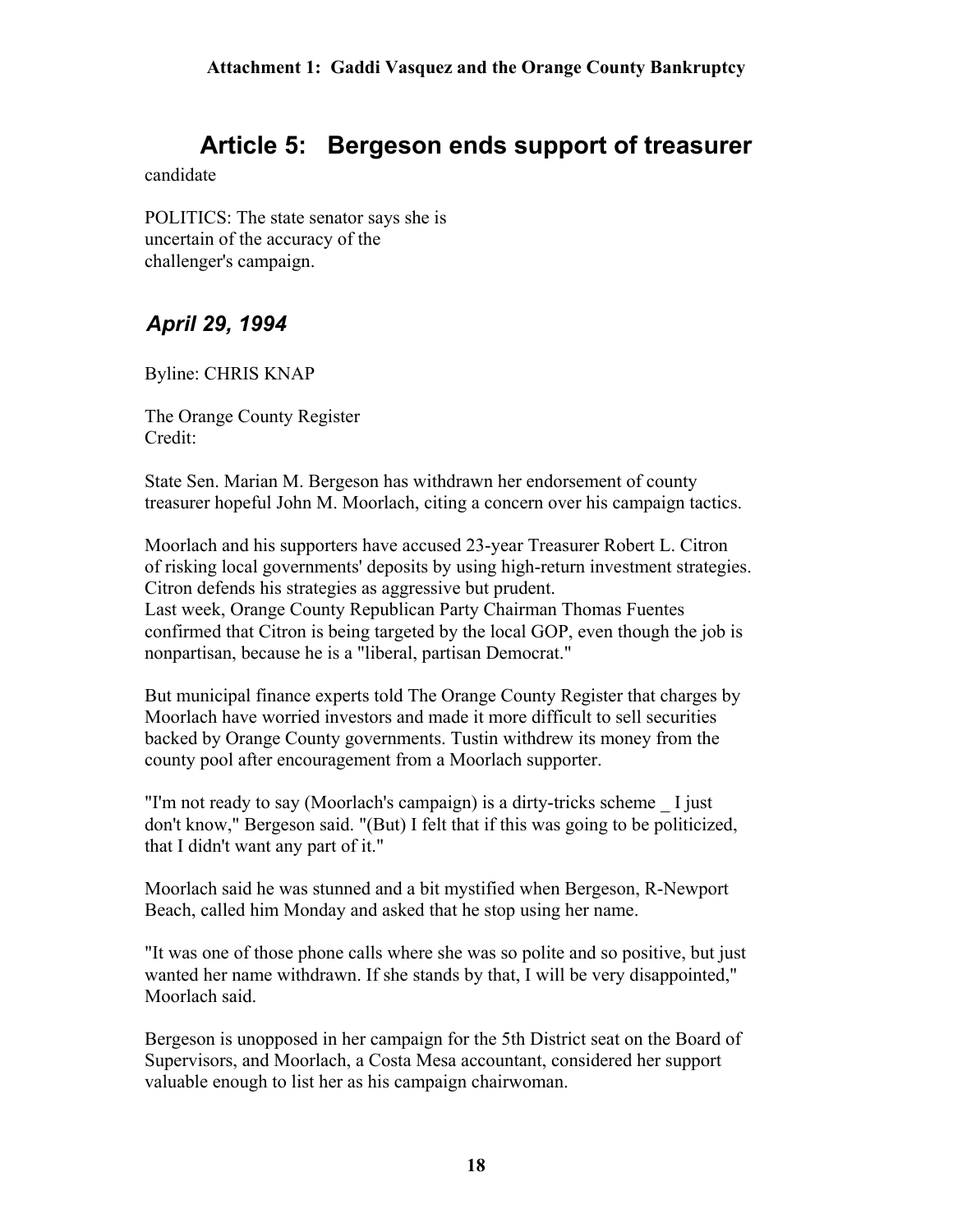All five incumbent supervisors have endorsed Citron, citing the millions of dollars in extra interest he has earned for local governments and school boards over the past 10 years, often twice the return of the more conservative state investment pool.

 In an interview Thursday, Bergeson said she didn't know she was Moorlach's campaign chairwoman until a reporter told her.

 Moorlach has been questioning the security of Citron's methods in interviews over the past several weeks with The Wall Street Journal, Bond Buyer and local newspapers.

 Moorlach points out that Citron has been pledging securities in his portfolio as collateral for cash loans and reinvesting the proceeds. Citron banks the difference between the interest earned on the securities and the cost of the loans, profit known in the financial world as arbitrage.

 Citron acknowledges that his plans carry risk should interest rates rise unexpectedly, but says he has built numerous safeguards into his strategy.

 Two weeks ago Tustin, spurred by Moorlach supporter and Tustin Councilman Jeff Thomas, pulled its \$4 million from the pool, generating a splash of publicity. Municipal-bond experts began to report that investors were shying away from Orange County-backed bonds.

"What I read in the paper caused me concern," Bergeson said.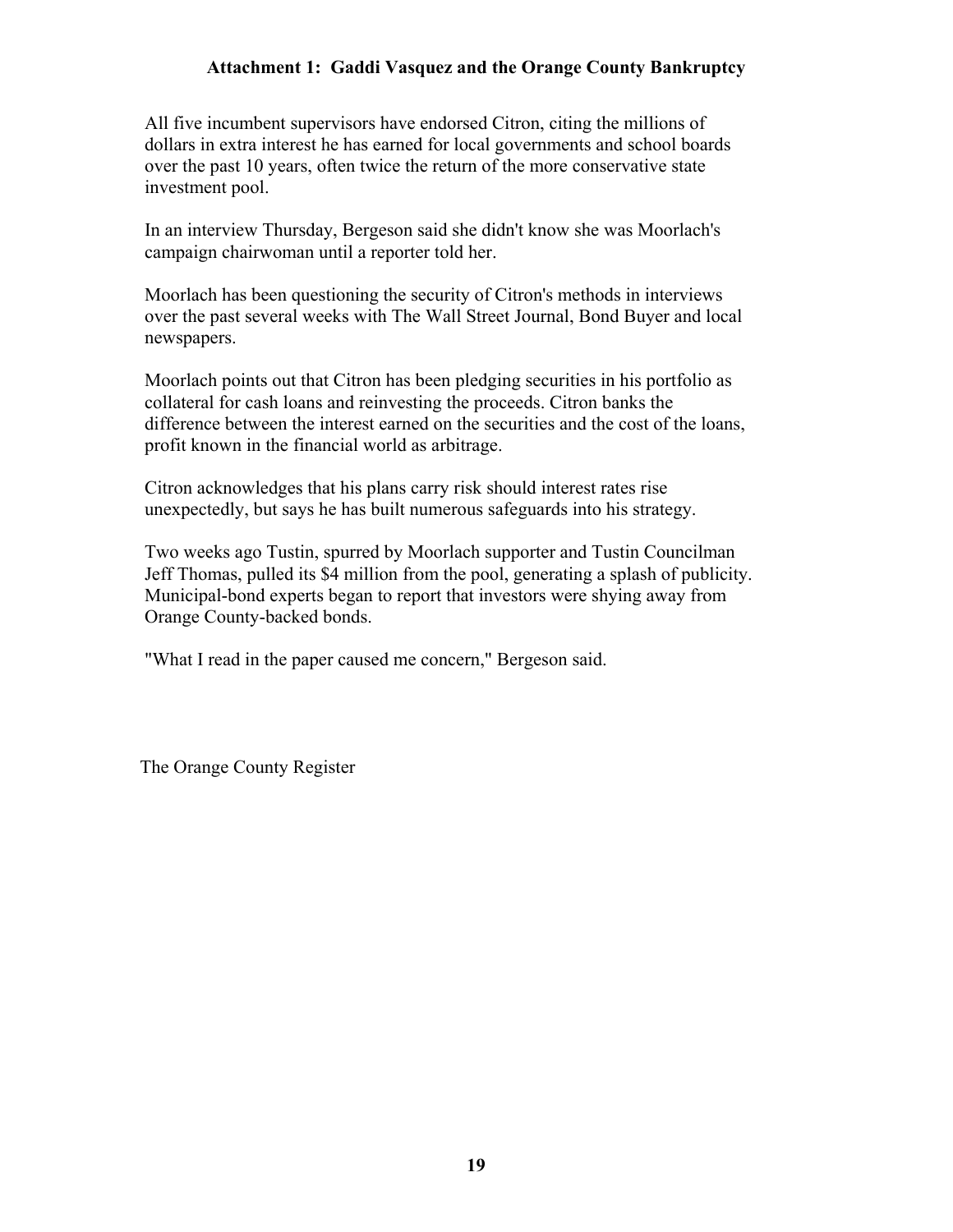# **Article 6: Treasurer says gains offset losses**

<span id="page-19-0"></span> GOVERNMENT: County official Robert Citron explains his investment actions.

### *May 8, 1994*

Byline: CHRIS KNAP

 The Orange County Register Credit:

 The late-winter jump in interest rates spurred Orange County Treasurer Robert L. Citron to cash in \$200 million in devalued securities, costing the county investment pool \$8.46 million, transaction records and interviews show.

 Citron said the losses were balanced by the sale of \$275 million in high-performing securities, which brought the county \$8.97 million in profit. "We came out with a net gain, overall, and prepared ourselves to re-enter the market in 30 to 45 days to obtain investments at higher interest yields," Citron said. "The trading we did was not at all unusual."

 Experts in municipal finance contacted by The Orange County Register said a loss is sometimes necessary when an investment turns sour. But an investor for the state of California who takes a more conservative stance than Citron said he would not want to have to explain such a loss to the cities and counties that deposit with him.

 "Losses can cause a lot of questions and concerns," said William Sherwood, chief of investments for the \$26 billion pool run by the state treasurer. "It's something that we quite frankly don't like to do. We buy and hold (until maturity)."

 But Sherwood added that municipal investors such as Citron who hold depositors' funds for a longer term sometimes do trade at a loss so they can reinvest at a higher return.

 "If they are extending into another security that will give them a better return in the long run, it may be a beneficial trade for the overall portfolio," Sherwood said.

 Citron, Orange County's elected treasurer for 23 years, has been greatly praised in the past few years for earning returns as high as 10 percent on his \$8 billion in deposits generally twice the returns of the state pool.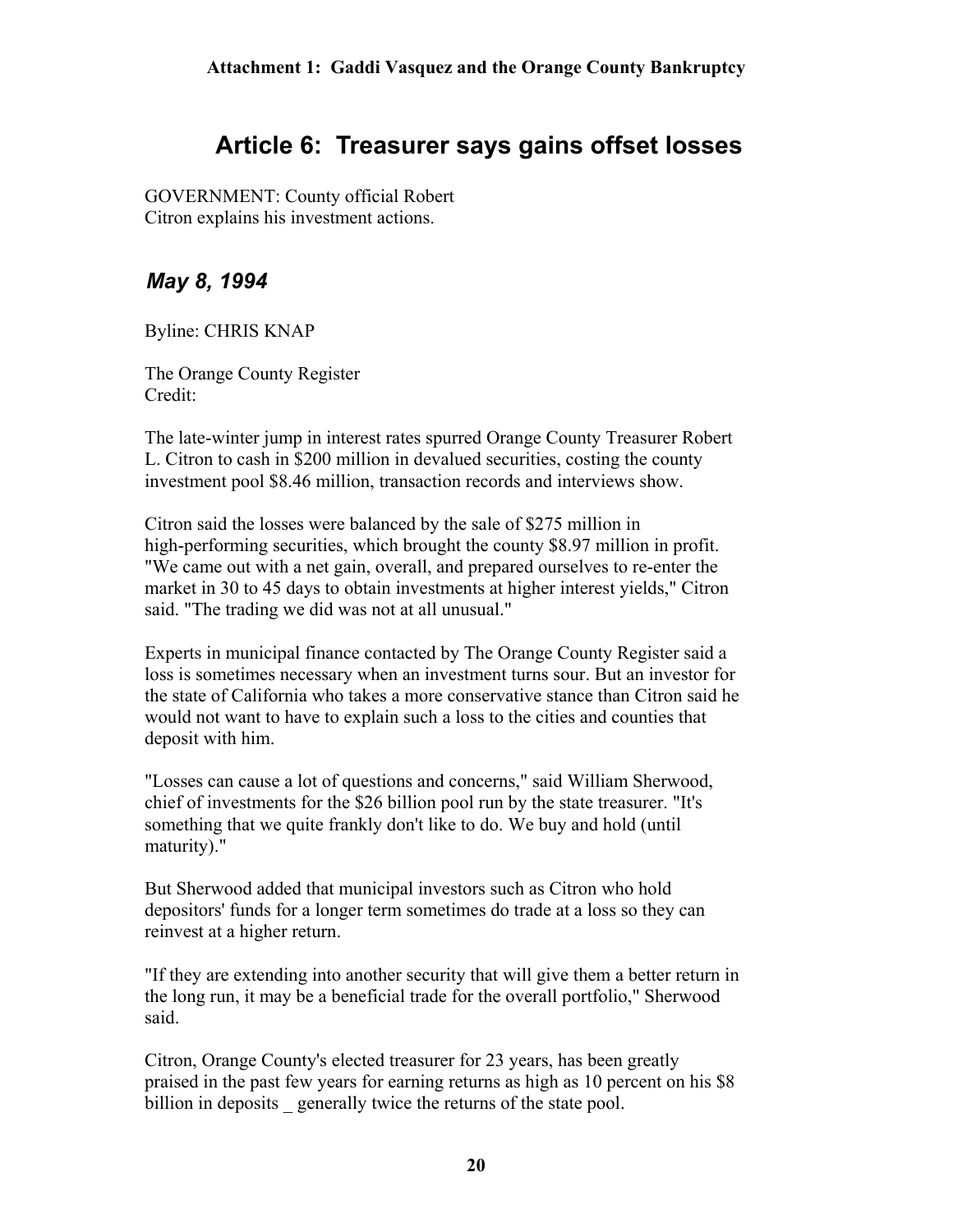But this year, he is facing an election challenge from Costa Mesa accountant John M. Moorlach and has had to defend his strategies, which Moorlach has called too risky.

The strategies include the use of:

Reverse repurchases, in which securities are pledged as collateral for cash loans.

 Adjustable-rate securities, which can parallel market rates or move opposite them.

 Inverse step-ups, where interest goes up according to a fixed schedule, minus an indexed rate.

 Citron has said that he seeks to avoid market losses by holding investments until they mature and pay off at full value. But he and his assistant, Matthew Raabe, acknowledged in interviews that they do sometimes trade at a loss, if market conditions dictate.

 Interest rates have climbed 2 percentage points since October, devaluing many securities purchased last year. Citron, who charts investment strategy for his office, said he decided that two of those he'd purchased in 1993 should be sold while they still had some market value.

According to transaction journals and treasurer's officials:

 A \$100 million certificate of deposit issued by the Bayerische Landesbank was sold March 17 for \$95.15 million, a loss of \$4.8 million. Raabe said the CD was an inverse floater \_ it had an adjustable interest rate that would have paid more if rates dropped. "That's one of those securities you say, `I wish I hadn't bought that,' " Raabe said.

 On March 29, the county sold \$100 million worth of floating rate Federal Home Loan Bank securities. The securities were paying 4.445 percent but might have gone lower. "We thought the return would hit the floor," Raabe said. The county took a \$3.6 million loss.

To offset the losses Citron sold:

 \$225 million in Merrill-Lynch corporate notes, an inverse step-up investment then paying 8.32 percent. That March 15 transaction earned the fund \$5.48 million in profit.

 A \$50 million certificate of deposit issued by ABN-Amro, another European bank, which was paying 9.12 percent. The CD sold March 3 at \$3.48 million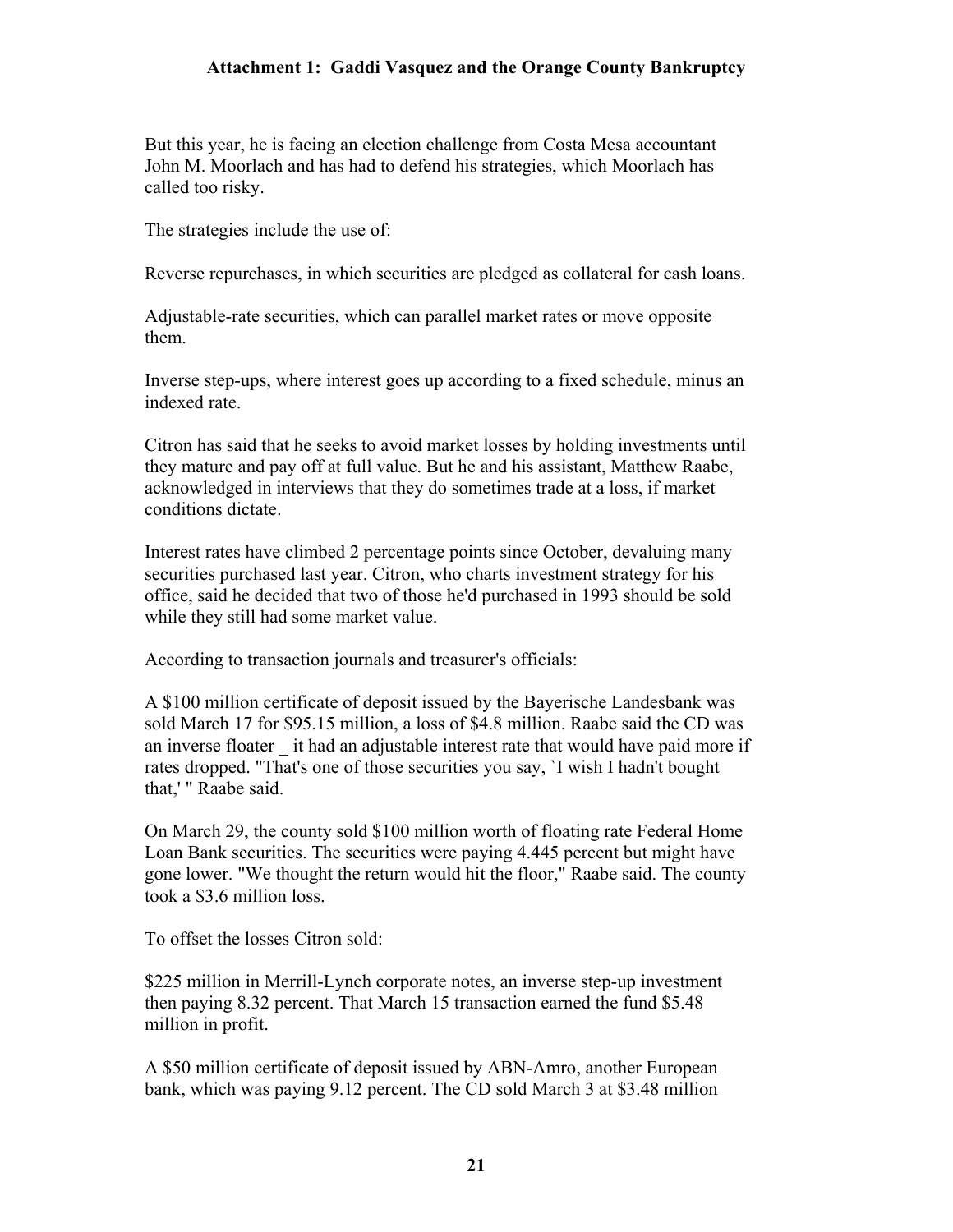profit. Citron said he was uncomfortable with the credit quality of both of the high-performing investments.

 Raabe said the \$475 million in cash generated by those transactions is being held in 30-day U.S. Treasury notes, which pay a 4.5 percent return.

 "Our view is that interest rates will top out in early summer," Raabe said. "If we get a 6.75 percent (return) on all of that money, that will make more in the long run that we gave up on the short end.

 "We could have held these securities until they matured and never taken any loss at all \_ but we would have given up the opportunity to take more interest earnings in the future. We would be trading interest earnings for political cover, and we don't think that's right."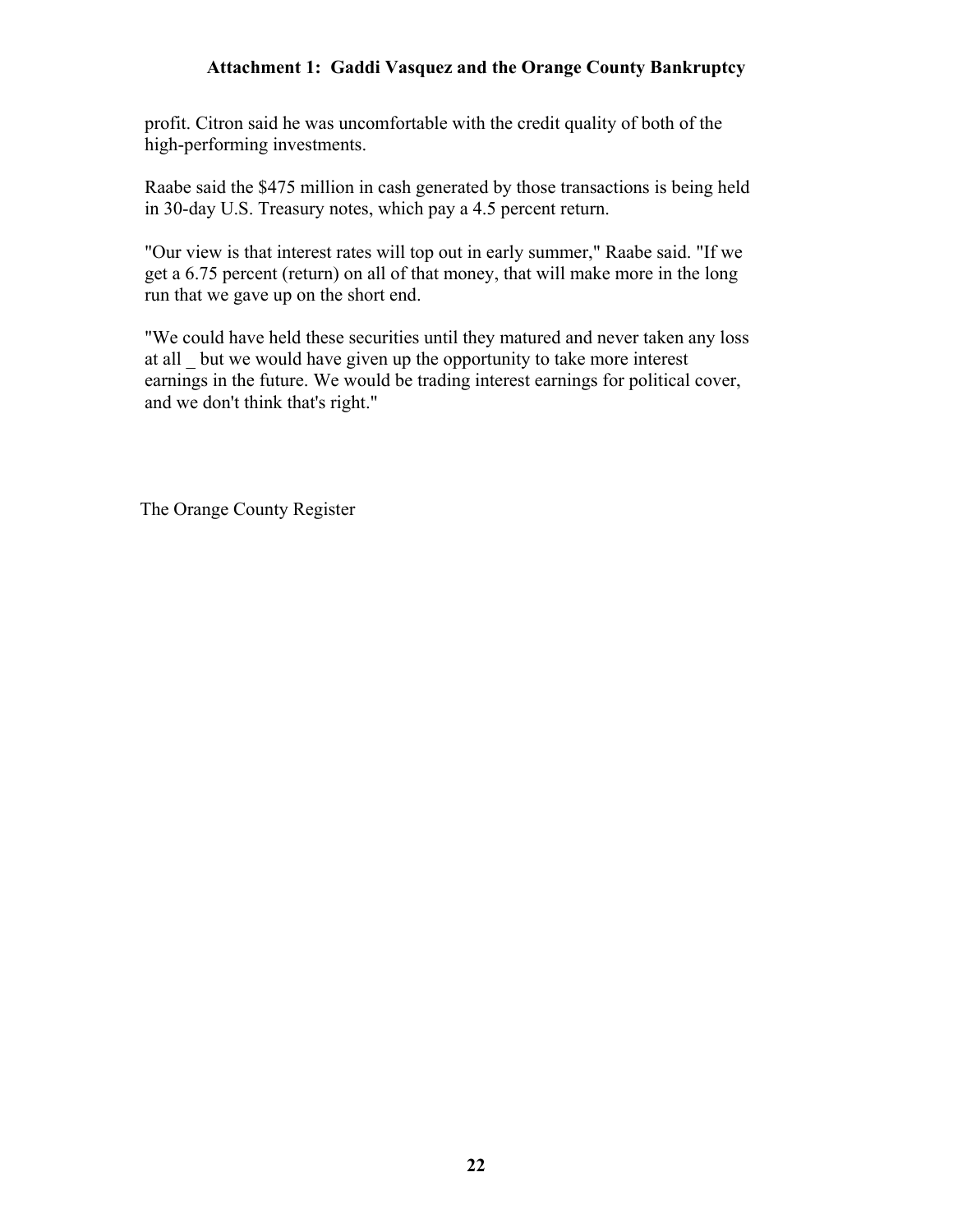# <span id="page-22-0"></span>**Article 7: Moorlach fires another salvo at Citron**

 POLITICS: The incumbent county treasurer calls the attack the `dying gasps' of his challenger's campaign.

### *June 3, 1994*

Byline: CHRIS KNAP

 The Orange County Register Credit:

 Costa Mesa accountant John Moorlach has renewed his attack on incumbent county Treasurer Robert L. Citron, comparing Citron's investment of public funds to the "savings-and-loan fiasco" that cost taxpayers billions.

 Moorlach, who wants to knock the 23-year Orange County treasurer out of his seat during Tuesday's election, said an eight-page investment critique he sent to county supervisors Monday was meant as a wake-up call. "Regardless of who is elected on June 7, Orange County has a bleak future for its fiscal assets," Moorlach said. "The

supervisors need to know that their goose is no longer laying golden eggs."

 But Citron dismissed the attack as "the dying gasps of a candidate who started out on this track and has been greatly derailed."

 Citron said the county's \$8 billion investment pool "is in no way in the same position as the (failed) savings-and-loan institutions. The pool is still making tremendous returns. In March we earned 7.61 percent, and in April it was 7.59. In the same period, the state's investment pool returned 4.33 percent."

 Moorlach's campaign, the first challenge that Citron has faced in more than 20 years, was fueled by partisan rancor over Citron's support of a fellow Democrat four years ago, and local Republicans have not tried to hide it.

 Moorlach's recent campaign statements show contributions from GOP Assemblymen Mickey Conroy of Orange and Gil Ferguson of Newport Beach and county GOP chief Thomas Fuentes, among other prominent Republicans.

 But the most acrimonious debate has been generated over an intensely complicated and highly speculative subject: the complex investment strategies that have allowed Citron to bring in double the earnings of other, more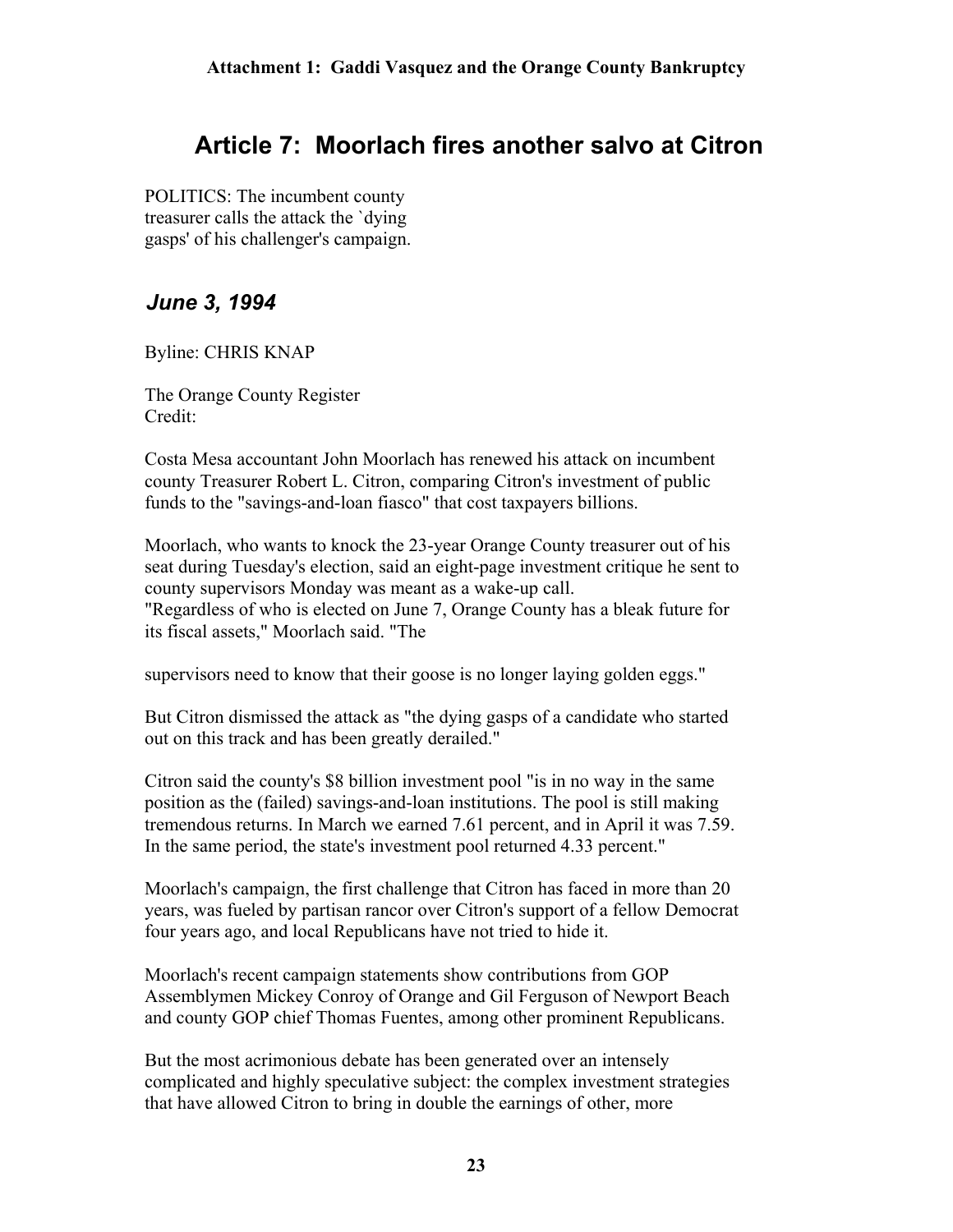conservative public finance pools.

 After initially coming on strong, including pointed attacks on Citron's investment strategies printed in national financial publications, Moorlach fell silent last month.

 He acknowledged Tuesday that his campaign was hurt when state Sen. Marian Bergeson, R-Newport Beach, pulled back her endorsement in late April, saying she was worried that his attacks had threatened the financial stability of county investments.

 But Moorlach said he remains convinced, after more than a month of analyzing public documents, that Citron has gambled dangerously on the belief that interest rates will stay low.

 By investing in short-term "reverse repurchase" arrangements, and using the money to buy long-term bonds, Citron has earned an arbitrage, or differential profit, that even Moorlach says gave the county "incredible performance numbers."

 But if interest rates continue to rise, as they have in the past six months, Citron will be stuck with billions of dollars worth of bonds returning less-than-market rates, Moorlach said. If he's forced to sell the bonds in a down market, the losses could cut into principal.

 "I'm not trying to cry wolf or scream fire in a theater," Moorlach said. "All I'm saying is, `Board of Supervisors, look, this is risky.' If interest rates rise, based on how he's grown his garden, the harvest isn't going to be very attractive. Win, lose or draw, the problem's still there."

 Citron said Moorlach's dire scenarios are based on speculation. "We don't believe that situation will crop up," Citron said. "If interest rates do go up, not all of the securities we have will (lose value) in that way.

 "We may not be earning the very high interest rates, but we are still predicting that we will earn no less than 6.5 percent in the fiscal year that begins July 1."

#### SIDEBAR

#### COUNTY TREASURER-TAX COLLECTOR

 The treasurer keeps county funds on deposit for more than 100 public agencies in Orange and surrounding counties, investing surpluses for the public's benefit. As tax collector, he or she bills property owners for taxes owed. Current pay is \$96,000. The term of office is four years. The job and election are nonpartisan. Robert L. Citron, 69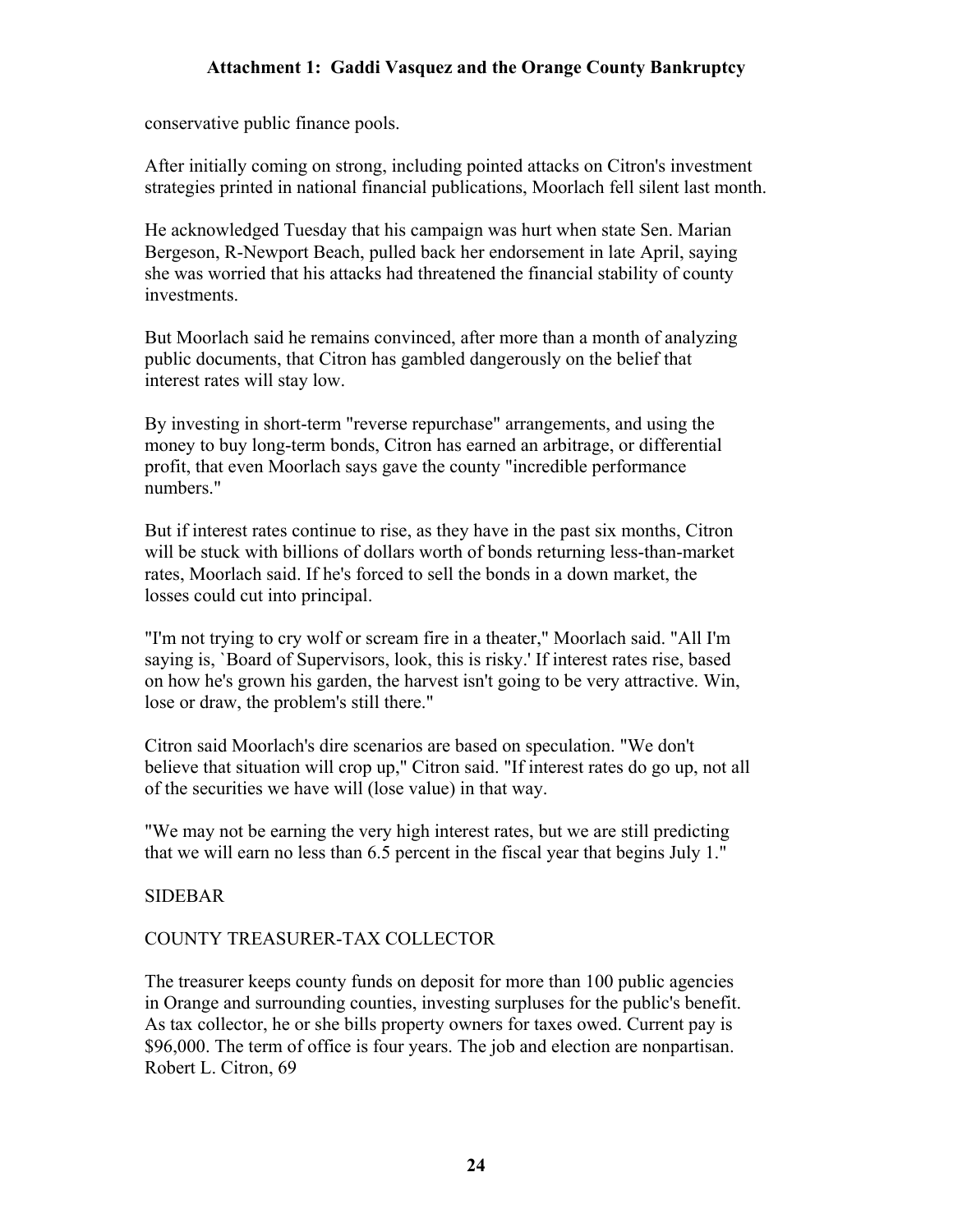Incumbent treasurer-tax collector. The Santa Ana resident was hired as an Orange County deputy tax collector in 1960, and was elected to the top job in 1970. In 1973 his office was combined with that of the treasurer and he won that post. He has received good marks for his performance as treasurer, and in 1988 was named by City and State Magazine as the year's outstanding municipal-finance officer. He has not faced an election challenge since 1970.

John Moorlach, 38

 Certified public accountant and certified financial planner with the firm of Balser, Horowitz, Frank & Wakeling. The Costa Mesa resident has a bachelor's degree in business administration from California State University, Long Beach. He has been practicing as an accountant and financial planner since 1976. Moorlach also is active in local Republican Party politics, including membership on the Orange County Republican Central Committee.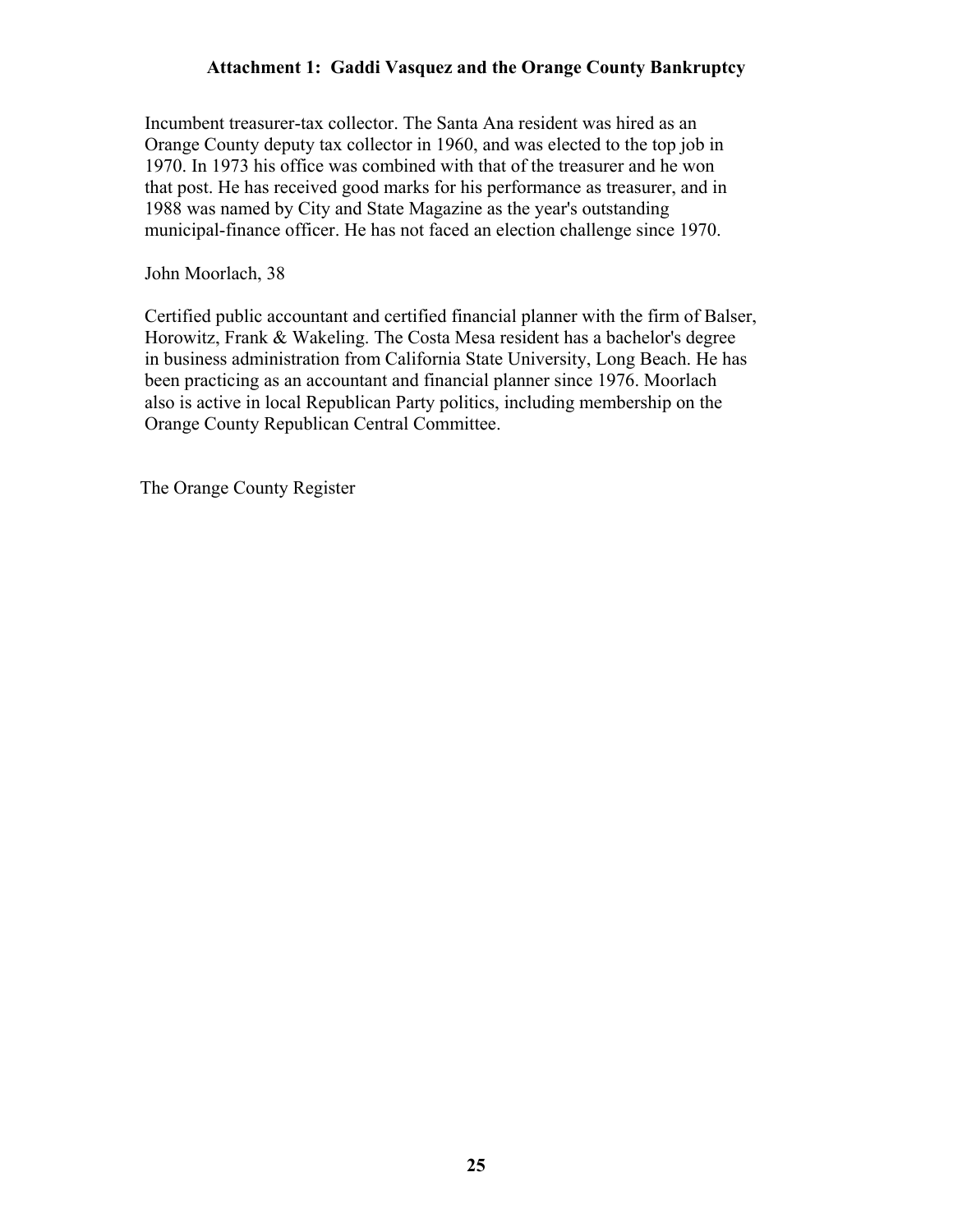# <span id="page-25-0"></span>**Article 8: Citron likely to keep long-time hold on office**

 TAX COLLECTOR-TREASURER: Attacks on his reputation backfired, the incumbent said as he held the lead Tuesday.

### *June 8, 1994*

Byline: CHRIS KNAP

 The Orange County Register Credit:

 Robert L. Citron, Orange County's treasurer-tax collector for nearly a quarter of a century, appeared headed to another four-year term Tuesday.

 Citron was leading accountant John Moorlach in the early returns. "I believe the voters understood what this election was all about," Citron said. "The partisan attacks, and the attacks on my reputation as an investor of public funds, were irresponsible and they have backfired."

 Moorlach said it was too early to concede. He declined to apologize for his campaign style.

 "I feel we dealt with the issues," he said. "We ran a clean campaign. I have no regrets."

 Although his job is non-partisan, Citron's Democratic party registration and occasional support of other Democrats prompted a strong challenge from local Republicans.

 Moorlach, a member of the county Republican Central Committee, was backed by county Republican Chairman Tom Fuentes and GOP Assemblymen Mickey Conroy and Gil Ferguson among other prominent Republicans.

 Citron has received high marks \_ including endorsements from all five incumbent supervisors for his handling of \$8 billion in public funds. Citron's sophisticated investment strategy has frequently earned county depositors twice what the state investment pool was paying.

 But Moorlach, a certified public accountant from Costa Mesa, turned that praise upside down during his campaign, charging that Citron was taking dangerous chances that risked the loss of principal deposits.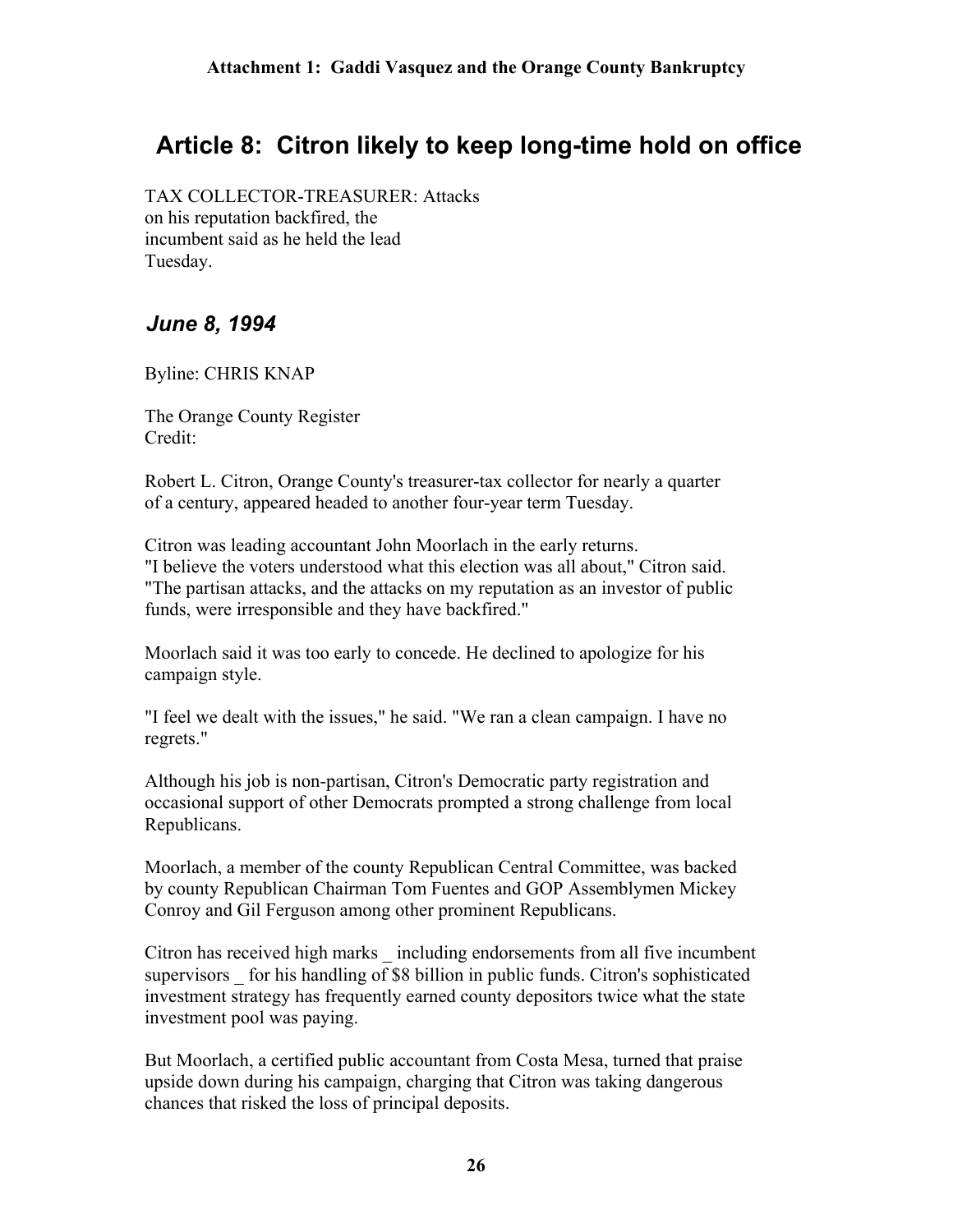The turning point for Moorlach may have come in late April, when his honorary campaign chairman, state Sen. Marian Bergeson, R-Newport Beach, pulled back her endorsement.

 Citron, 69, of Santa Ana, was hired as an Orange County deputy tax collector in 1960 and elected to the top job in 1970.

 Moorlach, 38, has a degree in business administration from California State University, Long Beach. He has been practicing as an accountant and financial planner since 1976.

Register staff writer Gina Shaffer contributed to this report.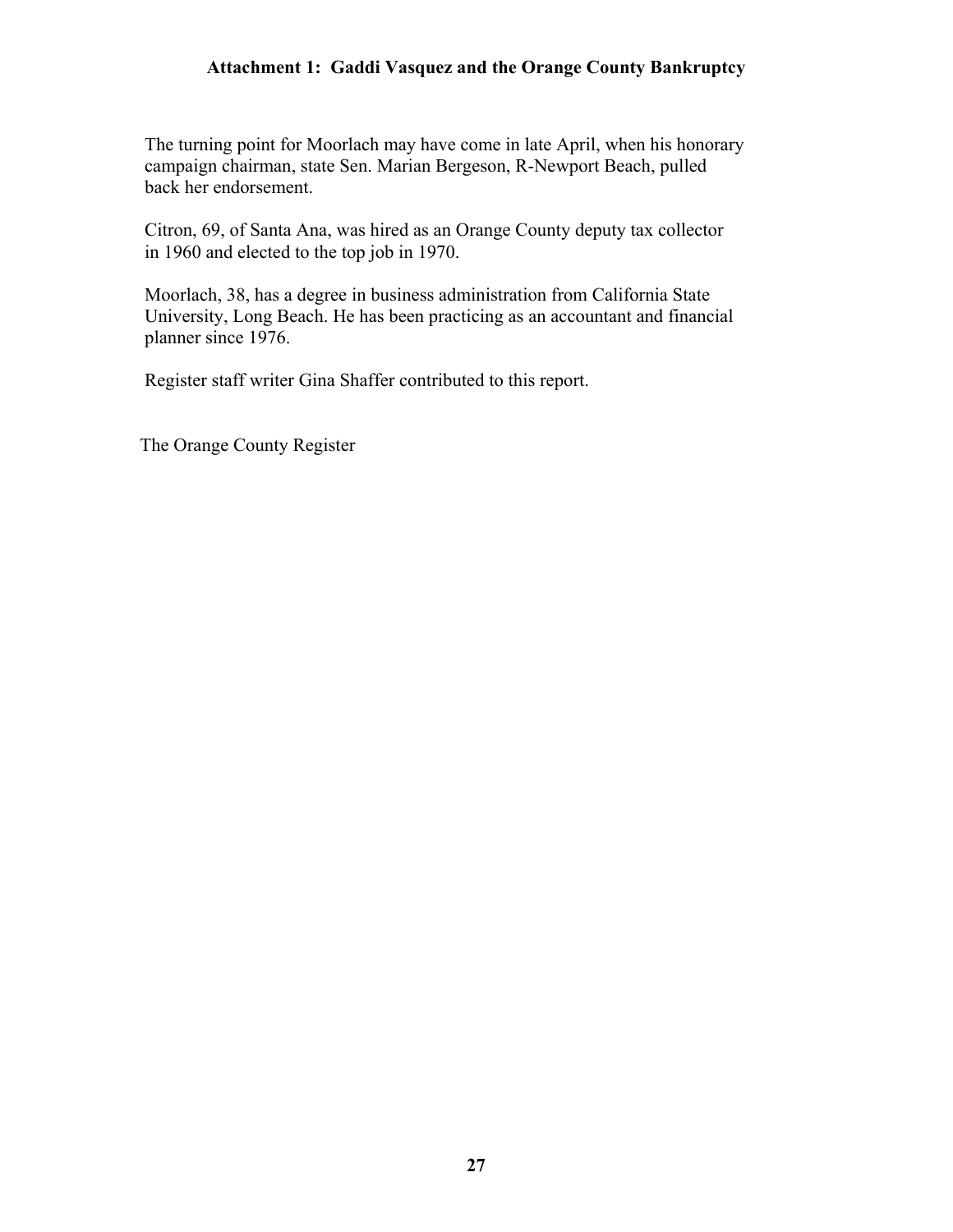# **Article 9: O.C.'S SKY DIDN'T FALL**

<span id="page-27-0"></span> GOVERNMENT: Critics of the tactics of Treasurer Robert L. Citron had predicted financial doom.

### *September 9, 1994*

Byline: CHRIS KNAP

 The Orange County Register Credit:

 A few months ago, Orange County Treasurer Robert L. Citron was bracing himself against a barrage of authoritative-sounding criticism.

 The Wall Street Journal said his investment strategies were "similar (to what) caused the collapse of numerous savings-and-loan institutions." The Bond Buyer, a New York finance-industry weekly, quoted Tustin's city treasurer saying Citron's search for high yields was "heading to a nasty business."

 Derivatives Week, another Wall Street publication, found a bond expert who said Citron's \$8 billion pool was "a scandal waiting to happen. ... On (Wall) Street, we call this kind of leveraged reverse (repurchase) strategy `the death spiral.' "

 Costa Mesa accountant John Moorlach, whose campaign against Citron fueled stories in the financial press, declared, "Regardless of who is elected June 7, Orange County has a bleak future for its fiscal assets."

 Well, the campaign is over, interest rates are leveling out, and to tweak a line from Mark Twain, reports of Bob Citron's death spiral appear to have been greatly exaggerated.

 Citron, the county's investment chief for 24 years, sold two investments at a loss during the 10-month jump in interest rates, out of more than 500. The \$8.5 million in losses was balanced by cashing in other securities at a \$9 million profit, he says.

 At the end of the fiscal year, Citron had returned 7.67 percent to the 180-odd public agencies who invest in his pool. That was eight basis points  $8$ hundredths of 1 percent below his prediction for the year. It was 67 basis points more than the earnings Orange County had planned on, figures provided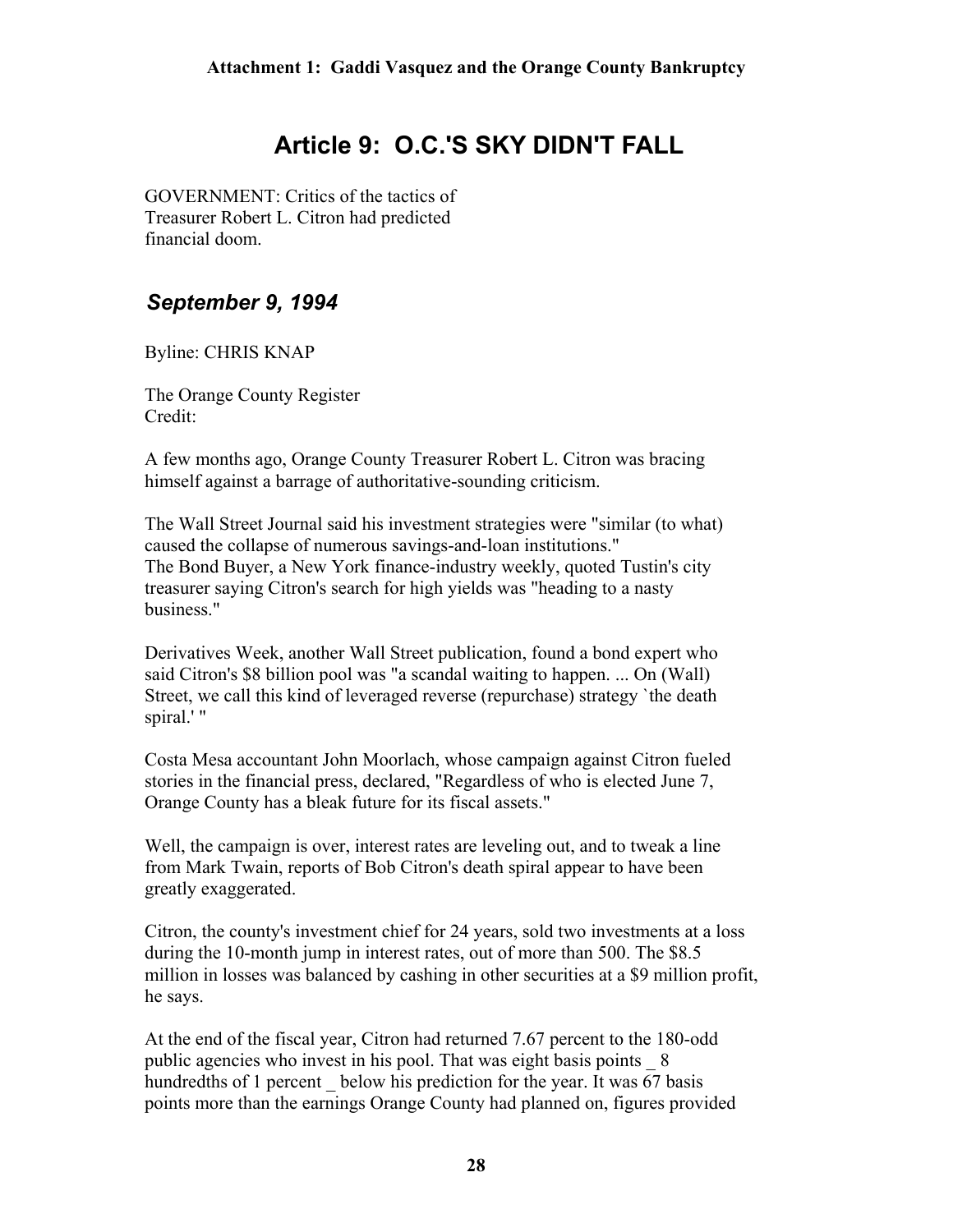by his office show.

 The return was 2.68 percent more than the three-times-larger, state-run investment pool earned for other California

municipalities.

 "All those dire predictions never came true," Asssistant Treasurer Matthew R. Raabe said. "It would appear that our investments were pretty well on target."

 In fact, county government's budget managers say they relied on Citron's arbitrage strategy to dig them out of a hole last year: The county issued \$200 million in taxable notes in effect borrowing at 3.95 percent interest and Citron invested it in a series of higher-paying investments. Those secondary investments, known as reverse repurchases, returned 7 percent. After costs, the county earned \$20 million.

"That's what is helping us survive," county budget manager Steve Franks said.

 This year, Citron has been asked to invest \$600 million the county has borrowed; arbitrage earnings are expected to be at least \$40 million.

 In total, according to figures provided by Franks and Auditor Steve Lewis, Citron's investments will bring the county general fund \$120 million this fiscal year, more than the county's share of local property taxes.

 "He has gone out and done a heck of a job as far as I'm concerned," said Lewis, an independent elected official. "To (earn this interest) the county has taken some risks, but in my opinion the risks appear to be very well managed."

 Moorlach, who lost in the June election, was unrepentant in an interview this week, noting that leveraged private investment funds have continued to collapse, despite the leveling off of interest rates.

 "I had predicted a pretty steep price to pay," Moorlach said. "I think it's too early to say that Citron has escaped that."

 During the campaign, Moorlach was accused by county officials of scaring jittery bond buyers, driving up the cost of Orange County's borrowing. Citron and Raabe said he also alarmed cities and school districts who invest in Orange County's pool \_ raising fears that others would join Tustin and pull out their money, creating a run on the pool.

 Again, Moorlach defended his actions. He volunteered that he went to city officials in Costa Mesa after the June election and tried to convince them to pull out of the county pool. They refused.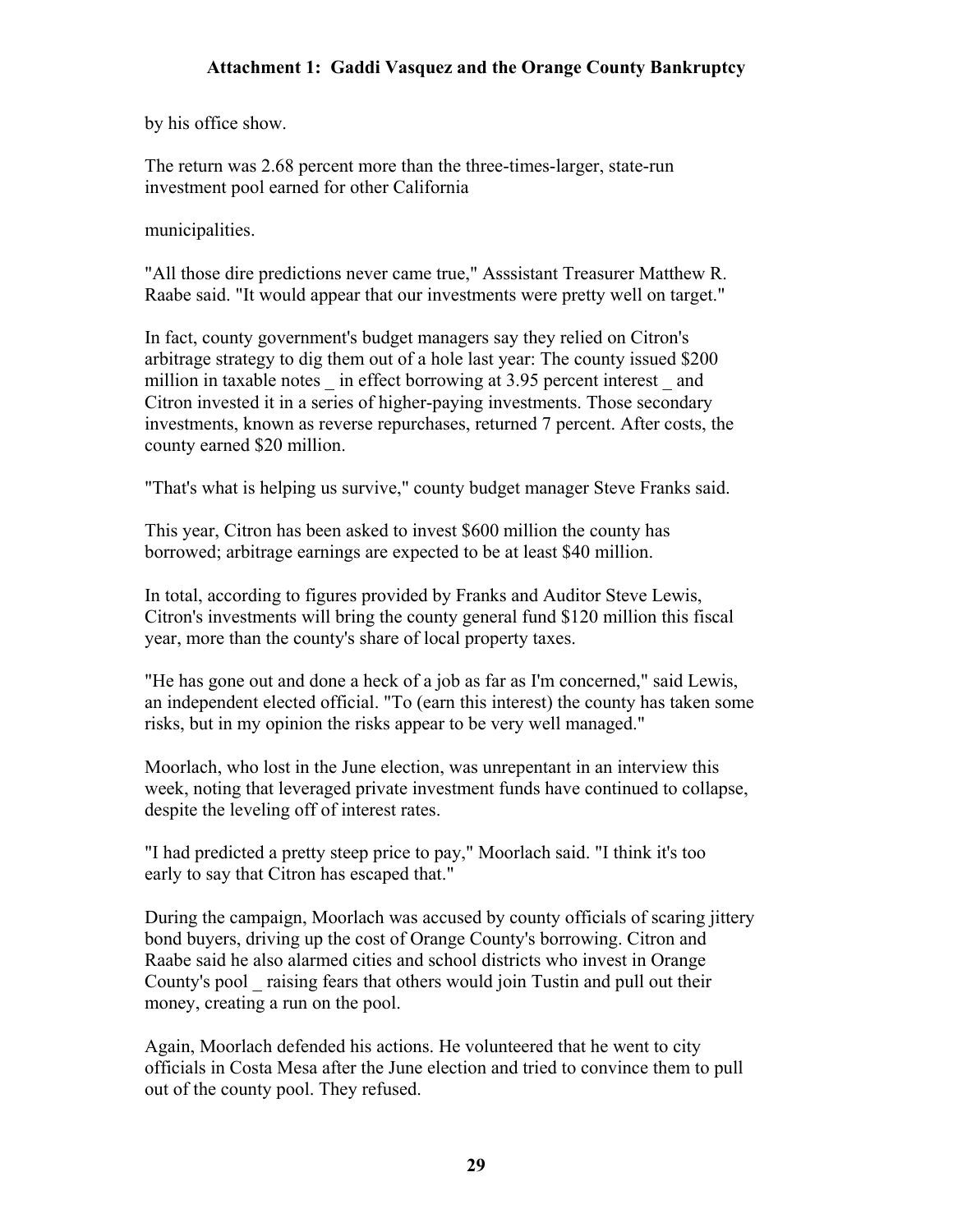"I was overly cautious (in the campaign). I was too

 conservative in my remarks. I had people tell me, `Make it (the investment pool) crash,' " Moorlach said. "I didn't want to do that."

 Citron said he expects the county investment pool's earnings to drop this year to 6.5 percent in a delayed reaction to last winter's devaluation of the bond market.

 The state fund, which more closely mirrors the ups and downs of the market, has experienced increased earnings  $\alpha$  60 basis point (.6 percent) increase since June.

 "I still don't think (leveraged repurchases are) a safe strategy," Moorlach said. "Whether he knows what he's doing, I don't know. We might factor in luck."

 Citron was reluctant to be interviewed for this story, contending that any publicity could bring back the bad vibrations that make investors nervous.

 "As far as rubbing Moorlach's nose in what he said, I'm not interested in doing that," said Citron, 69. "I'm not interested in creating another controversy.

 "Sixty-one percent is not a landslide, but it's certainly a strong election by the people of their faith in me. People just didn't believe what (critics) were saying."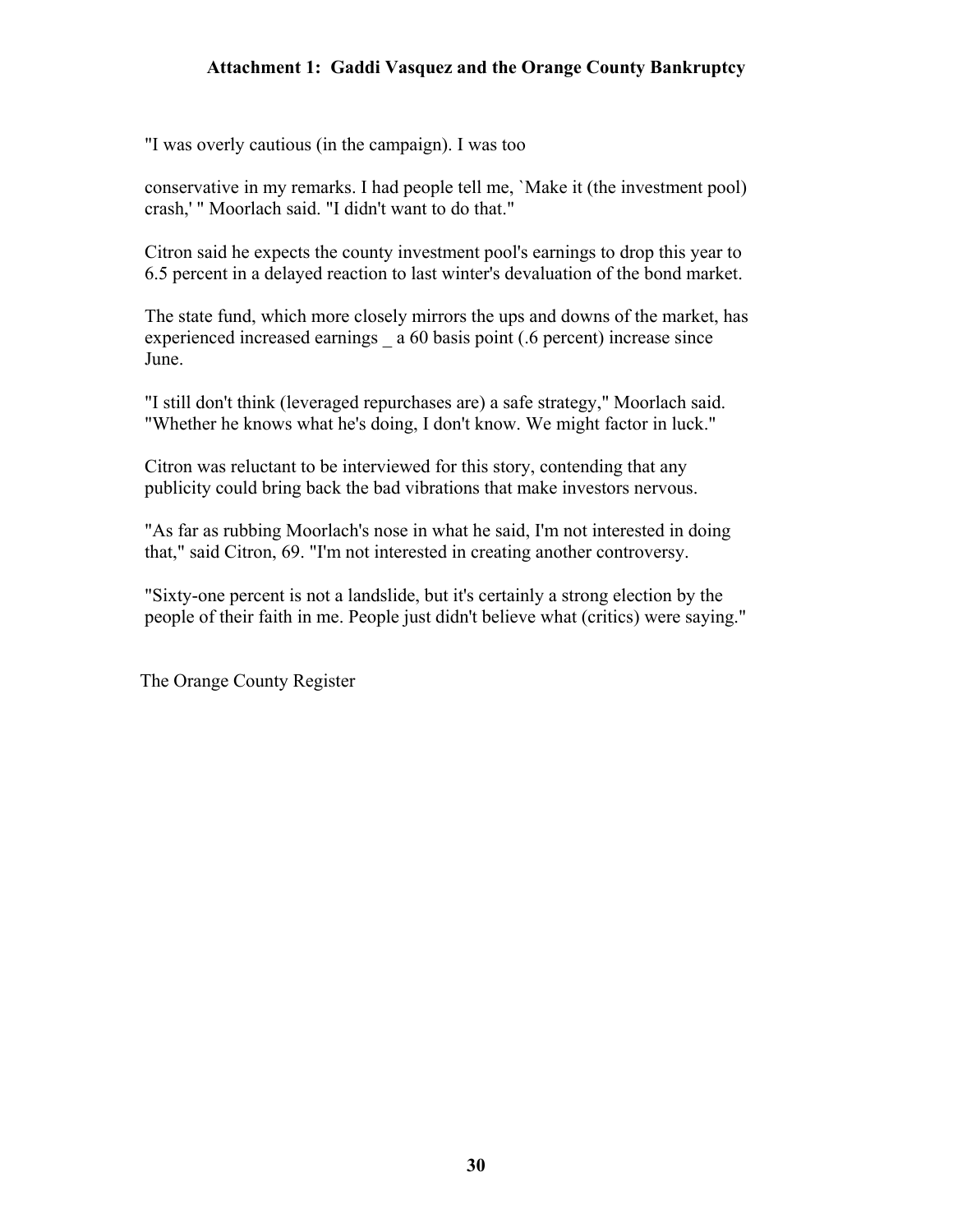# **Article 10: Citron's investment report rebuts**

<span id="page-30-0"></span>primary challenger

 GOVERNMENT: The treasurer-tax collector defends his strategy on securities.

### *October 13, 1994*

Byline: CHRIS KNAP

 The Orange County Register Credit:

 Orange County Treasurer-Tax Collector Robert L. Citron was strongly criticized during the June primary by opponent John Moorlach, a Costa Mesa accountant who suggested that the

treasurer's aggressive strategies were risking public funds.

 In an annual report sent last week to 187 public agencies that invest in the county fund, Citron strives to refute that criticism, saying the "paper losses" that Moorlach pointed to will never be realized because the fund seldom sells an investment before it matures at full value.

 "In periods of rising interest rates, securities purchased one year ago are worth less today (on the market) than when they are originally purchased," Citron said. "An actual gain or loss would only be incurred if the investor sells the security prior to its maturity date."

 Citron also said reverse repurchase arrangements \_ leveraged investments that Moorlach criticized as too risky earned \$251 million for county investors, the equivalent of an additional 2 percent yield.

 His report points to the long-term stability of the \$8 billion pool, noting that the average annual yield for the past 10 years was 8.9 percent. Last year, the return was 7.74 percent.

California's \$25 billion state investment pool yielded 4.4 percent last year.

 Citron said the county pool still is returning more than 7 percent interest, but he expects yields to drop to 6.5 percent by the end of the fiscal year.

 In part, the yields will fall because Citron had invested in inverse adjustable-rate securities, which began to yield less as interest rates rose.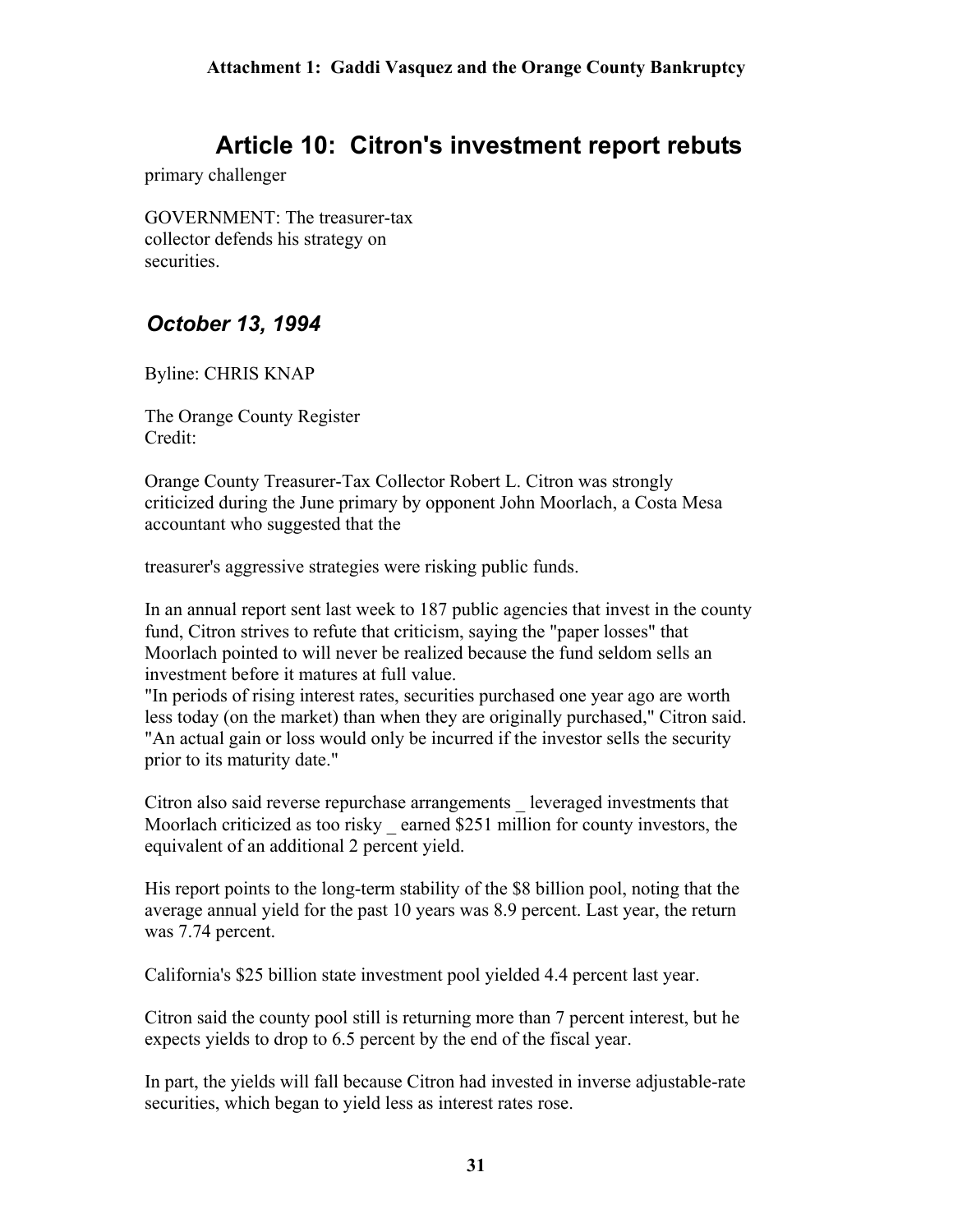Citron said that if he could have predicted that interest rates would rise, he would not have purchased these "derivative" securities.

 "Former President Harry Truman once defined that a successful leader or business head made the correct decisions 80 percent of the time," Citron wrote. "I realize that my decisions could be wrong 20 percent of the time. This probability of error keeps me diligent to see than any miscalculations of economic conditions do not have an overly negative effect on our investors."

Moorlach was not available for comment late Wednesday.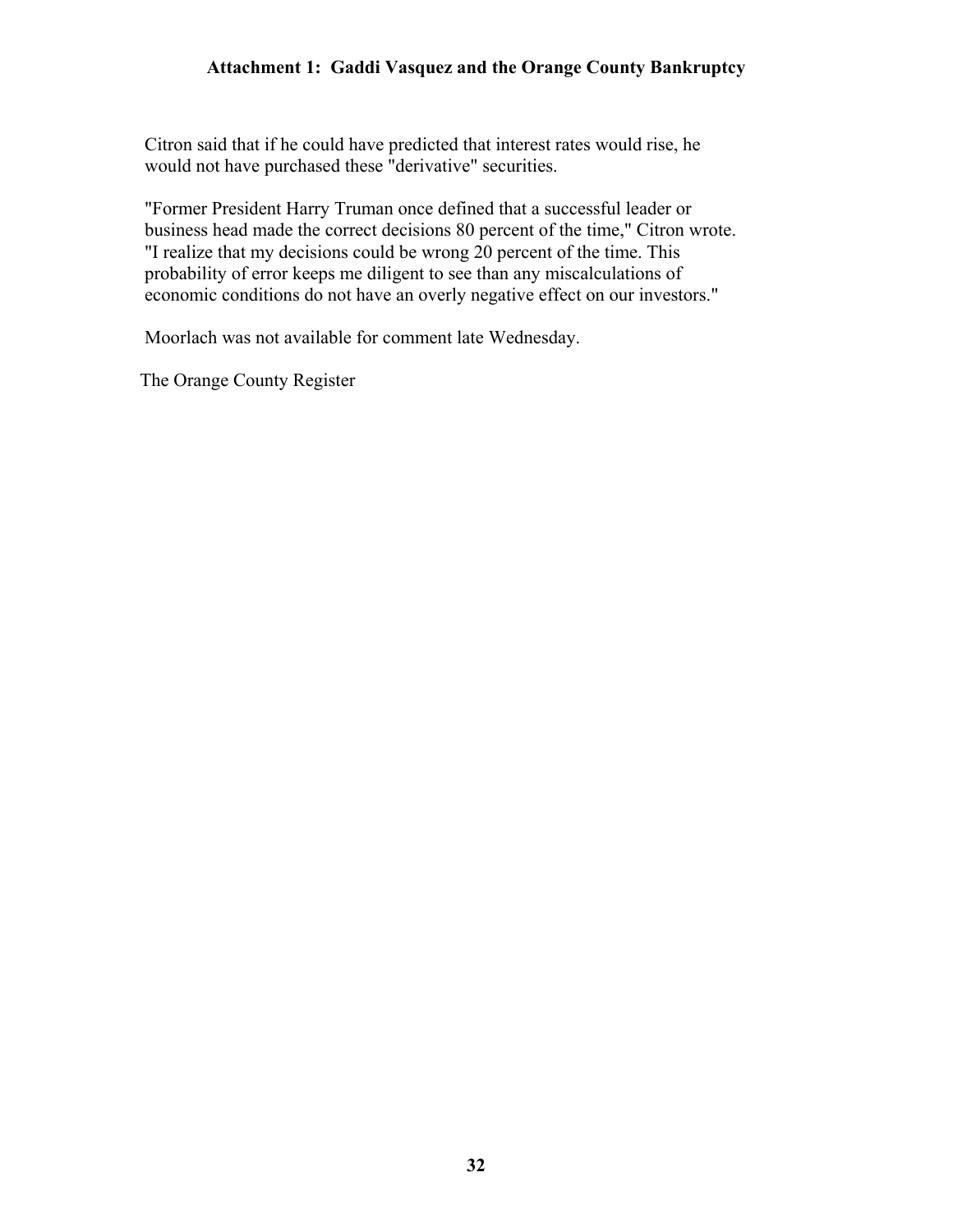# <span id="page-32-0"></span>**Article 11: Citron foe had opposed funds plan**

### *December 2, 1994*

Byline: RICKY YOUNG

 The Orange County Register Credit:

 Costa Mesa accountant John Moorlach could have stuck out a billion-dollar raspberry Thursday and told the voters of Orange County, "I told you so."

 Moorlach, 38, predicted investment-pool doomsday in his campaign to unseat Treasurer Bob Citron in June. He lost, getting 39 percent of the vote. "I can't be smug, it's a very sad day," Moorlach said Thursday. "I tried to warn everybody and nobody understood. There will be lots of victims. School kids will not get proper funding. Our taxpayers are going to suffer."

 Even if he had won, Moorlach said, investments were locked in. All he would have been able to do was minimize some losses.

 Now, Moorlach fears, the problem could compound itself if investors ask to get out, lenders ask for more money and interest rates continue to go up.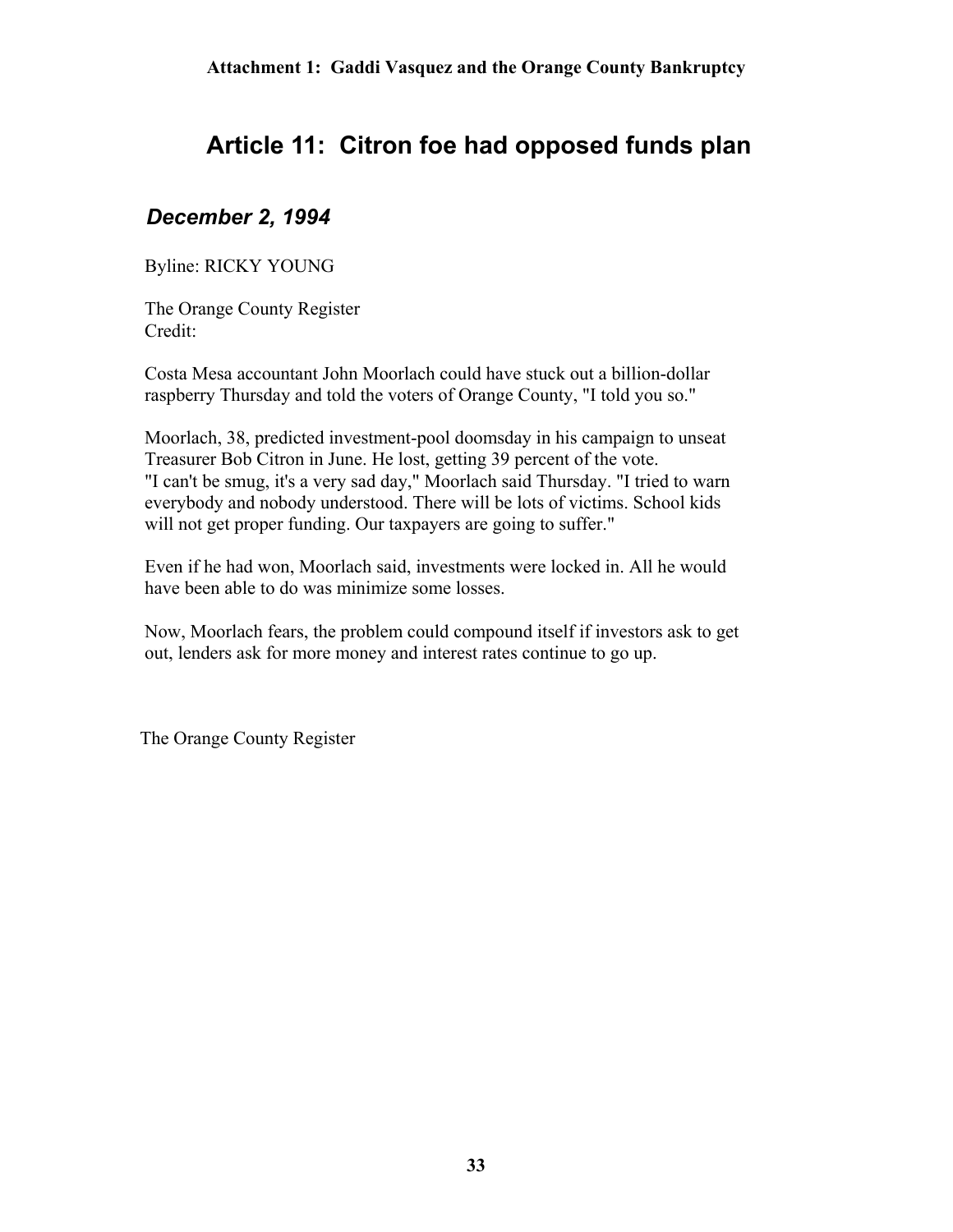# **Article 12: O.C. fund down \$1.5 billion**

<span id="page-33-0"></span> FINANCE: The treasurer's investment strategy creates a bond-market `paper' loss that amounts to \$600 for every county resident.

### *December 2, 1994*

Byline: CHRIS KNAP

 The Orange County Register Credit:

 Orange County's investment fund lost \$1.5 billion in value over the past nine months, an amount that could cripple local

governments if they are forced to absorb what are now "paper" losses.

 The revelation of the bond market losses Thursday by county Treasurer Robert L. Citron rocked the nation's financial markets. Experts said it is the largest decline ever disclosed by a municipal investment fund equal to \$600 for every Orange County resident.

 Citron and other county officials downplayed the loss as similar to declines in nearly every bond fund in recent months. But he also froze the fund for 30 days and told investors they would lose 20 percent if they tried to withdraw their deposits. Experts said it will be difficult for the county to avoid booking substantial losses.

 Citron's controversial practice of borrowing against investments in the fund \_ which allowed the county to add \$12 billion in bonds to its \$7.8 billion in deposits \_ backfired when rising interest rates cut the bonds' value and multiplied the losses.

 His decision to put one-third of the fund in highly volatile securities known as "derivatives" compounded the problem.

 "If he thought he was going to insulate himself from the market, he was wrong," said Joe Mysak, editor of Grant's Municipal Bond Observer in New York. "We haven't seen the last of these losses."

 The county's top finance officers called a press conference Thursday to try to squelch rumors that the fund had collapsed.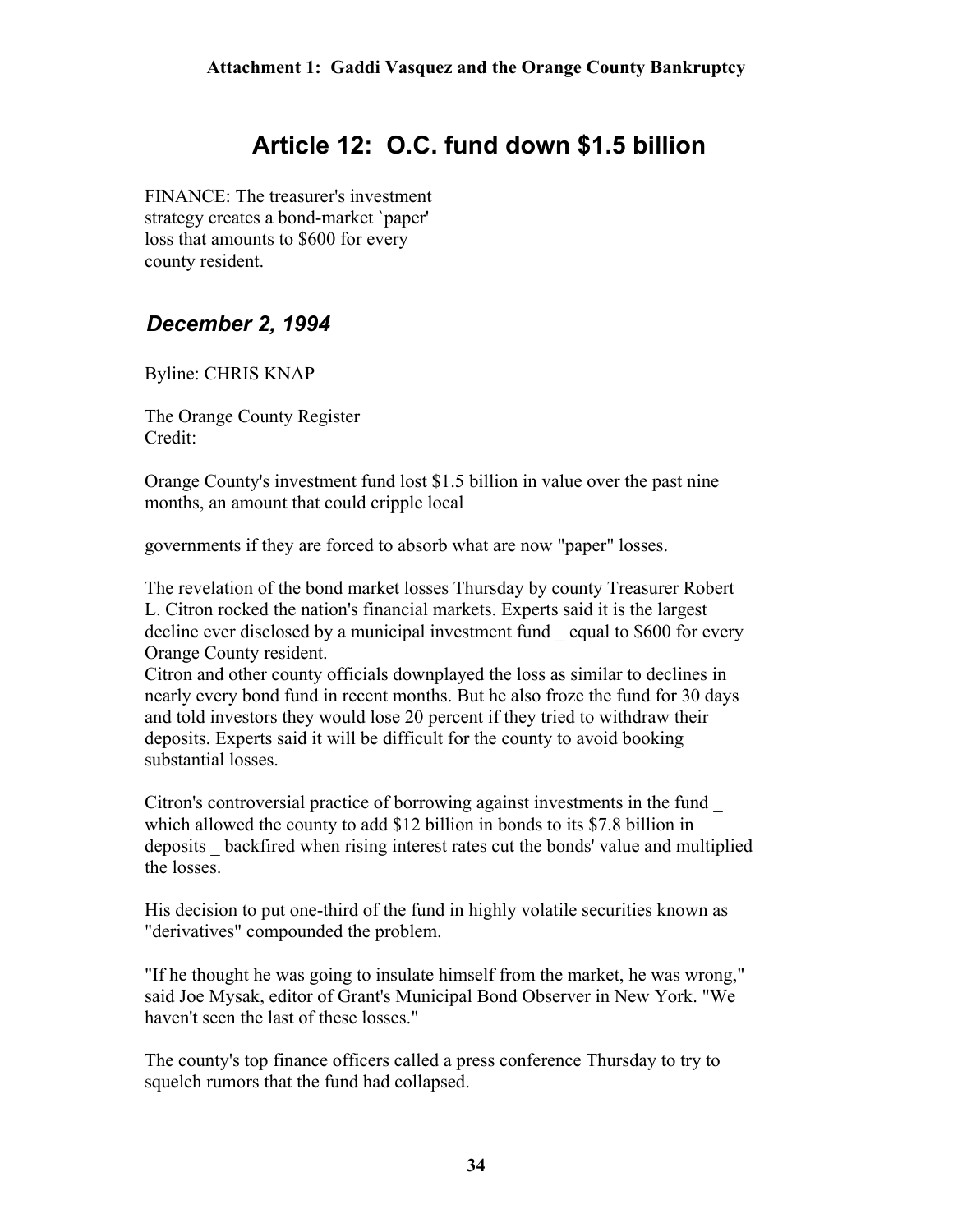"It is not a crisis and is not a catastrophe," Assistant County Treasurer Matt Raabe said. "We are not concerned that the fund is going under."

 But to prevent a run that would force the county to sell at a huge loss, Citron froze the fund and told officials from 180 local agencies that they will lose 20 percent of their deposits if they want out.

That strategy which some investors said was contrary to their agreement with the county appeared to have quieted withdrawal demands from the most restive investor, the Irvine Ranch Water District.

 "I'm certainly not going to exercise (my withdrawal option) if I'm going to take a 20 percent haircut," said IRWD President Peer A. Swan, whose agency has \$300 million with the county.

 Either a run of withdrawals by depositors or the cancellation of credit by major brokers who have lent the county billions could force the county to sell at the \$1.5 billion loss.

 If interest rates hold steady and investors stay in the pool, the losses may never be realized.

 "We plan to remain calm in our school district," said Jackie Price of the Capistrano Unified School District, which does not have the option of withdrawing from the fund. "We encourage all other public agencies to remain calm. ... We implore people to remain calm."

 Similar bets by municipal investment pools have caused several spectacular crashes, most recently the collapse of a Cuyahoga County, Ohio, investment pool that lost \$114 million last month.

 Many bond industry observers said Thursday that Orange County will not be able to avoid a similar crash, as Citron political opponent John Moorlach, a Costa Mesa accountant, had predicted earlier this year.

 "(Moorlach) was absolutely right as rain and now we're going to pay hell for it," said Irvine investment broker Grant Bettingen. "(The county) is going to lose \$1 billion to \$2 billion and they are not going to be able to pooh-pooh that."

But Raabe and other officials insisted that the worst will not come.

 "Nationwide there are many bond funds and mutual funds that invest in government securities. Substantially all of those have suffered paper losses over the last year," Raabe said. "We are in exactly the same position. ... We have not to date incurred any actual losses."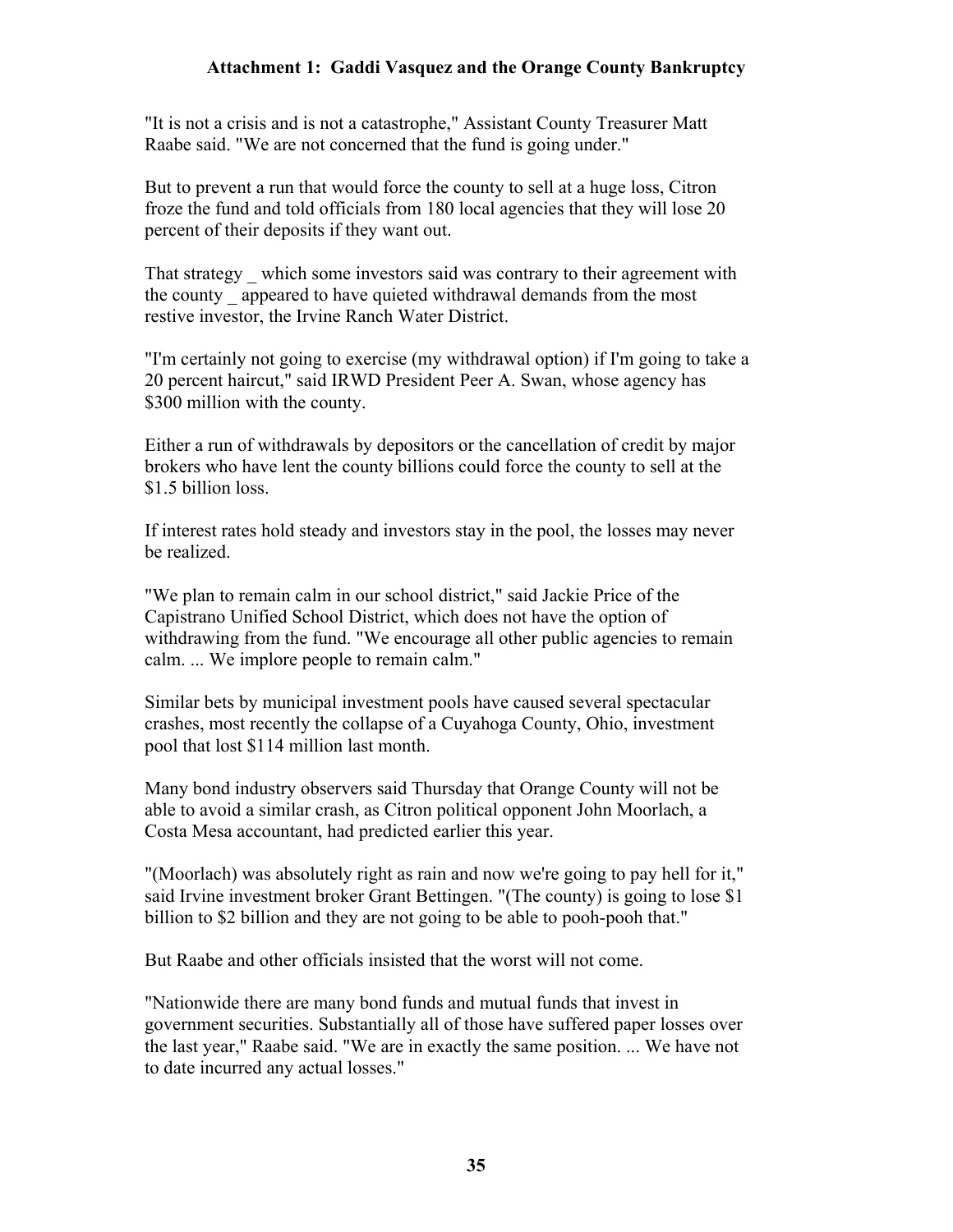Citron described the loss as 7.5 percent of the market value of \$12 billion in securities controlled by the fund, modest compared with the 10 percent of value lost by some private funds.

"What I did was not irresponsible in any way shape or form," Citron said.

 Over the past five years, Orange County has earned rates almost double the state of California's Municipal Investment Pool, principally through investments based on cash borrowed against government securities.

 In the past five years the additional earnings from these investments helped the fund average an 8.6 percent return. Last year it paid 7.74 percent.

 But as the Federal Reserve pushed interest rates up from 3.25 percent in February to 5.5 percent Nov. 15, the market value of the bonds Citron has borrowed against declined, forcing him to either invest more cash or sell the leveraged securities at a loss.

 To avoid taking such a loss, Citron has put up \$650 million in additional cash since August, according to assistant treasurer Raabe. Current cash reserves are just \$350 million.

 A consultant hired by the county, Capital Risk Market Advisors, identified the lack of ready cash as the single biggest problem facing the county's fund. A secondary problem is the possibility that further interest rate increases will cause additional market losses.

 Every local agency contacted by The Orange County Register Thursday said it would stay in the fund temporarily, but many expressed grave concerns.

 Andrew Czorny, treasurer for the Orange County Water District, said his agency has \$110 million in assets tied up in the fund and has counted on investment earnings that may never materialize a problem that could affect water rates.

 "(But) if we pull our money we will cut our own throats because we will have lost more than we could gain by investing elsewhere," Czorny said.

 Czorny said major investors had been told by the treasurer just one month ago that the county had \$2 billion in cash, enough to return investment principal to any investors who wanted out.

 About 40 percent of the investors in the fund, including the Orange County Transportation Agency (\$1 billion in deposits), the Orange County Sanitation Districts (\$450 million) and the Irvine Ranch Water District (\$300 million), are discretionary depositors who can put their money elsewhere.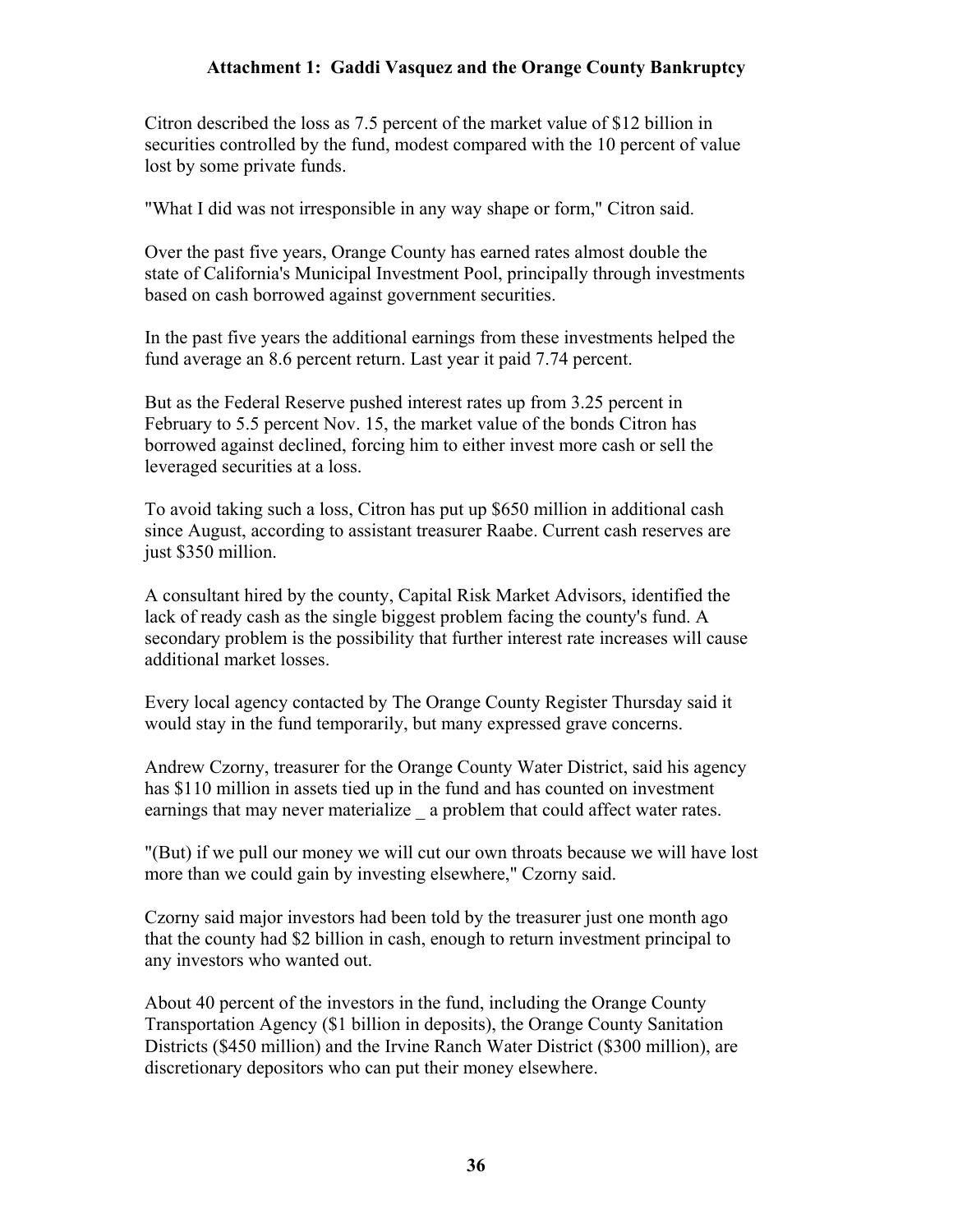But when IRWD's Swan approached county officials last week and asked for his deposits, he was told he would not be able to collect the money for 30 days. Tuesday, Swan said, he learned that he would also have to take a 20 percent loss his share of the market decline.

 "I'm not panicked about the deal," Swan said. "The most prudent thing to do would be to take the money out. But for the benefit of the people of the county I would be willing to leave the money there, as long as I can participate in the (investment) review committee."

 County Administrative Officer Ernie Schneider said the county has put together a team of management experts and investment consultants who will propose a strategy for repositioning the fund \_ possibly by purchasing investments that would pay off if interest rates rise further.

 Register staff writers Elliot Blair Smith, Liz Pulliam, Cheryl Downey and Dan Froomkin contributed to this report.

The Orange County Register

THE ORANGE GROVE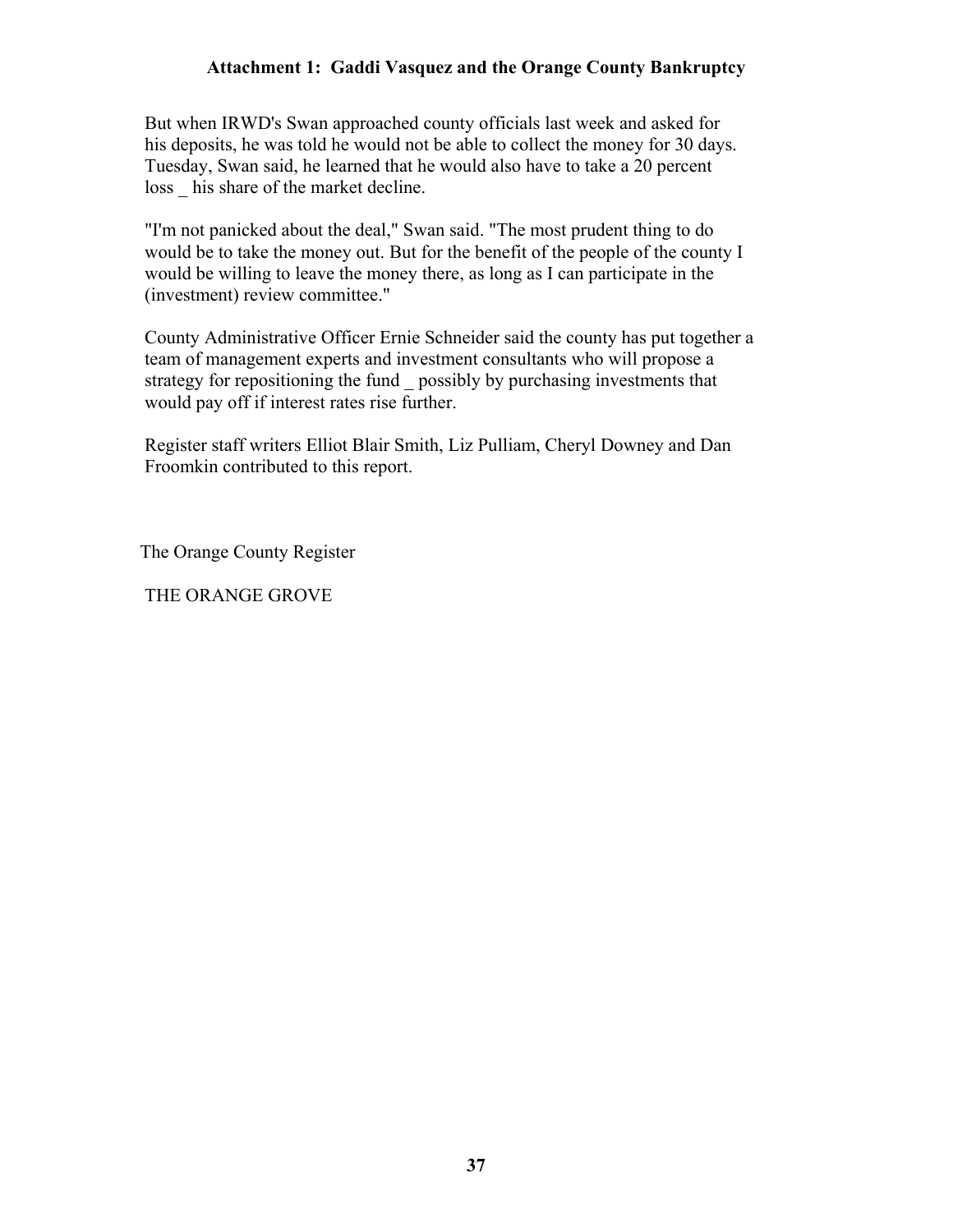# <span id="page-37-0"></span>**Article 13: Officials ignored signs of risky investments**

### *December 5, 1994*

 Byline: SCOTT PEOTTER Credit:

Now it has finally hit the fan!

 The sky is falling over the Orange County Board of Supervisors in a multi-billion dollar fiasco. We have now discovered that the concerns John Moorlach had regarding the safety of the Orange County Investment Pool (OCIP), in his race for county treasurer against Robert L. Citron, were true. Higher returns do mean higher risks.

 The board of supervisors has bragged about how much "free" money the county treasurer had delivered to the board so that they could continue their pet projects without having to raise taxes. They must have figured that the treasurer was responsible directly to the voters and that they didn't need to look over his shoulder, as long as that free money kept coming in. Besides, the elected auditor/controller, Steve Lewis, kept giving Citron a clean bill of health.

 Now we find out that the OCIP is in trouble and that they want "cooperation" from their investors (i.e., they want to freeze the assets) amid huge losses because of Citron's inordinate risks.

 Now we as taxpayers in "conservative" Orange County may be forced to make up the huge losses that have already occurred. Some estimates are that the "market" value of the OCIP is presently valued at only 50 cents on the dollar. This would translate into a loss of \$3.7 billion if it were liquidated today.

All of the county's schools as well as several other

governmental agencies (over 180 agencies) have assets "invested" in the fund.

 Some school districts, like Irvine and Newport-Mesa, and water boards like Irvine Ranch Water District have actually borrowed additional funds in order to invest in the OCIP hoping to make more interest than they pay (a practice called arbitrage). Those school district notes are due next June.

 Citron has said that he holds the bonds that he buys to maturity and therefore never loses capital. However, when his "bull" market bets flounder in a "bear" market, the rate of return for his fund drops rapidly.

Now, when any agency wants its money out because it can get a better return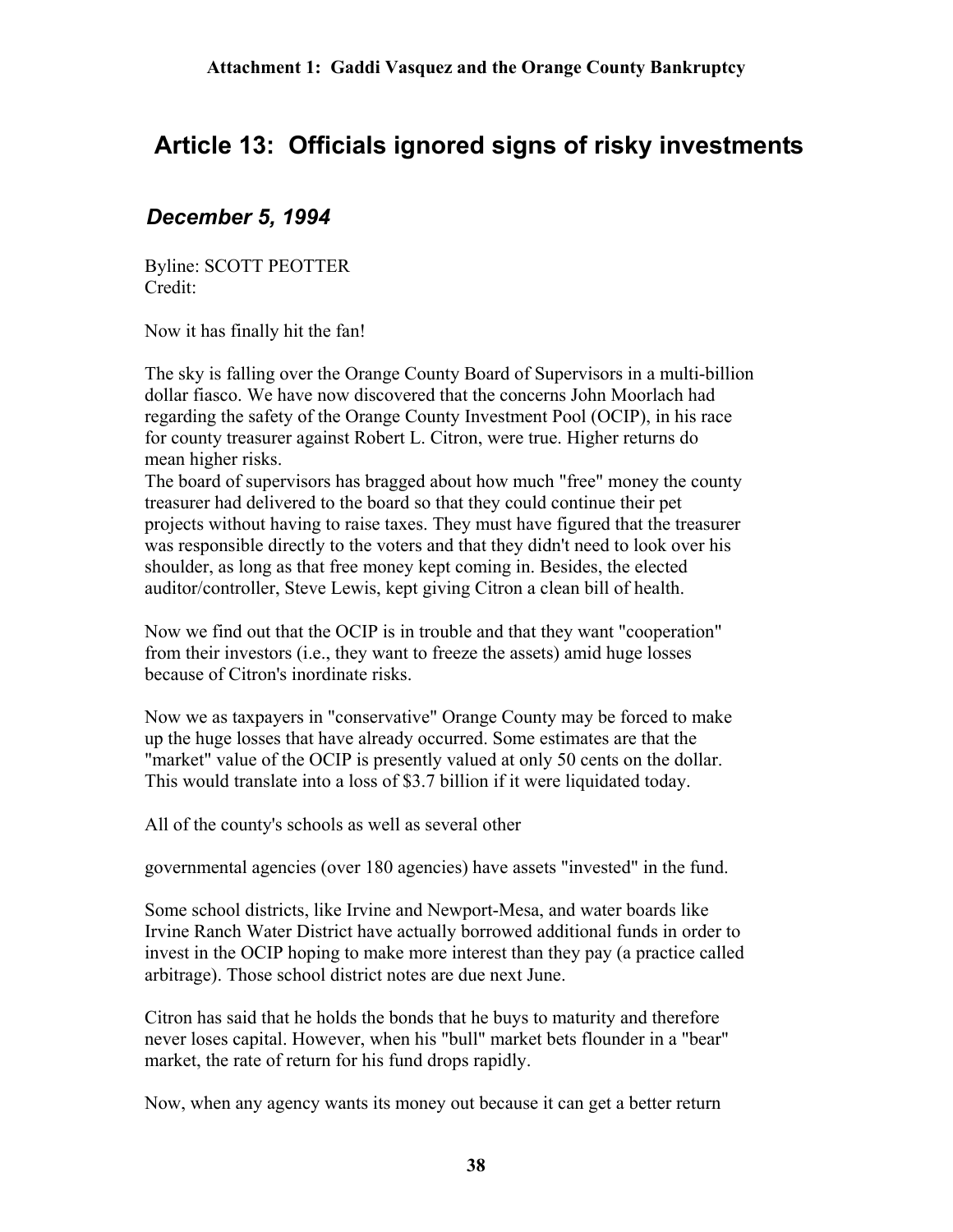elsewhere \_ Merrill Lynch has reportedly recommended that the OCTA put its money elsewhere Citron may be forced to sell his bonds before maturity in order to pay back the money.

 To compound this problem, Citron has leveraged his funds through reverse repurchase agreements. In other words, there was originally \$7.4 billion invested but Citron has borrowed against this twice and invested the loan proceeds for a total of \$22 billion in investments.

 In simple math this means that every 10 percent the overall principal value goes down, the actual loss against the original principal is 30 percent. In Citron's press release, he indicated that the OCIP has a "paper loss" of 7 percent, or \$1.5 billion. This is, however, deceiving because of the above mentioned leveraging. His actual paper loss (if you use his \$1.5 billion number) is over 20 percent.

 On top of all Citron's safe investments are \$5.6 billion in derivatives, which are selling for no more than 50 cents on the dollar (if you can find a buyer).

 In the October Bond Buyer magazine reported that county commissioners in Cuyahoga County, Ohio had closed down their treasurer's fund because of similar investment strategies and losses in the fund and that the county commission was going to guarantee the investors their principal.

 Another example is Odessa Junior College in Texas, which lost half of all its investments and, according to the Sept. 23 Wall Street Journal , had to borrow on an emergency basis and raise property taxes to pay for it.

 This is a financial disaster in the highest magnitude and one that was evident for those who wanted to investigate.

 But the responsible governmental agencies or governmental officials didn't understand what Citron was doing and/or trusted him blindly. The elected officials who had direct responsibility didn't provide proper oversight.

 These include Auditor/Controller Steve Lewis (who endorsed Citron in his re-election), Supervisor-elect Marian Bergeson (who publicly disavowed John Moorlach during the campaign and who authored the bill allowing Citron to leverage tax monies), and County Chief Administrative Officer Ernie Schneider (who also publicly objected to Moorlach's concerns and is now in charge of the management team to "correct" this problem).

 Those less culpable, but no less responsible, are the financial directors of the various governmental agencies and the elected officials that are their bosses.

What do we as taxpayers do? Demand Citron's resignation effective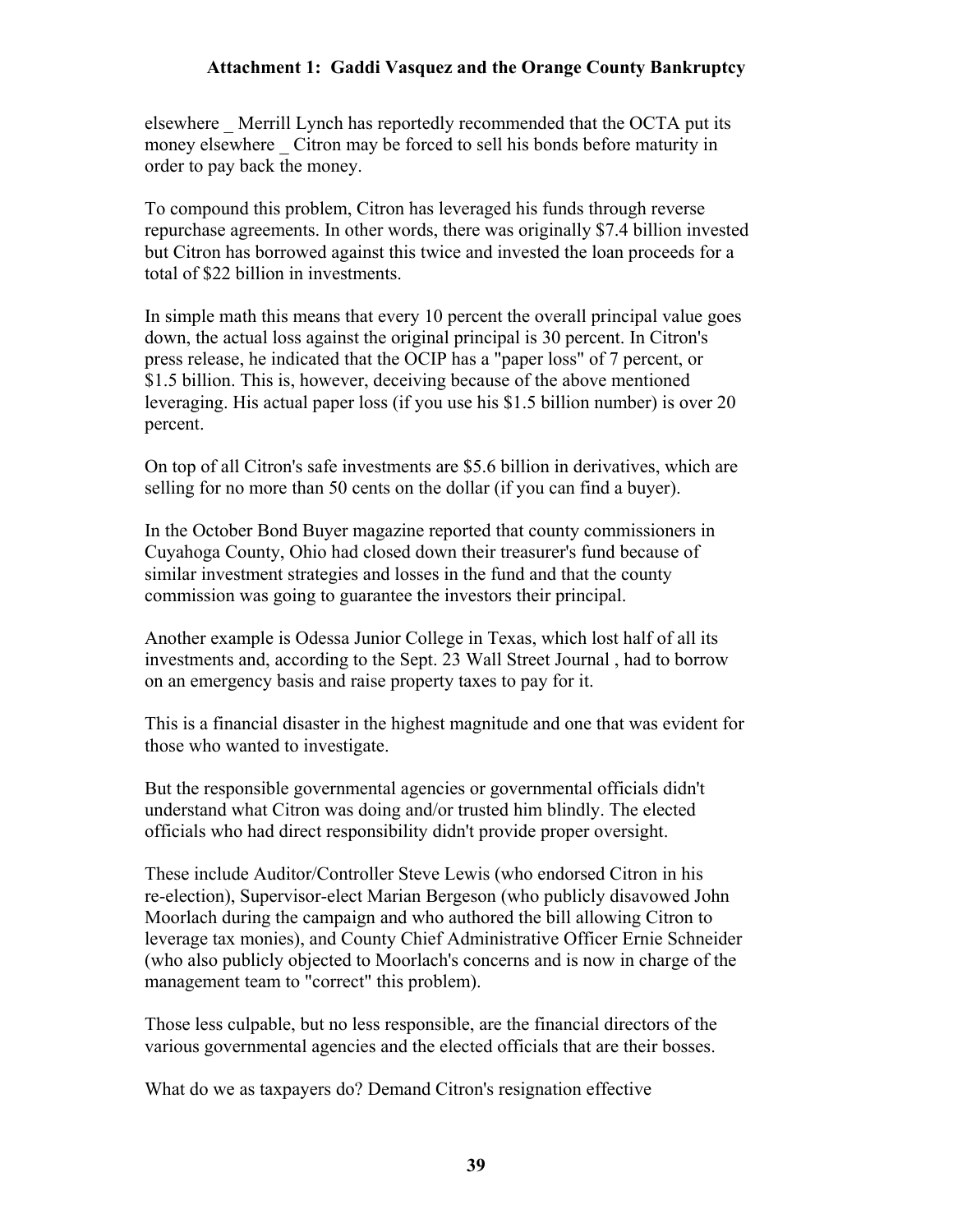immediately and have the board appoint John Moorlach (if he is willing to serve) since he was one of the first to identify the problem and call for correction.

 For the rest of the responsible parties, I will leave that up to the taxpayers, but I will remind the voters that three Fullerton City Council members were recalled because they raised their utility tax by a mere 2 percent.

 If the OCIP ends up losing 50 percent of its value, that translates into almost \$3,000 for every registered voter in this county.

 THE ISSUE: County officials in a position to know better allowed the risky investment practices of the Orange County Investment Pool to continue.

 THE WRITER: Mr. Peotter is an architect and vice chairman of the Irvine Planning Commission.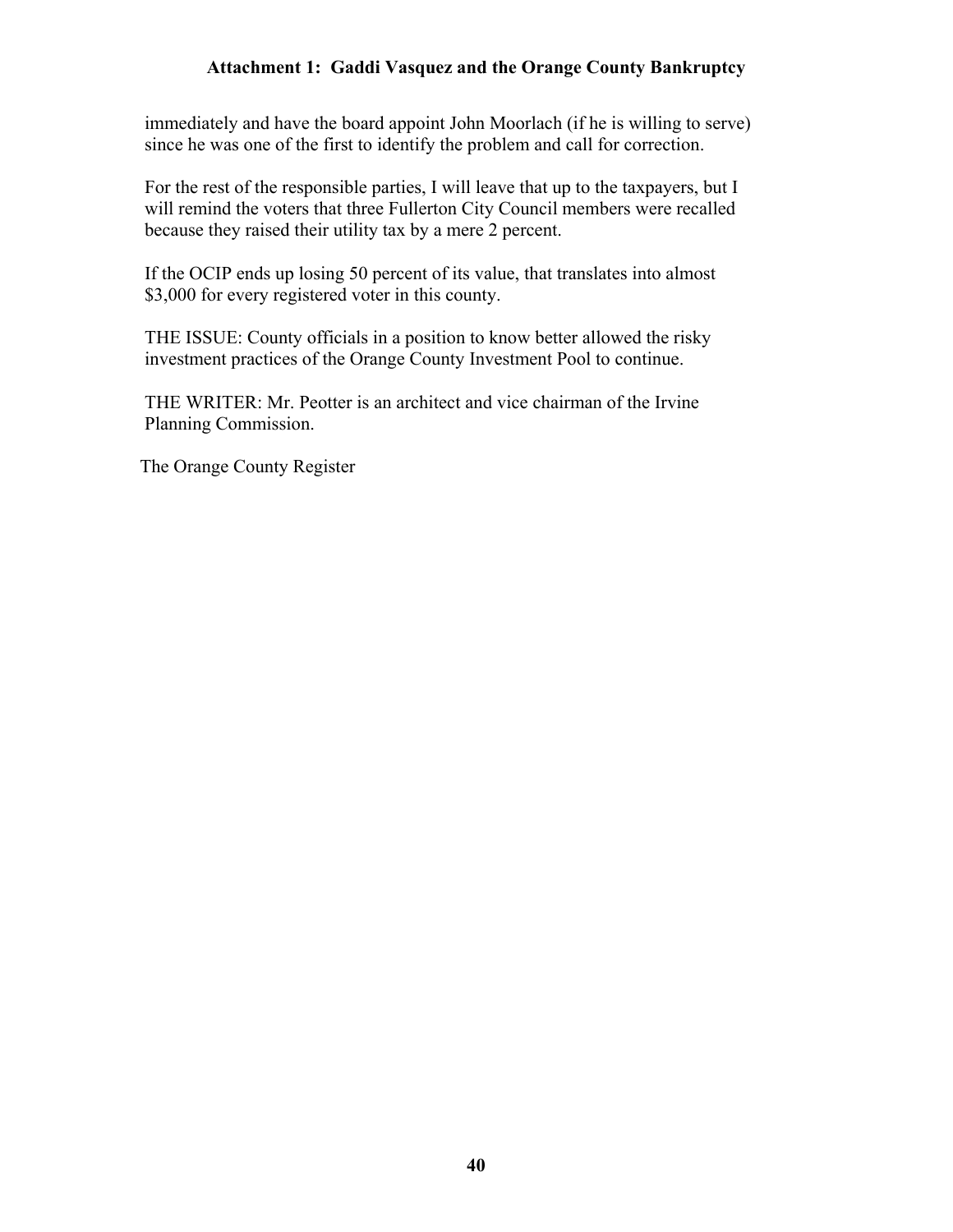# <span id="page-40-0"></span>**Article 14: REPERCUSSIONS Riley's statement on Chapter 9 filing**

### *December 7, 1994*

 Byline: The Orange County Register Credit:

 The following statement was issued Tuesday by Thomas F. Riley, chairman of the Orange County Board of Supervisors:

 "As one of the dozen major investors in the treasurer's investment pool, the Orange County Board of Supervisors late this afternoon authorized the filing of petitions under Chapter 9 of the Bankruptcy Code. We took this action on behalf of the county and the other investors so that the current financial situation can be resolved in an orderly fashion and claims related to the

 investments can be efficiently restructured without any disruption in the operations of the county or that of the other participants in the investment pools. "It is important that everyone understand that, as a result of this action, the county remains in control of all of its

 operations, and retains all political and protective powers and authority over property and revenues.

 "The filing will have no impact on the delivery of services by the County of Orange. Police, fire, paramedic and other services will not be impacted.

 "We took this action today in response to the decision by a number of investment bankers to decline to roll over or renew existing reverse-repurchase agreements held by the investors in the amount of \$1.2 billion. This action resulted in a default of the agreements, necessitating immediate action.

 "We elected to file Chapter 9 because it provides a centralized forum within which to resolve any and all competing claims while assuring that nothing related to the problems of the fund interferes with the county's ability to provide all essential services that the residents and businesses of Orange County have come to expect from their government.

 "The Board of Supervisors feels that this action will enable the county and other public-agency investors to continue to meet all their obligations. At the same time, the board believes that the action that was authorized today will facilitate a sensible and timely resolution of the issues, resulting in an equitable distribution of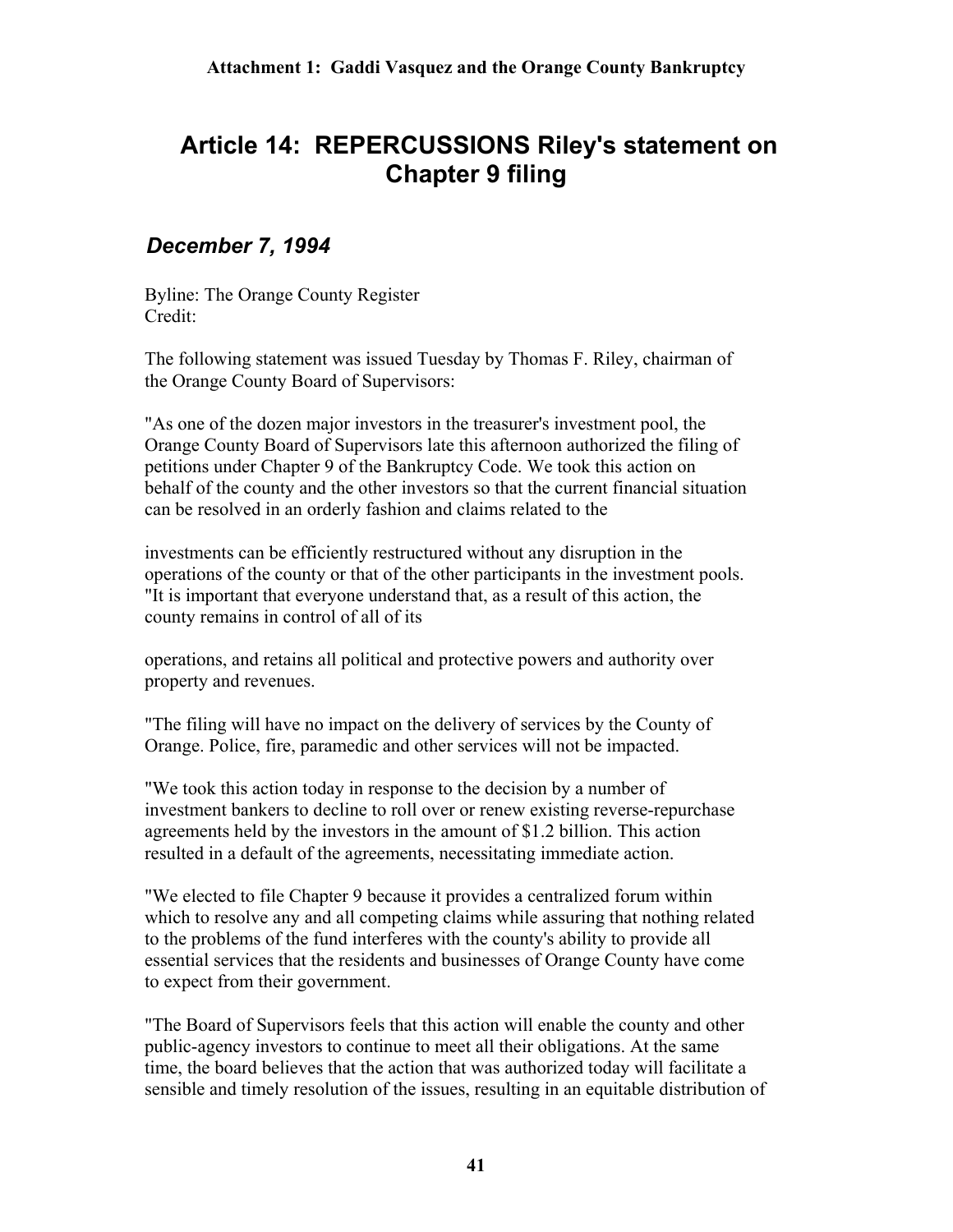the assets of the treasurer's investment fund.

 "We have begun to hold briefings with major pool participants, which will continue throughout the week. We have also been in contact with Governor Pete Wilson, Senator Dianne Feinstein, state Attorney General Dan Lungren's office and the Securities and Exchange Commission."

SIDEBAR

KEY PLAYERS

#### LOCAL FINANCIAL FIGURES

John Moorlach, certified public accountant

 As Citron's Republican opponent in the June election, Moorlach sounded the alarm about the county's investment strategy and predicted it would bring financial ruin. Moorlach refused to delight in Citron's resignation, however, calling the former treasurer's actions a "major misjudgment." Moorlach has submitted proposals to county officials to protect the fund, and said he might ask supervisors to appoint him acting treasurer/tax collector. Peer A. Swan, financial consultant and president of Irvine Ranch Water District

 A \$100 million withdrawal by the water district last month forced county fund managers to acknowledge a potential \$1.5 billion loss and to clamp down on remaining deposits to prevent a full-scale run on the crash. In October, Swan said, he expresed concerns to Citron about potential bond-market losses in the fund. Despite assurances that there was enough cash to ride out the dip in the bond market, Swan said, he decided to withdraw one-fourth of the district's \$400 million investment, in \$50 million increments on Nov. 3 and Nov. 10. The district is the fund's fourth-largest investor.

 John L. Nelson, Assistant Superintendent for Business Services at the Orange County Department of Education

 Nelson is serving as point man for all of Orange County's school districts during the crisis. As the education department's chief fiscal officer, he is serving as a clearinghouse of information for local districts, trying to answer their questions about their legal obligations and fiscal options. State law requires school districts to invest 100 percent of their money in the county treasury.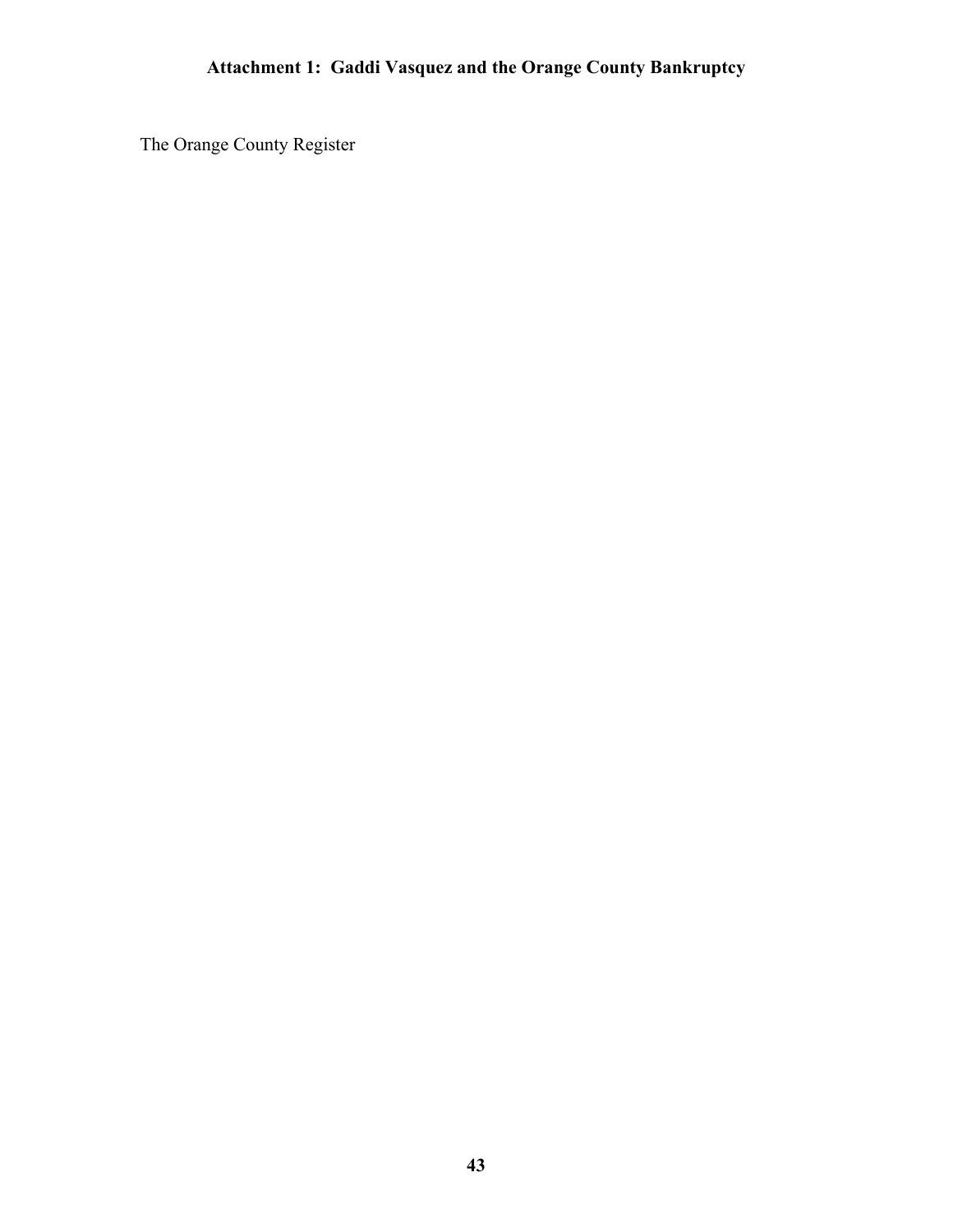# **Article 15: O.C. FILES FOR BANKRUPTCY**

#### <span id="page-43-0"></span>ORANGE COUNTY VOICES

### *December 8, 1994*

 Byline: Credit:

 Officials say Treasurer Robert Citron, who resigned, was solely responsible for his collapsing fund. He anwered only to voters. Many Register readers still want to hold the Board of Supervisors accountable.

 "Controlling the county's purse strings is the only way voters have of controlling the power of the Orange County bureaucracy. If the bureaucracy is unable to accept the financial limits that we place on them and instead gamble our money away, then all the bureaucracy involved should be fired."

\_ Earle Richmond, 53, law student, Irvine

 "The Orange County Board of Supervisors should voluntarily resign over their current financial problems. Malpractice suits should be filed!"

Wes Jones, 43, unemployed, Anaheim

"Talk about mismanagement!"

\_ Nancy L. Smith, 51, facilities coordinator, Huntington Beach

 "The handling of the investment pool ought to have a lot more regulation since we're talking about taxpayer capital at risk here. These funds should be reviewed, and the investments they're making should be closely monitored."

\_ Frank X. Smith, 39, sales manager, Huntington Beach

 "I suggest all the property taxpayers withhold payment of the first half of property taxes on Dec. 10 to prove a point that we're fed up with the Orange County Board of Supervisors and their inability to accept any responsibility for anything that they do." \_ John Warren, 54, appraiser, Cypress

 "The county treasurer did very well in the Reagan and Bush administrations. It took a Democrat president to cripple the fund." \_ Jim Meehan, 57, silk screener, Costa Mesa

"I don't believe the county Board of Supervisors are at fault. This was Citron's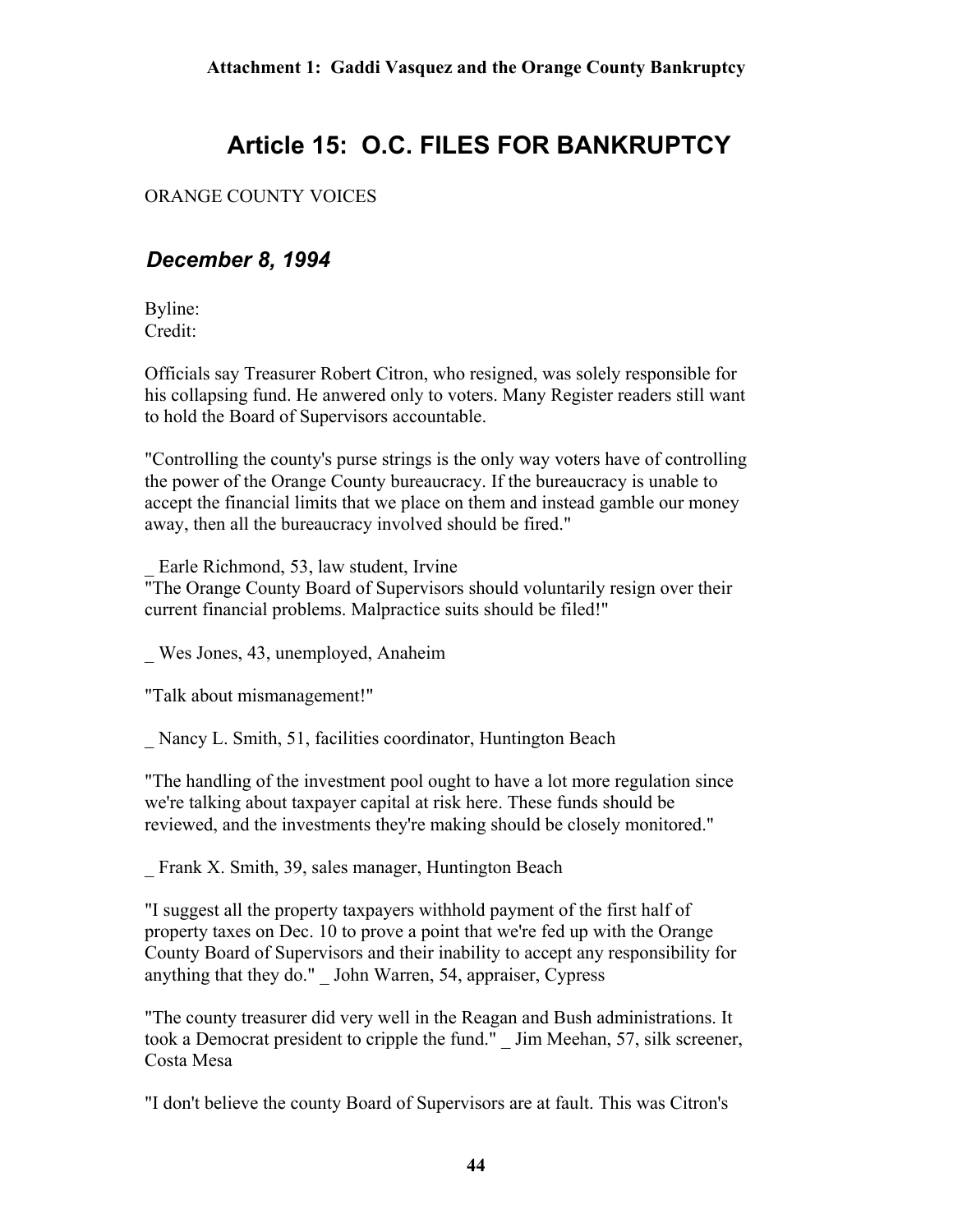baby. Anyone trying to fob off responsibility to somewhere else is barking up a no-blame tree."

\_ Dan Mehlhorn, 38, software engineer, Anaheim

WHAT DO YOU THINK?

 Do you have questions about the county's financial situation? Comments about officials' handling of the investment funds? Call Infoline: The number is (714) 550-4636, category 7259. We'll answer your questions and print the best comments in Friday's paper. Please be sure to leave your name and a daytime phone number. Fax, E-mail us: You can also fax your questions or comments to us at (714) 542-5037, or E-mail us at ocronline@delphi.com.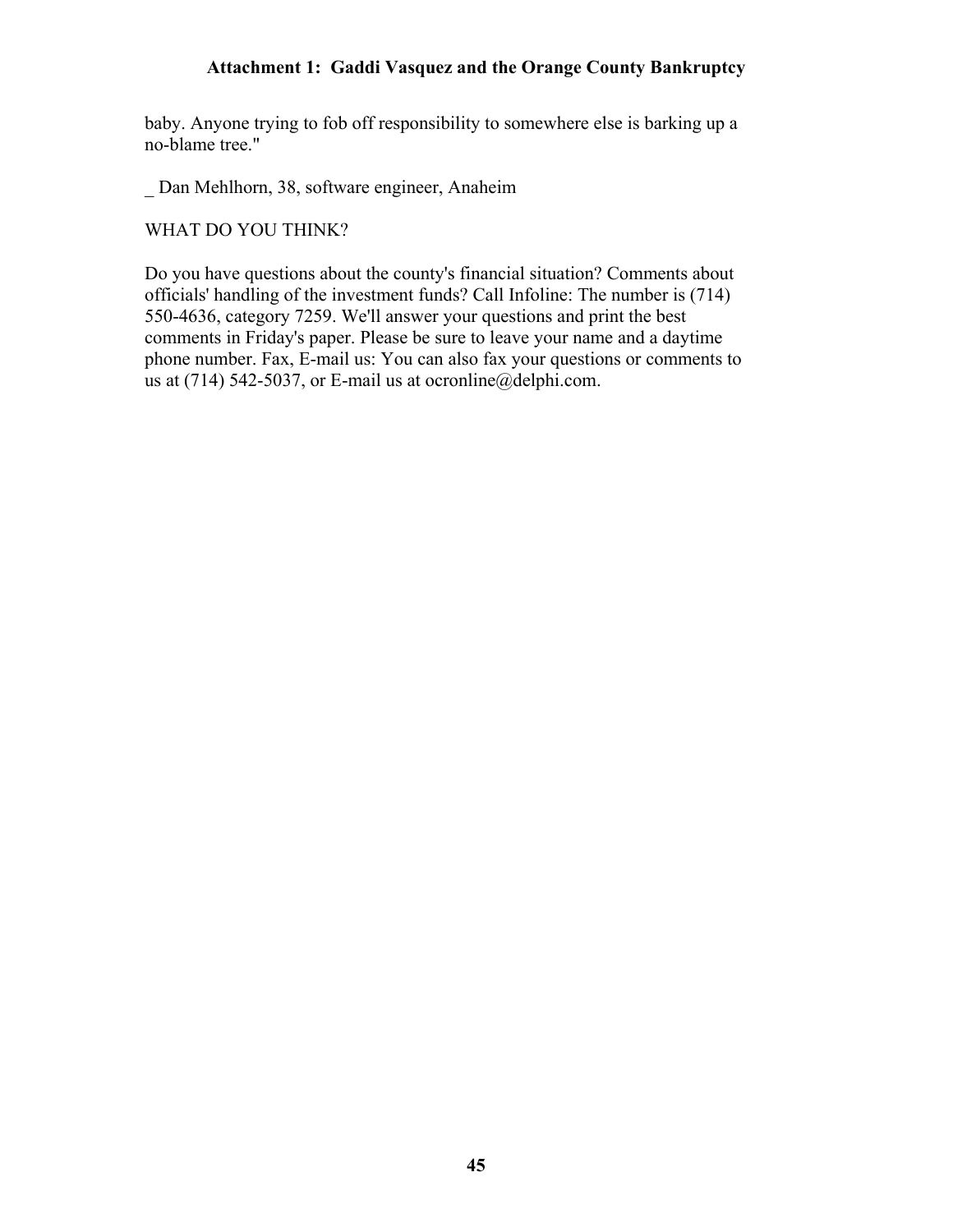# <span id="page-45-0"></span>**Article 16: EXERCISE OF POWER Board had the right to interfere**

 LAW: Supervisors have oversight over how county officers perform their duties.

### *December 31, 1994*

Byline: JEAN O. PASCO

 The Orange County Register Credit:

 Orange County supervisors repeatedly have protested that they didn't have legal authority to oversee Treasurer Robert L. Citron's handling of the county's ill-fated investment pool, unaware that state law provided them the tools to do so.

 Government Code Section 25303 requires them to supervise the official conduct of even independently elected officials such as Citron and emphasizes their responsibility with regard to "the assessing, collecting, safekeeping, management and disbursement of public funds." A separate code section says the chairman of the Board of Supervisors, auditor and district attorney can demand to "examine the books and count the money in the treasury ... whenever they wish."

 Ever since Dec. 1, when the county announced a \$1.5 billion drop in value in the \$7.4 billion pool losses currently are estimated at \$2 billion supervisors have denied they could have done much to avert declaring the nation's largest municipal bankruptcy on Dec. 6.

 But The Orange County Register showed four of the five supervisors the Government Code section Thursday and Friday, and none knew of their power and responsibility.

"It's been increasingly clear to me that the Board of

 Supervisors didn't exercise proper oversight," Supervisor William Steiner said. "This is a very bitter lesson, and we need to go forward."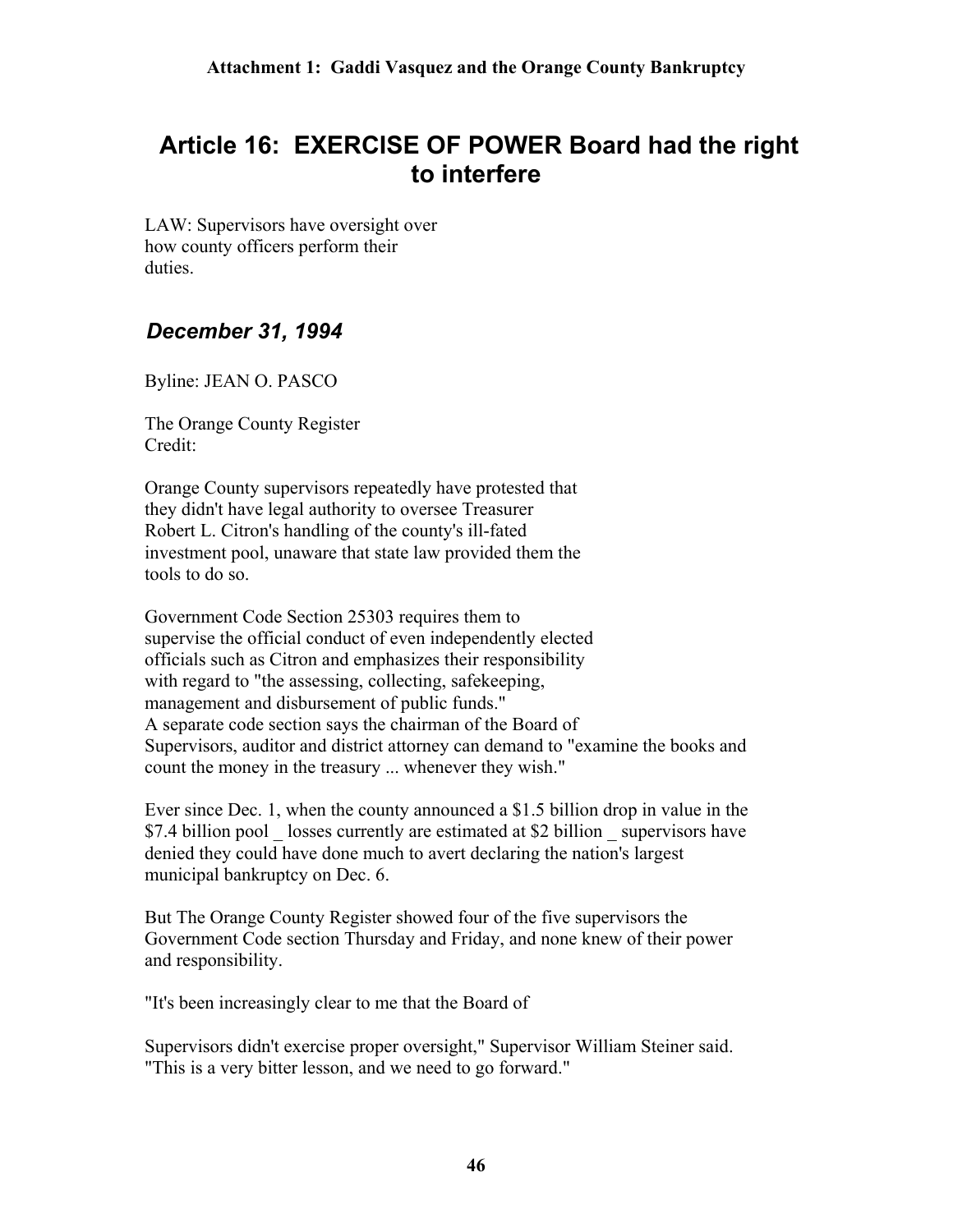Supervisor Roger Stanton said his not-as-yet-released plan for restructuring county government will make clear the line of accountability.

 "The era of unquestioning trust in our public administrators is over," Stanton said. "From this point on, I'm going to get in the face of every elected department head. If we're going to be put on the line for their actions, they're going to be accountable to us, whether it's proscribed by state code or not."

 Said board Chairman Gaddi Vasquez: "I think the processes that we as supervisors depended on to make the treasurer-tax collector accountable have been found lacking, and therefore we need to take corrective action. That's exactly what we're in the process of doing."

 Supervisor Harriett Wieder declined to be interviewed. Wieder and Supervisor Thomas Riley, both retiring, will spend their last day as supervisors Tuesday.

 Riley said Friday that there was nothing in Citron's conduct "that gave us any reason to question him."

 Marian Bergeson, who takes over next week for Riley, said Citron was responsible for the investment fund \_ but supervisors had final oversight.

 "I think because of this, county government is never going to be the same," she said. "You're going to see a level of accountability you've never seen before."

 Experts attempting to straighten out the crippled portfolio found it inflated by loans that used borrowed securities as collateral. The loans backed highly structured notes whose profitability depended on stable or declining interest rates. But rates rose six times in 10 months this year, undermining their value and leading to the fund's crash.

 The code section notes that, though the board has authority to "supervise county officers in order to insure that they faithfully perform their duties," supervisors cannot perform the duties for them and cannot "direct the manner in which the duties are performed."

 Matt Ross, spokesman for the state Attorney General's Office, said the board cannot fire elected officials or tell county officers how to do their jobs, but it does have final authority over the county budget and can "make its influence known," Ross said.

#### SIDEBAR

#### STATE LAW

The State Government Code explicitly gives county boards of supervisors